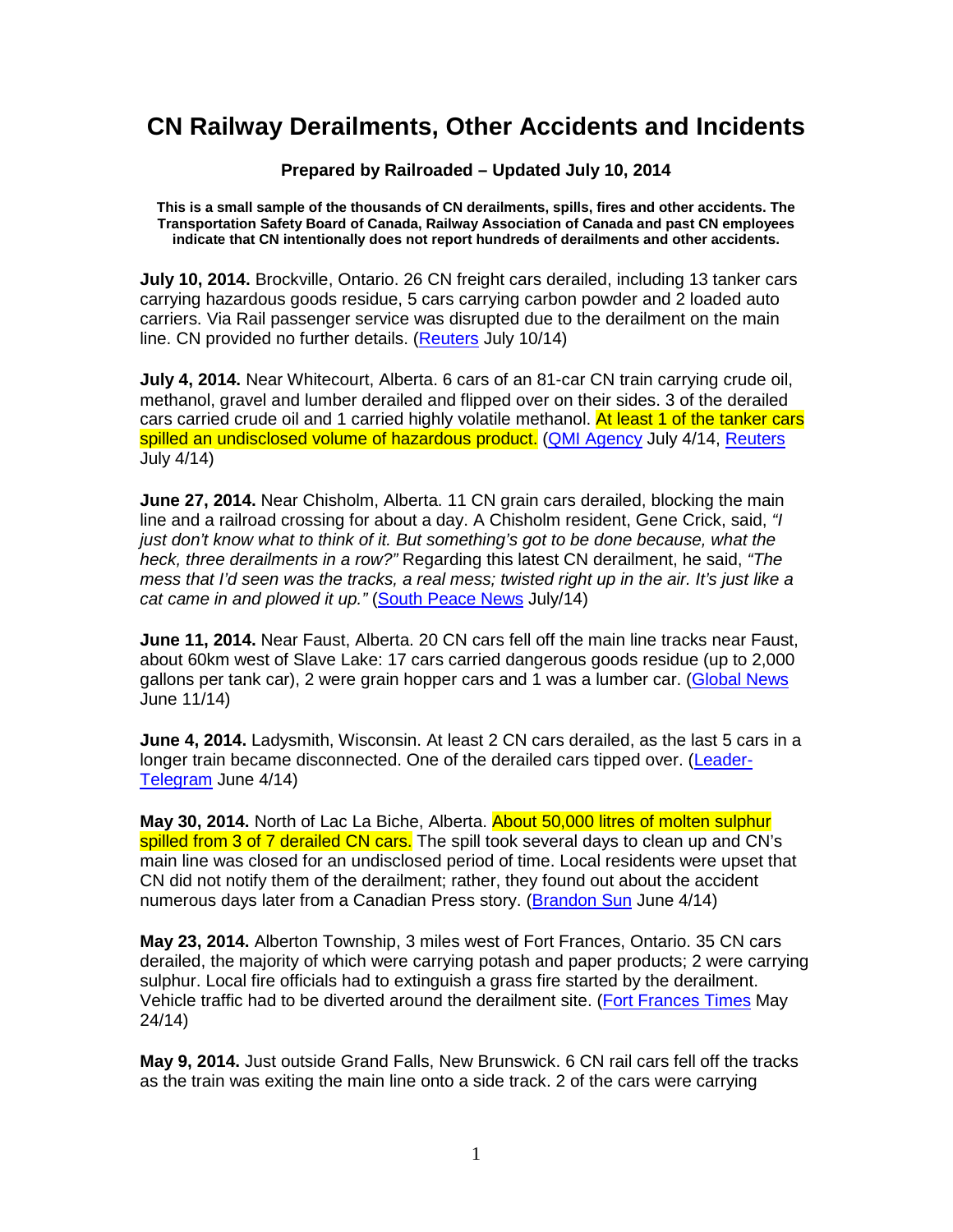automobiles, 2 had fertilizer, 1 carried railway ties and 1 was empty. It is not known how long the tracks were closed to clean up the derailed cars. (4-Traders May 10/14)

**May 8, 2014.** Slave Lake, Alberta. 9 CN cars loaded with wood pulp derailed on CN's main line in downtown Slave Lake. Some of the cars tipped completely over on their sides, and crushed several nearby sheds. 6 nearby residences were evacuated. About 245 feet of track had to be replaced, as the main line and several road crossings were closed down for some time. (CBC News May 9/14, Edmonton Journal May 9/14, plus other sources)

**May 4, 2014.** Racine County, Wisconsin. CN locomotive fuel tank was punctured by a piece of metal on the tracks, **spilling 4,000 gallons of diesel fuel.** Crews were able to clean up only about 1,600 gallons of the spilled diesel fuel and the rest soaked into the ground. Local officials were concerned about possible contamination of very shallow nearby water wells. The local fire chief said soils contaminated with hazardous liquids are typically replaced with new soil. (The Republic May 5/14)

**April 21, 2014.** Burlington, Ontario. 3 CN cars carrying rock derailed in the Aldershot Rail Yard at a point where 2 rails crossed. (Toronto Star April 22/14)

**April 20, 2014.** St. Norbert, Winnipeg, Manitoba. 7 CN cars carrying plastic, wood products and pipes fell off the tracks not far from several homes along Highway 75. The line where the derailment occurred was flagged for trains to slow to 16 km/h due to track and surface conditions. A day later, 2 derailed cars still hadn't been removed; there was no word from CN when the track would be back in service. (Global News April 22/14)

**March 16, 2014.** Saint-Laurent, Montreal, Quebec, A CN worker was crushed to death between 2 railway cars in the Taschereau Yards after one of the cars on the moving train he was on derailed. (Montreal Gazette March 17/14)

**March 5, 2014.** Beaver County, Alberta. Two empty CN grain cars derailed and sustained damage along a stretch of track adjacent to Highway 14. (Alberta Police Report March 5/14)

**Feb 24, 2014.** Between Prince George and Tumbler Ridge, British Columbia. 24 loaded coal cars derailed, forcing the closing of CN's main line. The spilled coal caused an undisclosed amount of environmental damage. (250 News Feb 25/14)

**Feb 24, 2014.** Fairbanks, St. Louis County, Minnesota. 50 CN cars plus 2 locomotives derailed. The train had a total of 116 cars. The train was loaded with iron ore pellets and was bound for Two Harbors. 2 engineers on the train were taken to a local hospital. (Duluth News Tribune Feb 25/14)

**Feb 23, 2014.** Saint-Henri, Montreal, Quebec. 2 CN locomotives and 2 cars carrying grain fell off the rails on a CN main line close to homes, community organizations and schools. About 3,500 litres of diesel fuel spilled from one of the locomotives and caused an undisclosed amount of environmental damage. (Global News Feb 24/14, Globe and Mail Feb 23/14)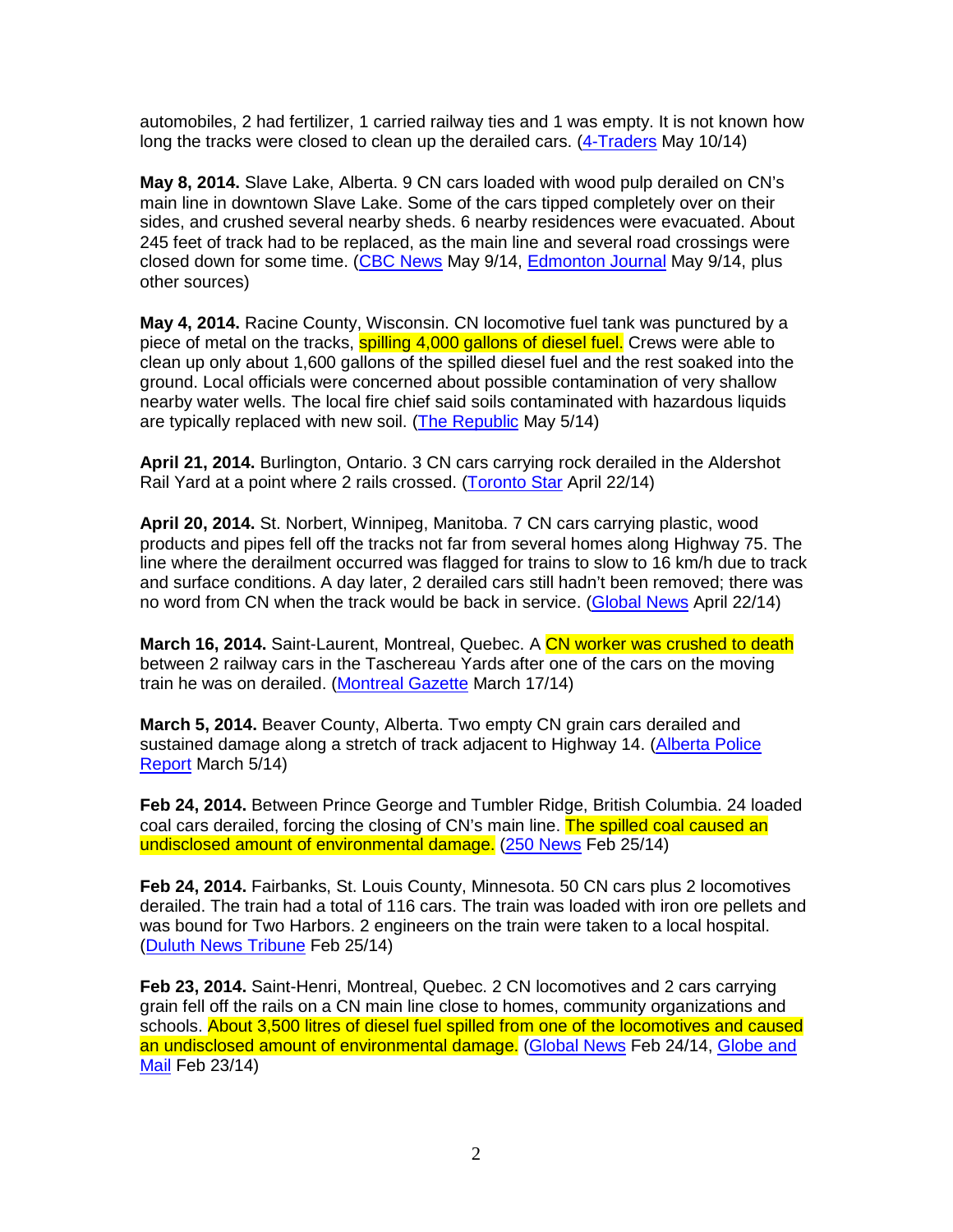**Feb 9, 2014.** New Lenox, Illinois. 3 to 4 CN cars derailed near Lincoln-Way High School and one of the cars hit and damaged a locomotive that was stopped on an adjacent track. One of the derailed cars was carrying plastic; the others were apparently empty. Traffic was blocked and had to be rerouted. This particular area is contentious among New Lenox residents because when CN bought the former EJ&E tracks, they announced plans to quadruple the number of freight trains. Local officials tried to get CN to build an overpass at one of the major crossings to mitigate the additional train traffic, but CN refused. (CBS Chicago Feb 10/14)

**Jan 31, 2014.** Outside New Augusta, Mississippi. 19 CN cars fell off the tracks, **spilling** 50,000 gallons of crude oil, 17,000 gallons of fertilizer and 10,000 gallons of petroleum distillate. Other hazardous goods reported spilled included undisclosed volumes of fuel oil, methanol and ethanol. Most of the hazardous goods spilled from 3 of the derailed tank cars, although other derailed cars were also spilling hazardous products. About 50 nearby Perry County residents were evacuated for over 2 days and sheltered in a special Red Cross facility set up for those affected by the derailment. About 100 railroad employees and 50 government officials, firemen and police officers were on site assisting with clean up efforts which were estimated to take about a week to complete. The extent of environmental damage was not disclosed; however, some of the spilled hazardous goods made its way into a local waterway. (The Republic Jan 31/14, Hattiesburg American 1 Jan 31/14, Hattiesburg American 2 Feb 4/14)

**Jan 28, 2014.** Mundelein, Illinois. A CN freight train derailed and forced Metra commuters on the North Central Services to make other transportation plans for at least a day. The cold hampered CN from repairing the tracks and moving the derailed cars, one of which was carrying plastic pellets. Several other CN freight trains were halted on the single track and had to be moved before the Metra service could be restored. (Daily Herald Jan 28/14)

**Jan 26, 2014.** Saint-Basile, Edmundston, New Brunswick. 5 CN freight cars jumped the tracks; 3 were carrying automobiles, one was carrying clay and the  $5<sup>th</sup>$  car was carrying flammable liquefied petroleum gas. The cars tipped over and were lying on their side in a ditch. A local farmer had warned CN last summer that repairs were required at the site of the derailment. This was the second derailment on the same farmer's property. About 15-20 years ago, fuel cars derailed and were upside down in the local brook, spilling hazardous product. (CBC News 1 Jan 27/14, CBC News 2 Jan 28/14)

**Jan 16, 2014.** Crystal Springs, Mississippi. A CN train hauling coal caught fire. 2 men were able to escape from the locomotive which sustained major damage from the fire. (WJTV Jan 17/14)

**Jan 15, 2014.** Edmonton, Alberta. 3 moving CN trains collided. 3 locomotives, 2 tank cars loaded with dangerous goods and 1 empty flat car fell off the tracks. One of the locomotives spilled an undisclosed amount of diesel fuel. CN told the Edmonton Journal they did not know what dangerous goods were in the derailed tank cars, whereas CN contacted Edmonton Fire Rescue about 1 of the derailed tank cars possibly containing propane. Municipalities across Canada are concerned because CN and other rail companies are not required to provide municipalities with real-time information on what dangerous goods are travelling through their communities and when. (Edmonton Journal Jan 16/14)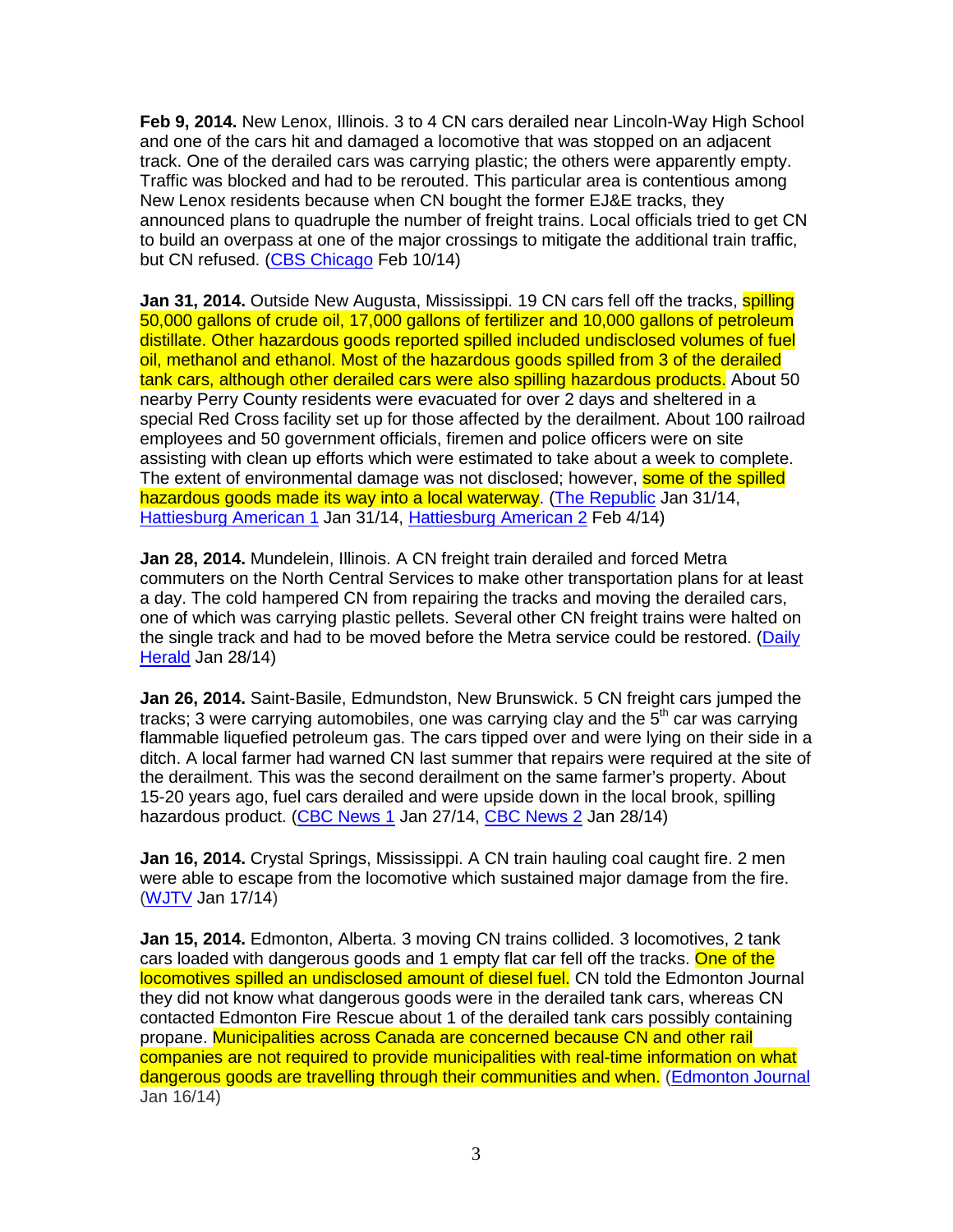**Jan 11, 2014.** Burnaby, British Columbia. 7 cars loaded with coal from a 152-car CP train operated by a CN crew went off the CN tracks. 3 of the cars tipped over and spilled about 270 tons of coal, much of it into Silver Creek which is sensitive fish habitat. A substantial amount of coal was also carried downstream into Brunette River and Burnaby Lake. Government officials were concerned about the negative effects of the coal on salmon eggs and eggs of the endangered Western Painted Turtle. Turtles and their eggs had to be removed from the clean-up area, and a turtle beach had to be restored and basking logs cleaned. Chum salmon were observed spawning in the creek near where the coal was spilled. Coho salmon and rainbow trout were also in the area. Burnaby Lake Regional Park was negatively impacted. Local observers said Silver Creek turned black following the spill. B.C. Environment officials called CN's follow-up reports on the spill "deficient" and "unsatisfactory", citing significant types of information that was missing. Washed out ground under the CN tracks may be the cause of the derailment, as heavy rains had fallen in the area. Local residents were quick to denounce plans to expand coal export at the Neptune Terminals. They pointed to this derailment as proof that the recent decision by the port authority to expand coal exports was a poor one. (Vancouver Sun Jan 11/14, Globe and Mail Jan 11/14, The Straight Apr 17/14, Burnaby Now Apr 19/14)

**Jan 7, 2014.** Near Plaster Rock, New Brunswick. A 122-car CN train derailed, with 19 cars and an unmanned locomotive falling off the tracks. A cracked wheel and an emergency brake application likely contributed to the derailment. 9 of the derailed cars were loaded with hazardous goods – 5 with crude oil and 4 with propane. A significant fire resulted with huge clouds of orange smoke and flames billowing into the air. Fires continued burning 4 days following the derailment. About 50 households (150 people) were forced to evacuate within a 2-kilometre radius of the fire, and 4 days following the derailment were still not permitted to return to their homes. Firefighters, police, ambulances and a hazardous materials team were dispatched to the site. The volume of hazardous product spilled and the extent of environmental damage were not provided by CN. An earlier derailment near Plaster Rock unreported by CN was one of 2 unreported incidents that prompted the TSB to seek a summons in 2006 ordering CN to turn over all of its accident records. A subsequent in-depth CBC investigation in 2013 uncovered that CN did not report to authorities more than 1,840 derailments and other accidents over a 6-year period, including 44 on main rail lines. (Edmonton Journal Jan 8/14, CBC News Jan 7/14)

**Dec 29, 2013.** Killy, British Columbia. 5 CN cars derailed with 4 tipping over on their side in the Killy Yard. One of the derailed cars blocked the main track. (Vancouver Sun April 24/14)

**Dec 27, 2013.** Wainwright, Alberta. 7 cars derailed in the CN Rail yard. Although CN provided few details, apparently 3 grain cars flipped off the tracks while 4 other cars remained upright. Derailed cars were carrying grain and salt. There was damage to derailed cars. (Star News Dec 27/13)

**Dec 5, 2013.** Two Harbors, Minnesota. Three crew members were injured when a 107 car CN train carrying iron ore derailed as it entered the Two Harbors rail yard, sending 76 cars off the tracks. Another 17 cars parked next to the moving train were also pushed off the tracks. Trains were unable to operate in that portion of the yard for some time, interrupting shipment of iron ore. The attorney representing the 3 injured CN crew members blamed the incident on CN's failure to remove snow and ice from the tracks.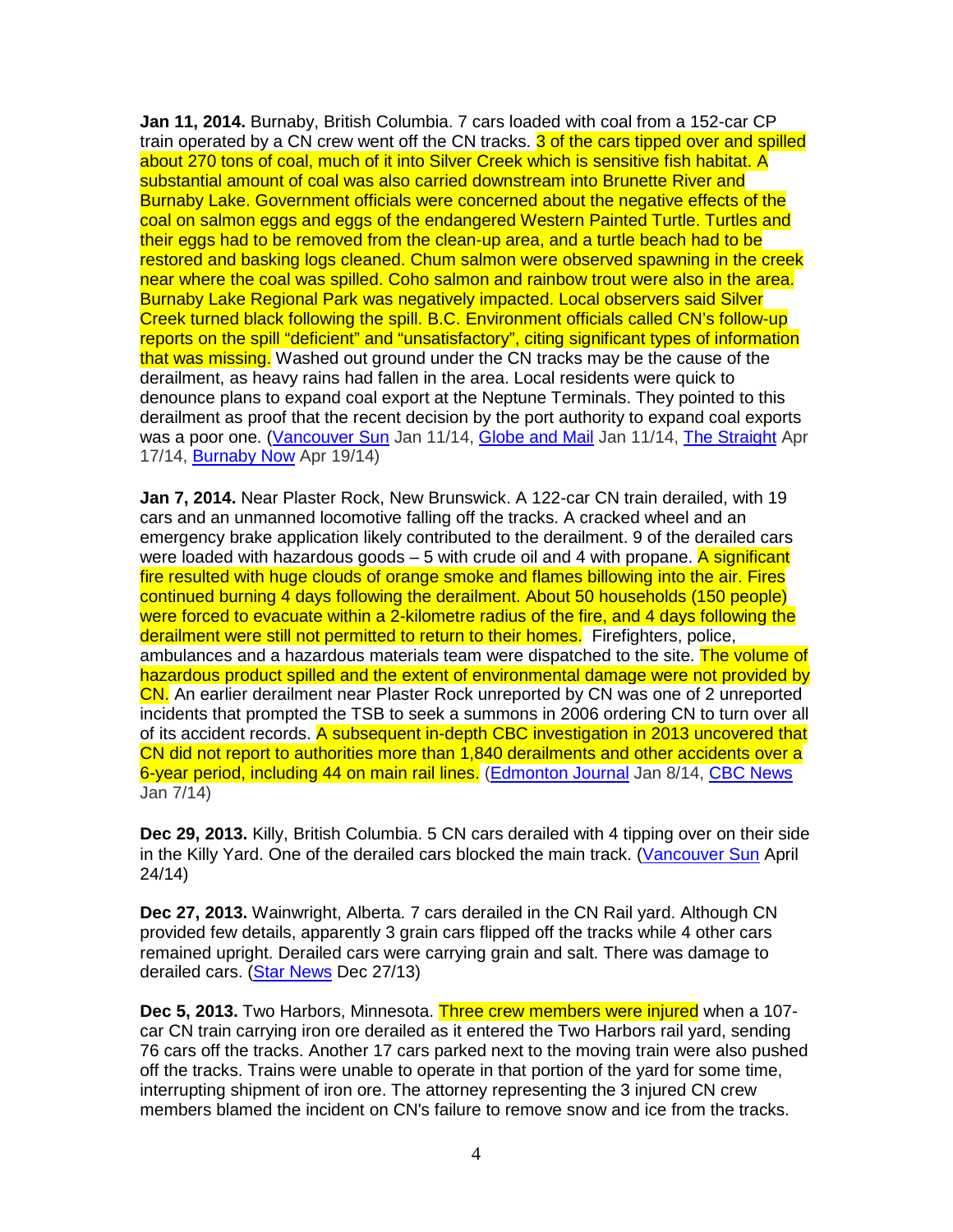He said CN had been informed earlier in the day of unsafe snow and ice conditions between the Highland siding and Waldo and the 4-mile descent into the Two Harbors rail yard. The same day, another runaway train had been reported on the same track, but fortunately that train's crew was able to regain control of the train. The attorney was quoted as saying, "The railroad had advance knowledge of the storm and information from knowledgeable railroaders about conditions. If attempts were made to clear the snow, they were inadequate. As a consequence, these guys were not going to be able to control that train. The railroad knew it, but they kept sending the train on the track with deep snow." He said CN's decision-making did not reflect a regard for the well-being of its employees. "When you put profits over safety, this is what happens", he said. Neighbouring business operators said they had never seen a train pileup of this magnitude, and a retired CN engineer said the derailment was one of the 2 most serious train-related incidents he had seen since he started working on railroads in 1974. (Lake County News Chronicle Dec 15/13, Northlands News Center Dec 6/13)

**Nov 18, 2013.** Near Tisdale, Saskatchewan. A CN crew member was killed during switching operations. CN would provide no further details, other than to suggest that CN's safety record is good (which is their standard response lately, following a recently heightened interest by Canadians in rail safety). (Reuters Nov 19/13)

**Nov 11, 2013.** Near Fort Frances, Ontario. A 184-car CN train derailed, spilling grain all over the tracks. A total of 39 freight cars fell off the tracks. It took several days for the spilled grain to be cleaned up and for the rail cars to be removed. (Fort Frances Times Nov 12/13)

**Nov 9, 2013.** Near Asquith, Saskatchewan. Six CN cars carrying lumber jumped the tracks. Nearby residents expressed concern not only about derailments close to their homes, but also about challenges getting compensation from CN for damages incurred by CN-started fires. (Global News Nov 10/13)

**Nov 3, 2013.** Near Peers, Alberta. 13 CN cars derailed. 12 of the derailed cars were loaded with lumber and 1 was carrying sulphur dioxide. CN rail traffic along its main line was shut down while mangled rail cars and spilled broken lumber were cleaned off the tracks. (CTV News Nov 3/13)

**Oct 19, 2013.** Gainford, Alberta. A 134-car CN train carrying crude oil and liquefied petroleum gas (propane) derailed about 90 km west of Edmonton, causing explosions and a massive fire. 9 of the 13 derailed tank cars were carrying propane and 4 carried crude oil. 1 of the cars carrying propane exploded and 3 others also caught fire. The amount of petroleum product spilled and the extent of environmental and property damages were not disclosed. A state of emergency was ordered for the entire area. All 100 Gainford residents and another 25 people living within 2 km of the derailment site were evacuated for 4 days due to the fear of additional explosions, fires and noxious fumes. The intensity of the fire was so severe, firefighters were forced to let the fire burn itself out, which took 4 days. The main east-west highway (Yellowhead No. 16) and the main east-west rail line (Trans-Continental) through western Canada were closed for 5 days. Evacuated residents were upset they received very limited compensation from CN, restricted primarily to out-of-pocket expenses. Residents who claimed for lost wages due to the evacuation order were not compensated. Some residents described CN's small compensation payments as "reprehensible". (Chicago Tribune Oct 19/13, CBC News Oct 19/13, plus additional sources)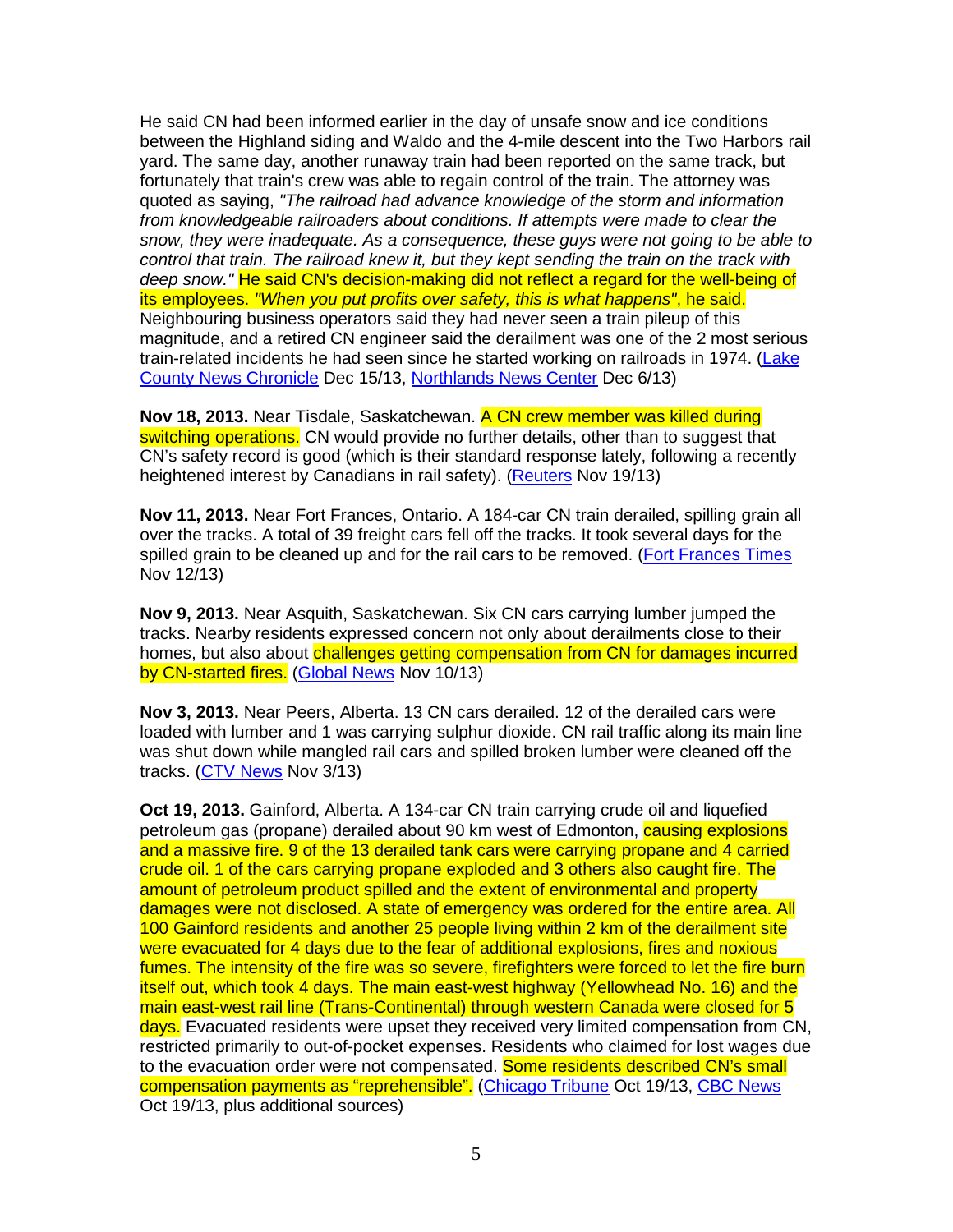**Oct 16, 2013.** Sexsmith, Alberta. 4 CN tank cars carrying anhydrous ammonia derailed. One of the derailed tank cars was leaning and sinking. Anhydrous ammonia is a dangerous good. In the absence of receiving any information from CN, Sexsmith fire resources ordered an evacuation of about 150 homes. (Calgary Herald Oct 16/13)

**Oct 7, 2013.** Brampton, Ontario. The last 4 cars of a 73-car CN train derailed, sending one CN employee to the hospital with minor injuries. A CN public relations spokesperson suggested to the media there were no injuries, whereas the Peel Emergency Services reported the CN employee suffered minor injuries. The 4 derailed tank cars carried jet fuel residue. (Rail tank car "residue" can consist of up to several thousand gallons of dangerous goods per tank car. Rail companies erroneously refer to these cars as being empty.) The derailment held up numerous Kitchener GO trains. (Toronto Star Oct 7/13)

**Oct 2, 2013.** North Battleford, Saskatchewan. 3 CN tank cars derailed; 2 of the cars contained crude oil and the other contained asphalt. Human error likely caused the derailment when a wrong switch was aligned while connecting rail cars together. CN waited 5 hours before notifying North Battleford emergency crews about the derailment. Mayor Ian Hamilton says he was angry the City wasn't notified right away by CN. (Global News Oct 3/13)

**Sept 25, 2013.** Near Landis, Saskatchewan. 17 of 130 CN cars carrying oil, condensate, ethanol and mixed freight derailed. 1 tank car spilled an undisclosed amount of oil, and the derailment sparked a grass fire. The Landis school was evacuated for a day as a precaution. The extent of environmental damage was not disclosed. (Toronto Star Sept 25/13)

**Sept 16, 2013.** About 60 km south of North Bay near South River, Ontario. 11 CN freight cars derailed, of which 1 carried methanol, 3 carried sulphuric acid residue, and 7 were hauling general merchandise and consumer goods. The tracks were closed for about 2 days. (The Nugget Sept 17/13)

**Aug 27, 2013.** Watson Island, British Columbia. 2 CN locomotives derailed. (Vancouver Sun April 24/14)

**Aug 8, 2013.** Near Morey, British Columbia. An intermodal flat car derailed on the Albreda Subdivision after being struck by a rock slide. (Vancouver Sun April 24/14)

**Aug 1, 2013.** Near Tumbler Ridge, British Columbia. 15 CN cars loaded with ore derailed. (Vancouver Sun April 24/14)

**June 2, 2013.** Symington Rail Yard, Winnipeg, Manitoba. 6 empty CN lumber cars crashed off the tracks, damaging 2 power poles and knocking power out to 1,900 customers in the Windsor Park area. (CTV Winnipeg June 3/13)

**May 24, 2013.** Chetwynd, British Columbia. A bulkhead flat car derailed in the Chetwynd Yard. (Vancouver Sun April 24/14)

**May 24, 2013.** Quesnel, British Columbia. A CN locomotive derailed in the Quesnel Yard. (Vancouver Sun April 24/14)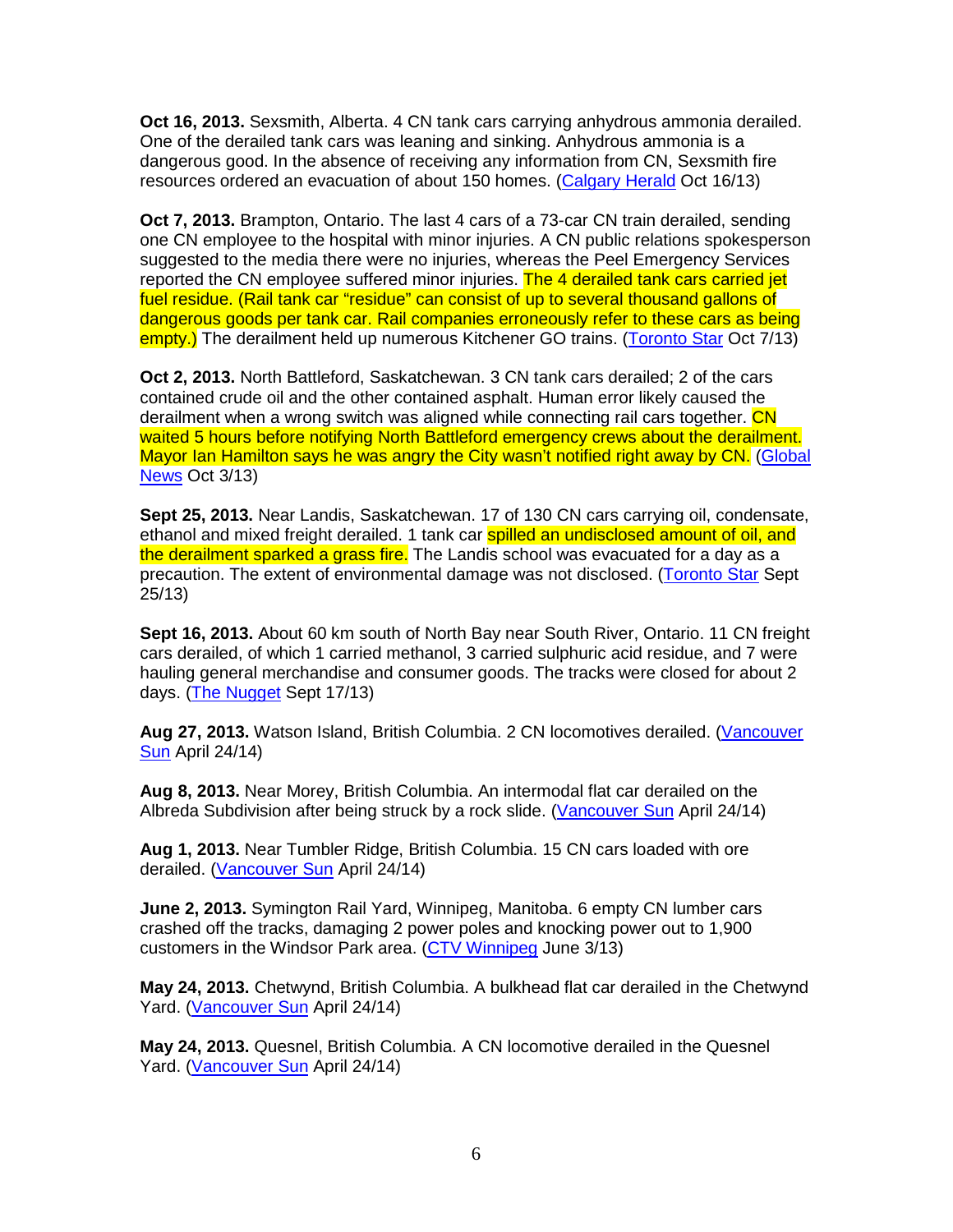**May 15, 2013.** Near Chetwynd, British Columbia. 12 CN cars carrying sulphur derailed. (Vancouver Sun April 24/14)

**April 30, 2013.** Near Pense, west of Regina, Saskatchewan. 11 CN cars fell off the tracks, blocking a grid road. Fertilizer spilled from some of the cars. (National Post May 1/13)

**April 28, 2013.** Togo, Saskatchewan. A Via Rail passenger train travelling on track owned and maintained by CN derailed at a washed out section of track, only hours after the tracks had been inspected. 2 locomotives, a baggage car and the first passenger train derailed but remained upright. The diesel fuel tanks of both locomotives ruptured, spilling diesel fuel and causing the train to catch on fire. The Via crew and passengers were evacuated from the train without any serious injuries. The TSB reported the main cause of the washout was a blocked culvert combined with a rapid melt of snow, which led to the ground being saturated and the embankment weakened. The TSB also noted that the CN track inspectors responsible for the location had not received "any significant" training" in identifying potential ground hazards. (CBC News June 11/14)

**April 19, 2013.** Near Cedarvale, British Columbia. 5 intermodal CN cars carrying household consumer goods derailed east of Terrace, causing the rail line to be shut down for an undisclosed length of time. There was track and signal damage. (CJFW April 19/13)

**March 31, 2013.** Near Matsqui, British Columbia. A CN gondola car derailed on the main Yale Subdivision track. (Vancouver Sun April 24/14)

**March 30, 2013.** Gary, Indiana. 35 cars of a 101-car CN freight train derailed. 3 of the derailed cars carried hazardous materials. The derailment also ruptured a 14-inch industrial gas line. Hazmat responded to the accident and directed that South Shore train service be halted until the gas rupture was cleaned up and the area was determined to be safe. (WSBT TV March 30/13 & Chicago Sun-Times March 30/13)

**March 25, 2013.** Kenner, Louisiana. 14 cars of a 141-car CN train derailed. 2 of the derailed cars carrying coal tipped over and another 5 leaned, looking close to toppling over. An undisclosed amount of coal was spilled. The derailment blocked Farm Avenue and Morey Street in Kenner. (The Times-Picayune March 25/13)

**March 19, 2013.** Williams Lake, British Columbia. 2 CN locomotives derailed in the Williams Lake Yard. (Vancouver Sun April 24/14)

**March 16, 2013.** Near Hatfield, Wisconsin. 19 CN cars loaded with sand plowed off the railway, spilling sand across the area. County Road K remained closed for at least a day. (La Cross Tribune March 17/13)

**March 15, 2013.** Fort Nelson, British Columbia. A tank car full of fuel oil residue derailed in the Fort Nelson Yard. (Vancouver Sun April 24/14)

**March 10, 2013.** North Vancouver, British Columbia. 3 cars derailed in the CN Lynn Creek Yard. (Vancouver Sun April 24/14)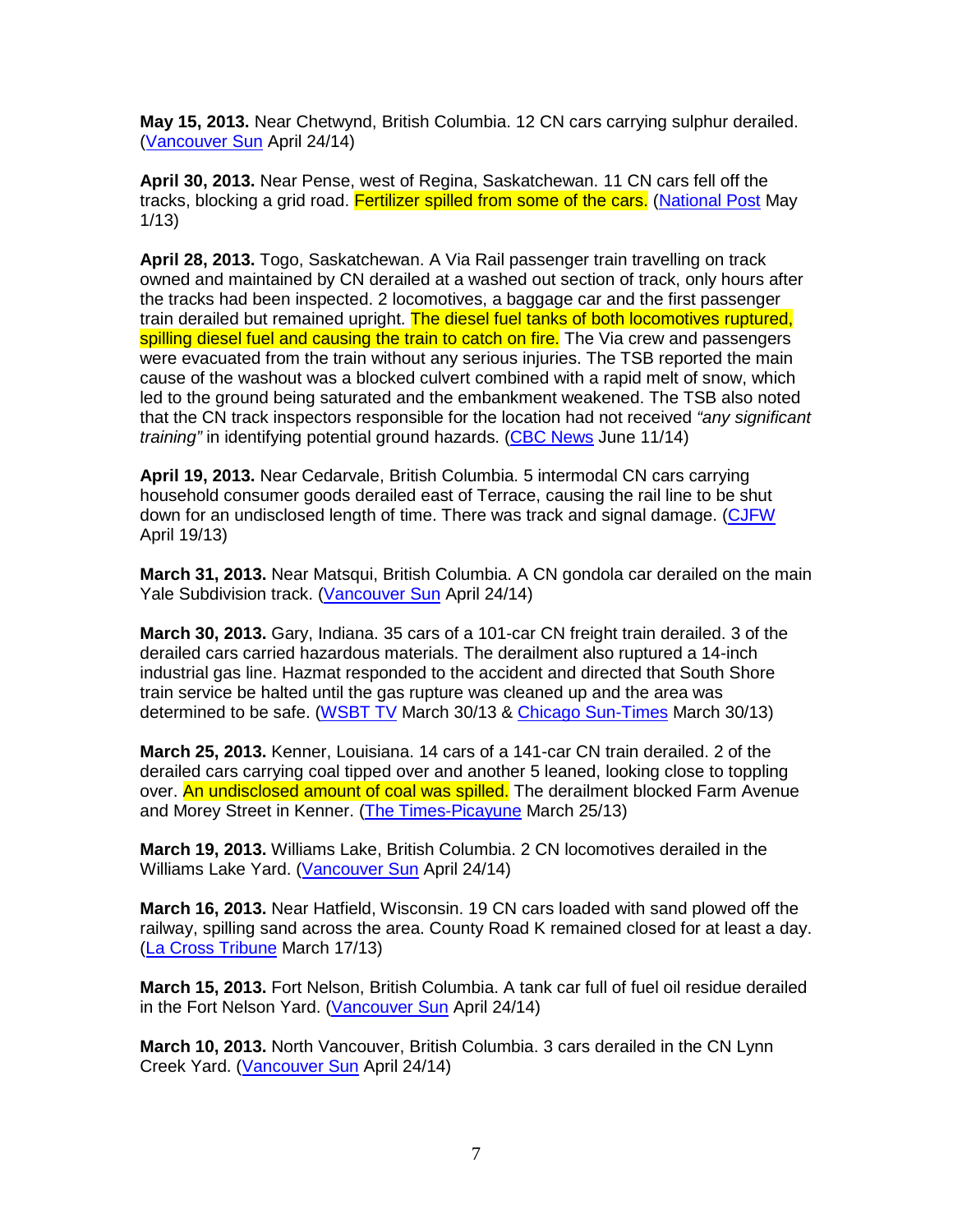**March 7, 2013.** Winnipeg, Manitoba. A CN locomotive and 1 intermodal car derailed in a rail yard, blocking traffic on the East Perimeter Highway for over 4 hours. It appeared that 2 CN trains collided, causing the derailment. (Metro Winnipeg March 7/13)

**Feb 22, 2013.** McComb Subdivision, Jackson, Mississippi. 18 CN cars derailed – 17 were loaded with grain and the other was empty. Some track was damaged and will need to be replaced. Rail traffic between Jackson and New Orleans was expected to be shut down for most of the day. As of April 4, 2013, 11 tons of the wheat spilled during the derailment was rotting and emitting a foul odour at the Hinds County Penal Farm in Raymond where it had been piled, and was causing concern to local residents. (WLBT Feb 22/13 & other sources)

**Feb 9, 2013.** Fort Rouge Rail Yard, Winnipeg, Manitoba. About 8 CN cars derailed, 6 of which flipped over on their sides. The cars were carrying household and consumer goods. (CBC News Feb 9/13)

**Feb 7, 2013.** Near Biggar, Saskatchewan. A CN locomotive and 17 containers derailed about 5 km west of Biggar. The cars were carrying consumer and household products. (Leader Post Feb 7/13)

**Jan 30, 2013.** Prince George, British Columbia. More than 3,000 litres of diesel fuel spilled from a punctured CN locomotive fuel tank in the Prince George rail yard. (Vancouver Sun April 24/14)

**Jan 25, 2013.** Kaukauna, Wisconsin. Diesel fuel spilled from a CN locomotive's fuel tank punctured by a portion of track beside the main line that had been pushed up by frost. At least 1,200 gallons of fuel spilled for about a mile along the track. Options considered for clean up included using a chemical that consumes fuel oil and excavating beneath the railroad bed to remove any contaminated soil. The extent of environmental damage was not disclosed. (Post-Crescent Media Jan 28/13)

**Jan 24, 2013.** Blackfoot Subdivision, near Paynton, Saskatchewan. A CN train carrying crude oil crashed into a road grader on a public crossing, killing the driver of the grader. A locomotive and 16 tank cars loaded with crude oil derailed. At least 2 of the tank cars toppled over on their sides and spilled an undisclosed amount of crude oil. (Each tank car can carry up to 650 barrels of oil.) The extent of environmental damage was not disclosed. (Canadian Press Jan 24/13, TSB Investigation R13E0015)

**Jan 22, 2013.** Thornton, British Columbia. 2 CN cars derailed in the Thornton Yard. Track and drawbar damage was sustained. (Vancouver Sun April 24/14)

**Jan 22, 2013.** Near McBride, British Columbia. 21 CN cars derailed on the Fraser Subdivision. (Vancouver Sun April 24/14)

**Jan 18, 2013.** Prince George, British Columbia. 2 cars derailed in the Prince George Yard. About 200 feet of track were damaged. (Vancouver Sun April 24/14)

**Jan 6, 2013.** Decatur, Illinois. 6 cars derailed on a dead end siding. Cars rammed through the end of the track, ending up in a heap and partly toppled down a steep embankment. 4 cars contained soybean oil, 1 was loaded with limestone and 1 tank car carried residue of an undisclosed product. (Herald & Review Jan 8/13)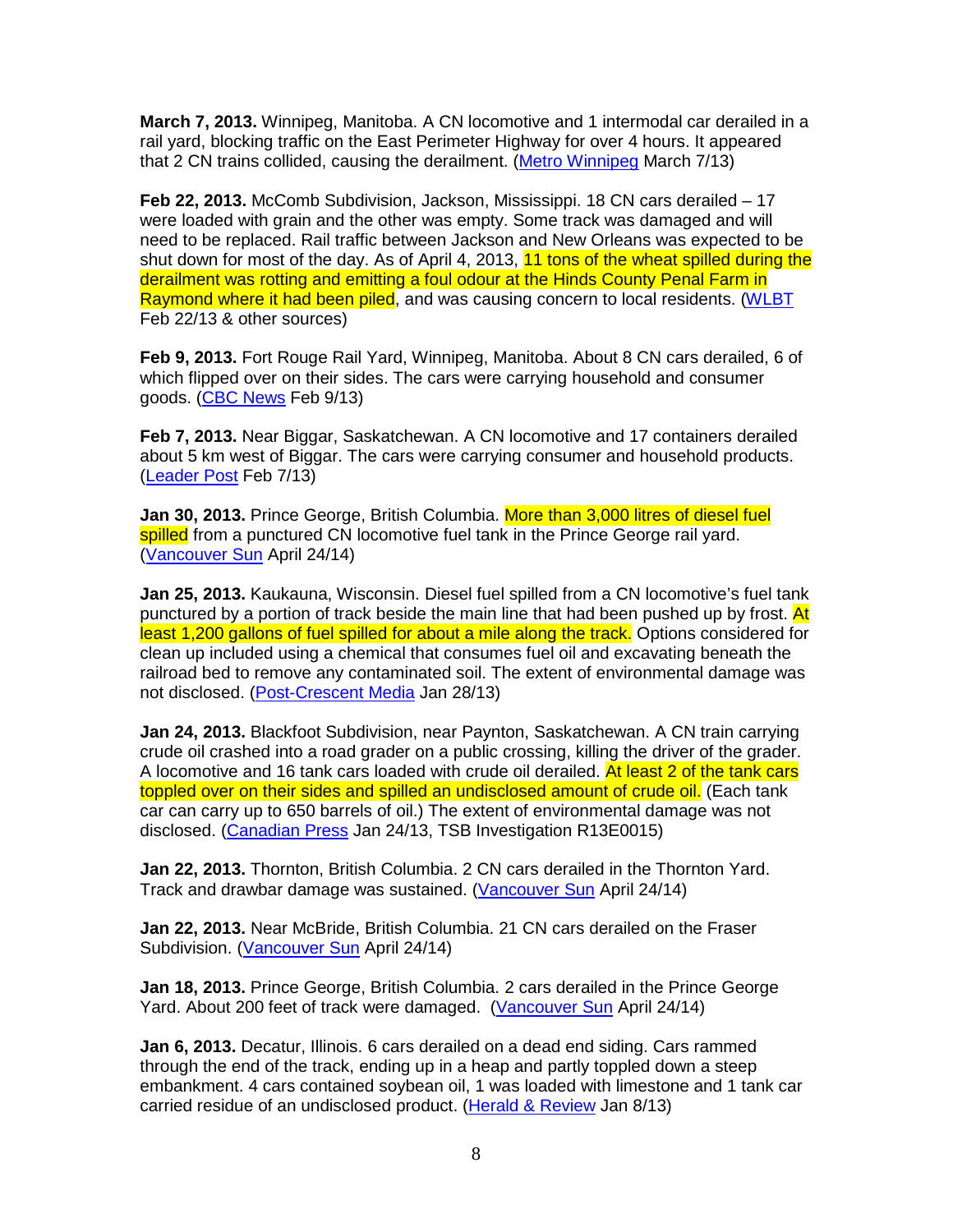**Jan 3, 2013.** South of Pemberton, British Columbia. 3 empty wood pellet hopper cars derailed while crossing a bridge, 1 toppling off the bridge and closing Highway 99 for about 2 hours. (Globe & Mail Jan 3/13)

**Dec 26, 2012.** Wainwright Subdivision, near Clover Bar Station, NE Edmonton, Alberta. 3 CN contractors were injured when they were hit by a CN freight train as they were clearing snow off rail switches. 2 were in critical condition, while the third man had relatively minor injuries. It appears the "Safety Watch" protocol was not followed. (Edmonton Journal Dec 28/12, TSB Investigation R12E0182)

**Dec 19, 2012.** The Canadian Transportation Agency ruled today that both Canadian National Railway and Canadian Pacific Railway exceeded revenue caps for the movement of western grain for the 2011-12 crop year. Both railways must pay the amount by which they exceeded their 2011-12 caps plus a penalty to the Western Grains Research Foundation. (Canada News Centre Dec 19/12)

**Dec 17, 2012.** Williams Lake, British Columbia. 2 locomotives derailed as they entered a rail yard. (Got News Network Dec 17/12)

**Nov 28, 2012.** About 180km north of Fort St. John, British Columbia. Workers were switching cars on and off a train in a rail yard when a fuel tank car derailed and rolled onto a CN conductor, killing him. (Canadian Press Nov 30/12)

**Nov 19, 2012.** A new Canadian National Railway "Quiet Zone" restriction in Naperville and Warrenville, Illinois will take effect today. CN trains will not be allowed to sound their horns in this quiet zone unless deemed necessary for safety purposes. Naperville and Warrenville join Aurora and DuPage County in successfully pressing for the quiet zone after residents complained about the excessive horn use by CN on the rail line they took over from Elgin, Joliet & Eastern Railway in January 2009. 33 communities along the former EJ&E Railway main line have been battling with CN over their concern about CN's aggressive approach to the EJ&E takeover. Communities have been concerned about increased rail traffic, increased noise and diesel exhaust pollution, adjacent property devaluation, and increased traffic jams at many rail crossings which have very significant impacts on emergency vehicle response times. (Beacon-News Nov 15/12)

**Nov 8, 2012.** North of Squamish Terminals, British Columbia. A 6-axle CN locomotive had its fuel tank punctured by a broken piece of track, causing about 5,700 litres of diesel fuel to spill onto the track and into the Squamish Estuary. Containment booms were used to try to limit migration of the diesel fuel in the sensitive estuary ecosystem. Concerns were expressed by local residents because the herring spawning season was close to starting and herring eggs are very sensitive to environmental contamination. About 50 feet of rail track were also torn up and the subsurface soil dug up in an attempt to remove some of the diesel fuel. A local former B.C. Rail employee placed part of the blame on CN using large 6-axle locomotives on the line whereas when B.C. Rail was operating the same line it used smaller 4-axle locomotives. He indicated the 6-axle units can't make the turns on that section of track without placing too much stress on the track. (Squamish Chief Nov 14/12)

**Nov 1, 2012.** Ontario's Superior Court gave the go-ahead today for a multi-million dollar lawsuit against CN Rail and Via Rail on behalf of most of the passengers of a fatal train derailment February 26, 2012 in Burlington, Ontario. The train was traveling 4 times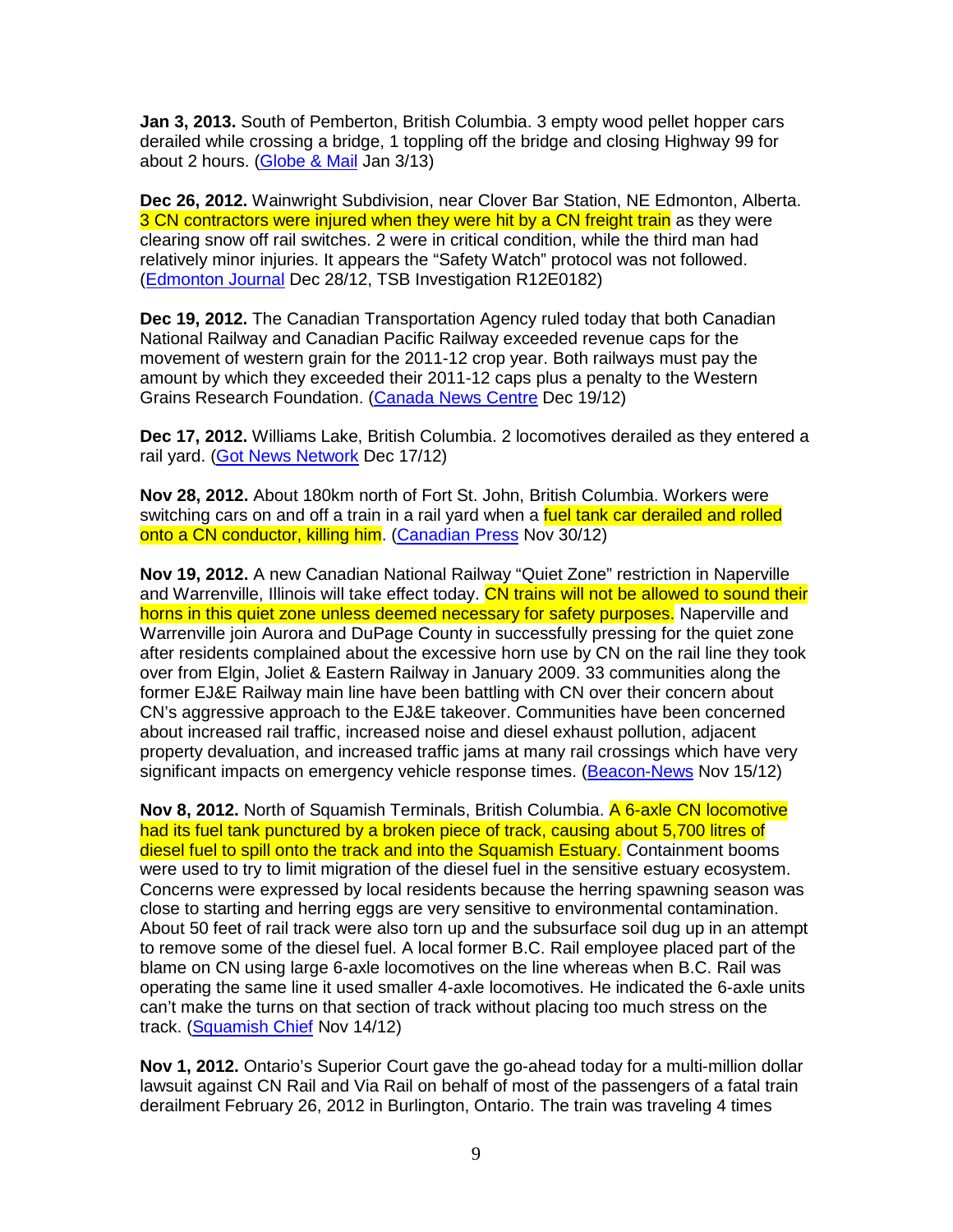faster than the speed limit while changing tracks. Arguments for the class-action lawsuit to proceed included that CN Rail and Via Rail were negligent in the derailment that killed 3 Via employees, injured 1 Via employee and injured 45 passengers. Altogether, 68 of the 75 passengers have joined the lawsuit. (Toronto Sun Nov 1/12, CBC News Oct 26/12)

**Oct 11, 2012.** Waterloo, Ontario. 4 tank cars derailed in uptown Waterloo. CN failed to notify the Region of Waterloo, which was a violation of an agreement between the 2 parties. A Waterloo Chronicle news article read, "The incident has left Waterloo residents worried, as the train was bound for the Chemtura chemical manufacturing plant in Elmira." (Waterloo Chronicle Oct 24/12)

**Sept 7, 2012.** Battle Creek Yard, Michigan. About 8 cars loaded with grain derailed and ripped up about 700 feet of track and a switch. (Railroadfan.com Sept 8/12)

**June 26, 2012.** Near Poser, west of McBride, British Columbia. 8 loaded coke cars went off the tracks. (250 News June 26/12)

**May 26, 2012.** Hixon, British Columbia. 8 empty freight cars derailed and toppled over. (250 News May 28/12)

**May 15, 2012.** Outside Oakville, Manitoba. Train derailed when it made an emergency stop. The rear wheels of 1 of the cars carrying wheat went off the rails. Sparks from the derailment started a grass fire, causing nearby piles of old rail ties to also catch fire. Highway 13 in Oakville was closed throughout the night due to the accident. (CN often leaves old discarded rail ties by the track, which creates a fire hazard.) (CTV Winnipeg News May 16/12)

**May 9, 2012.** Just outside Collins, Mississippi. About 2 dozen loaded coal cars derailed on the CN main line. A significant amount of coal was spilled. Rails and a bridge were damaged. The train consisted of 105 cars, all loaded with coal. The Collins Fire Department Chief said, "There have been multiple derailments over the years, but nothing of this magnitude or this size." (WDAM May 9/12)

**April 26, 2012.** Between Valemont & Blue River, British Columbia. A locomotive and up to 15 cars derailed due to a washout. At least 2 container cars fell into the North Thompson River. A contamination containment boom was set up on the river in an attempt to contain what was described as a **chemical slick on the surface of the water**. Crews were still cleaning up debris from the derailment over 2 weeks later. The extent of environmental damage, including from the chemical spill, was not disclosed. (Castanet News May 12/12, CFJC TV May 13/12)

**April 1, 2012.** Near Searchmont, Ontario. 11 of 34 cars derailed – 5 tank cars carrying residue and 6 cars carrying steel products. Damaged rail cars and rolls of steel were scattered in the surrounding bush. (The Sault Star April 3/12)

**March 20, 2012.** SE Calgary, Alberta. 4 cars and 1 engine derailed in CN's Ogden Rail Yard. A conductor was reported to have suffered injuries when he jumped from the train. A fuel tank on the engine was punctured and an undisclosed amount of fuel spilled onto the ground. (CBC News March 20/12)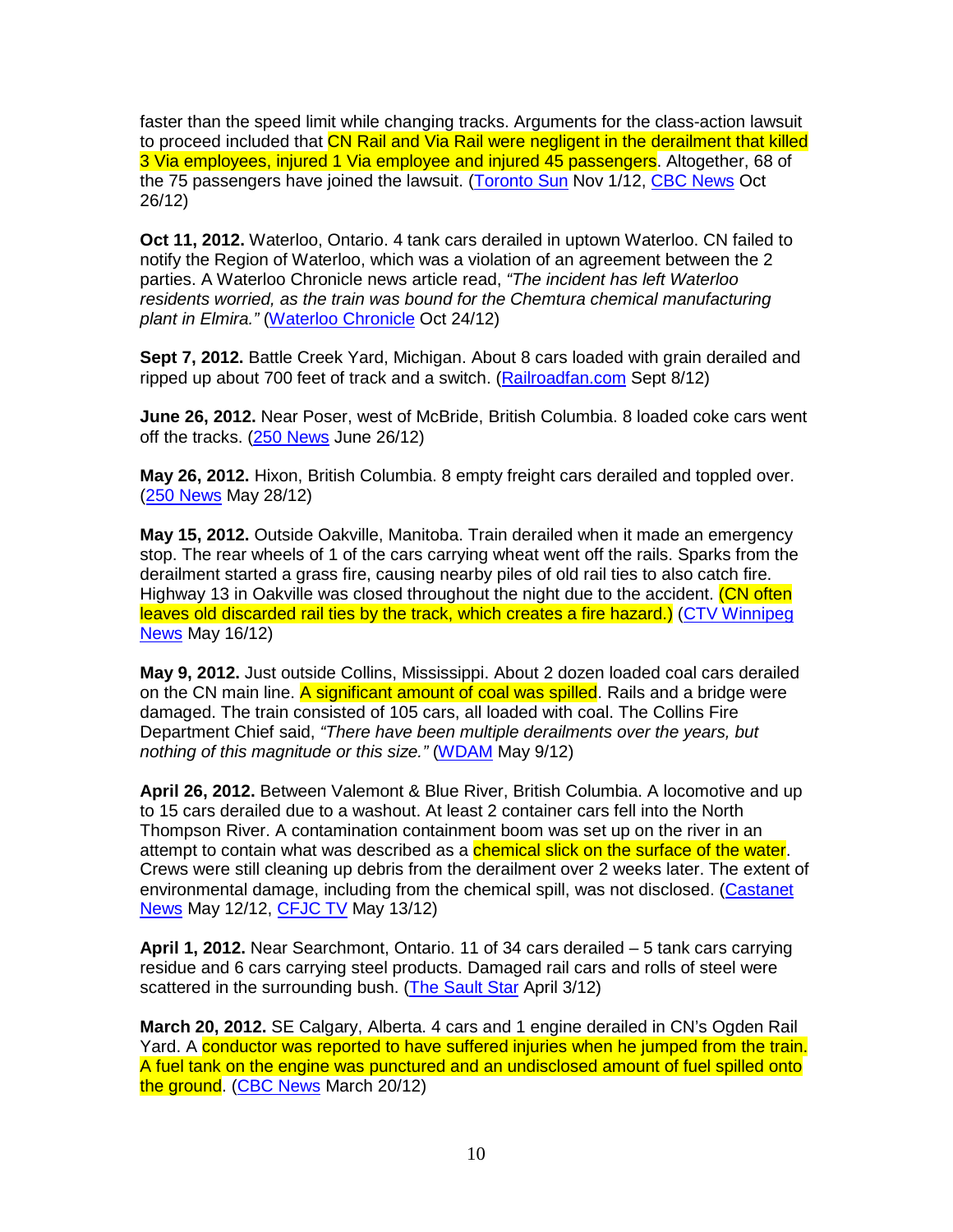**March 15, 2012.** 35km east of Melville, Saskatchewan. 22 empty cars derailed on CN's main line. (Leader-Post March 16/12)

**March 6, 2012.** Saint John, New Brunswick. 12 CN cars derailed. 4 of the cars carrying potash flipped on their sides, **spilling potash on the ground.** (CBC News March 6/12)

**Feb 26, 2012.** Oakville Subdivision, near Aldershot Station, Burlington, Ontario. Three Via Rail engineers were killed and 46 other people were injured when the Via Train 92 locomotive and 5 cars derailed on track owned, operated and maintained by CN Rail. The train was switching from one track to another when it flew off the tracks and collided with a building, destroying the locomotive that the 3 deceased crew members were in. The locomotive's fuel tank was punctured and about 4,300 litres of diesel fuel spilled. The train was traveling 4 times faster than the speed limit while changing tracks. A lawsuit was later initiated against CN and Via Rail by passengers who are seeking compensation for physical and emotional injury, damage to property and loss of income as a result of the derailment and crash. An Orangeville Citizen editorial read, *"There* should be no need to await the safety board's final report on the crash before replacing such wholly inadequate switching, something that would likely have happened many years ago had the CNR not had such a cavalier attitude toward safety." The TSB slammed Transport Canada and the railway industry for not having voice recording included in locomotive data recorders, a recommendation made repeatedly by the TSB since 2003. The TSB said, "Voice recordings allow investigators to understand the environment in which crews operated and the decisions they made leading up to an accident. The lack of this information in rail investigations deprives the TSB of a key tool it needs to help make Canadians safer." The federal NDP said a positive train-control system, mandatory in the U.S. since 2008, would have prevented the accident, and having mandatory voice recorders in trains would have allowed investigators to know exactly what happened. Emile Therien, past Canada Safety Council President, said Transport Canada has relinquished its regulatory control to individual rail companies, making it more perilous to ride the rails. He said it's time for rail companies to stop monitoring themselves and for the federal government to step up to its on-the-track oversight responsibilities. (Orangeville Citizen March 1/12, TSB Investigation R12T0038)

**Feb 21, 2012.** 12km east of Smithers, British Columbia. 46 coal cars went off the track, spilling coal and damaging rail cars and rail tracks. One nearby resident said, "My property is a hell of a mess. I have property on both sides and they've made a mess of everything." (Houston Today March 3/12)

**Jan 21. 2012.** Tumbler Subdivision, 50km NE of Prince George, British Columbia. 13 CN cars loaded with coal derailed. (250 News Jan 22/12)

**Jan 21, 2012.** Near Fabyan, Alberta. 31 cars hauling grain derailed as a CN train crossed the Fabyan Bridge on the Wainwright Subdivision main track. The outside rail in a curve at the end of the bridge rolled over, causing the derailment. About 1,760 feet of track were destroyed, 17 of the derailed cars fell into the Battle River valley far below, rail cars were destroyed or sustained major damage, and there was significant damage to the bridge itself. The TSB found that loose and broken lag screws securing the track led to the derailment. As an example of the misleading information often provided by CN public affairs staff, both Julie Senecal and Warren Chandler of CN had told Star News that all 137 cars in the train were grain cars. Shortly following the derailment, a TSB investigator informed Star News that CN's information was not correct; there were only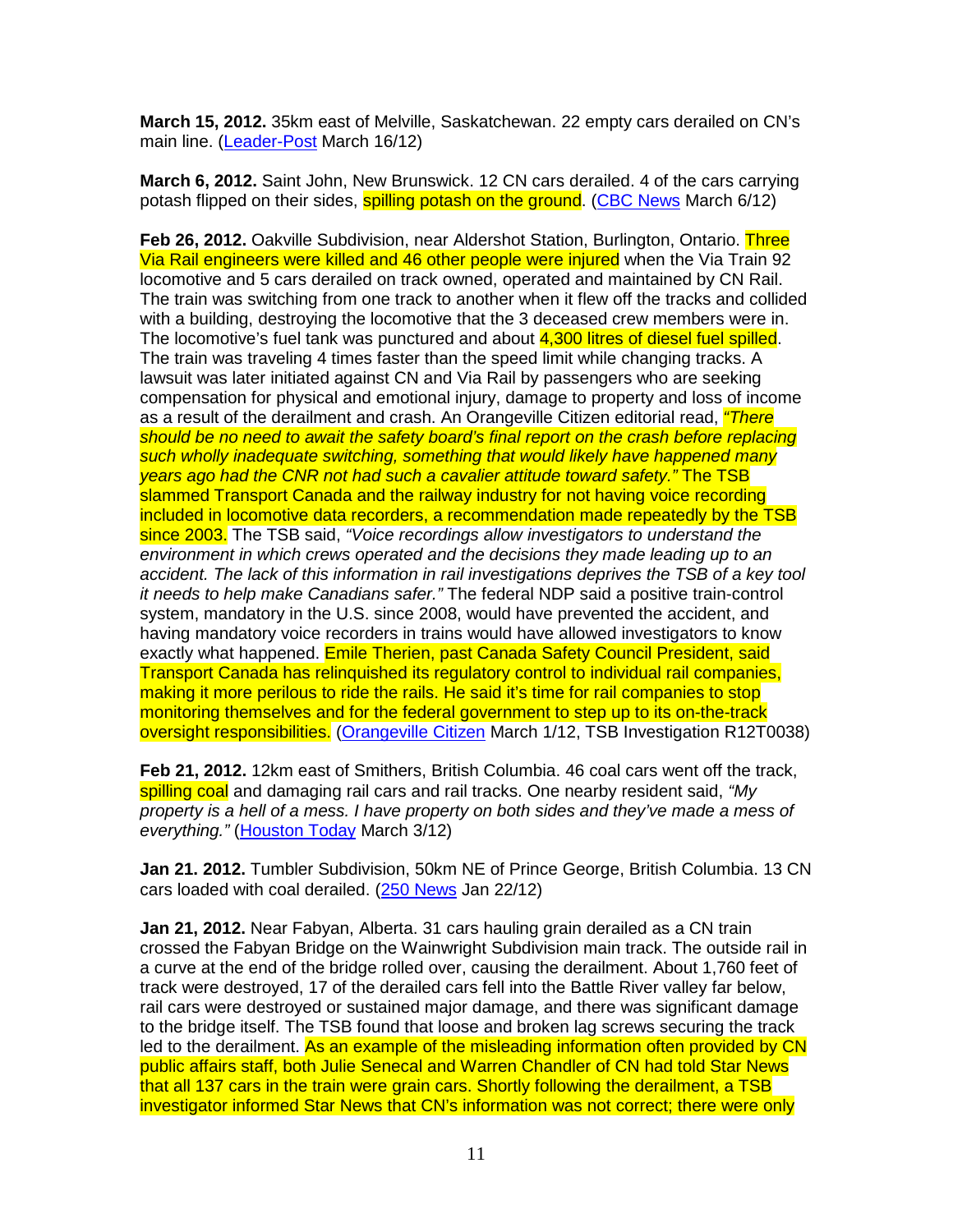74 cars that contained grain, while 31 tank cars contained dangerous goods residue (up to several thousand gallons in each car), 19 were empty, 5 were auto carriers, 2 carried pulp and 4 cars carried steel pipe. (Star News March 2/12, TSB Report R12E0008)

**Jan 20, 2012.** Near Hay Lakes, Alberta. 18 cars hauling plastic pellets and other general merchandise derailed. (CBC News Jan 20/12)

**Jan 18, 2012.** 16km north of Prince George, British Columbia. 11 cars in a CN train carrying lumber and pulp products went off the tracks. (250 News Jan 22/12)

**Jan 18, 2012.** Grande Cache Subdivision, Hanlon (between Hinton & Grande Cache), Alberta. CN train with 6 locomotives, 91 loaded coal cars and 1 empty car had a number of problems that eventually resulted in 13 loaded coal cars from the 13,620-ton train being left unattended on an incline with hand brakes improperly applied. The 13 loaded cars ran away uncontrolled for about 3 miles and plowed into a stationary CN train on the main line, causing 9 loaded cars and 3 locomotives to derail. 7 of the derailed cars were destroyed and the 3 derailed locomotives were extensively damaged. 1 locomotive flipped on top of another locomotive, with 2 locomotives ending up on their side. 1 crew member was seriously injured and taken to hospital by helicopter, while 2 crew members sustained minor injuries. At least 2,800 litres of fuel and 740 tons of coal spilled, resulting in undisclosed environmental damage. About 250 feet of track were damaged. (Canadian Press Jan 18/12, TSB Report R12E0004)

**Dec 21, 2011.** Near Caribou, British Columbia. 19 CN rail cars carrying coal derailed on the main track after a wheel gave out and caused emergency braking. The TSB criticized CN and reiterated to Transport Canada to put regulations in place for wheel safety inspections on rail cars. The American Association of Railways has set a threshold of 90,000 pounds of impact for rail operators in the U.S. to pull the train and replace wheels. Unfortunately, Transport Canada has no threshold in place even though on Dec. 1, 2011 the TSB called on Transport Canada to establish one. A similar CN derailment of 36 coal cars occurred along the same line near Fort Fraser, B.C. February 12, 2011. (Canadian Press Jan 22/13, TSB Report R11V0254)

**Oct 29, 2011.** Near Meharry, Manitoba. A CN freight train and a Via Rail passenger train approached one another on the same track, without either of the crews being aware, until it was almost too late. The trains were able to come to emergency stops within 1,500 feet of one another. An October 17, 2012 TSB investigation report determined that the rail near-miss resulted when short-cuts were made to railway operating rules and procedures. The redundancy and safeguards built into the rules are often compromised when short-cuts are taken, which increases the risk of accidents. The investigation also highlighted one of many outstanding issues on the TSB's Watchlist – the need for video and voice recorders on locomotives. The absence of such recorders has hindered many TSB investigations of rail accidents and rail near-misses, including this one. (TSB News Release Oct 17/12, TSB Report R11V0057)

**Oct 21, 2011.** Three Hills Subdivision, near Alix Junction, Alberta. A too-long freight train over 2 miles long consisting of 3 locomotives and 87 loaded cars derailed in a curve on the main track near the Ardley Bridge over the Red Deer River. The train consisted of 62 loaded double-stack intermodal cars (140 platforms) and 25 mixed freight cars. The TSB investigation found that 7 loaded double-stack intermodal flat cars (13 car bodies) derailed over a mile behind the locomotives when a sudden catastrophic failure of a rail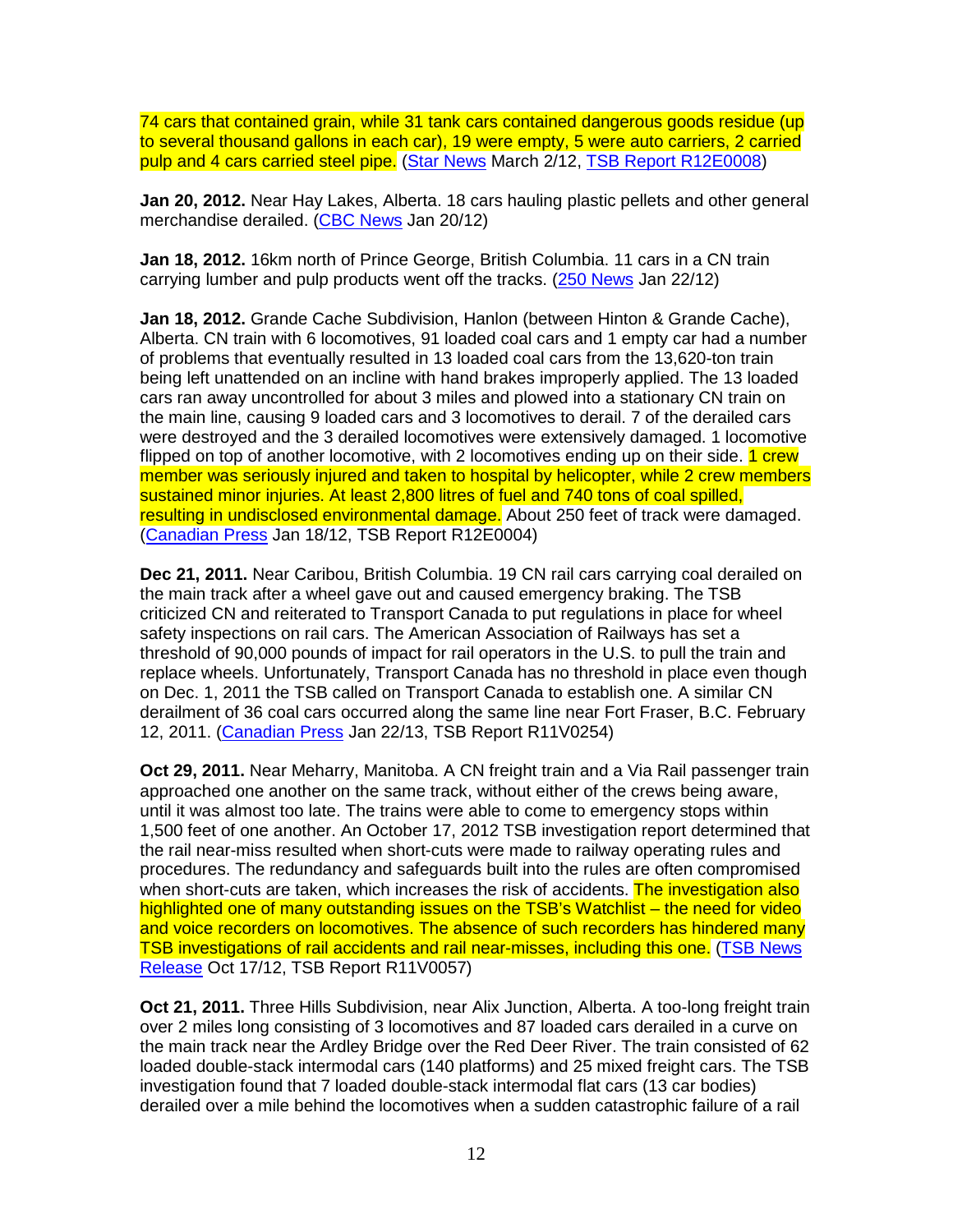occurred likely due to an existing defect in the rail. Several of these cars rolled down a bank and came to rest upside down. One derailed 3-unit intermodal flat car was carrying paint, paint products, sodium hydroxide, phosphoric acid and other dangerous goods. About **900 litres of phosphoric acid were spilled** and 470 feet of track were destroyed. The extent of environmental damage was not disclosed. The TSB criticized CN by indicating that their ultrasonic rail tests did not identify all the transverse defects in the older vintage rail. (TSB Report R11C0118)

**Sept 24, 2011.** Near Point-Saint-Charles, Quebec. A train exceeded the authorized speed limit at a switching crossover, causing a derailment on the main track. The TSB found that side-to-side force due to excessive speed and the sudden application of brakes caused the wheel of one of the cars to lift, leading to the derailment of 6 cars. About 650 feet of track and several track turnouts were damaged. (TSB Report R11D0075)

**July 14, 2011.** Near Waterfall, Ontario. 11 multi-platform intermodal cars carrying 86 containers derailed on CN's Bala Subdivision main track. About 6,800 feet of track were damaged or destroyed including a siding switch. The TSB reported that the derailment resulted from the combined effects of weakened track structure, worn car components condition and strained cornering behaviour of double-stack cars. (TSB Report R11T0162)

**July 14, 2011.** Kingston Subdivision, near Durham Junction, Ontario. 2 CN workers were repairing a section of track when a Via Rail train travelling on a track next to the track the workers were repairing hit and killed one of the workers. The TSB indicated the inappropriate use of the "Safety Watch" protocol was considered the primary factor in the fatality. The minimum required sight line at the accident location was 2,200 feet, whereas the actual sight line was less than 800 feet. The TSB criticized CN for improper or no training regarding the "Safety Watch" procedure, and criticized Transport Canada for lax implementation of its overall responsibility for rail safety. (TSB Report R11T0161)

**June 23, 2011.** 10km south of Anzac, south of Fort McMurray, Alberta. CN train derailed and an undisclosed amount of an undisclosed chemical leaked from 1 or more of the rail cars. The extent of environmental damage was not disclosed. The Fort McMurray Fire Department, Environment Canada and Alberta Sustainable Resources were all at the scene. Few details were provided by CN officials. (CHED News June 24/11)

**June 23, 2011.** Edmonton, Alberta. 1 CN freight train collided with the tail end of a second stationary CN freight train along the main track near 50<sup>th</sup> Street and the Yellowhead Freeway. The collision resulted in the derailment and toppling of 2 intermodal flat cars and 1 of the locomotives sustaining damage. As well, 6 empty containers and 2 containers loaded with waste paper and metal scrap were damaged. The TSB reported that the moving train was traveling too fast considering the short sight line distance, and that the operating crew was fatigued. (CBC News June 23/11, TSB Report R11E0063)

**June 3, 2011.** Edmonton, Alberta. A moving CN freight train collided with the tail end of a stationary CN freight train. 2 intermodal flat cars from the stationary train derailed, and the lead locomotive in the moving train was damaged. The crew in the moving train did not have a long-enough clear and direct line of sight and did not reduce train speed accordingly before it collided with the stationary train. The TSB investigation report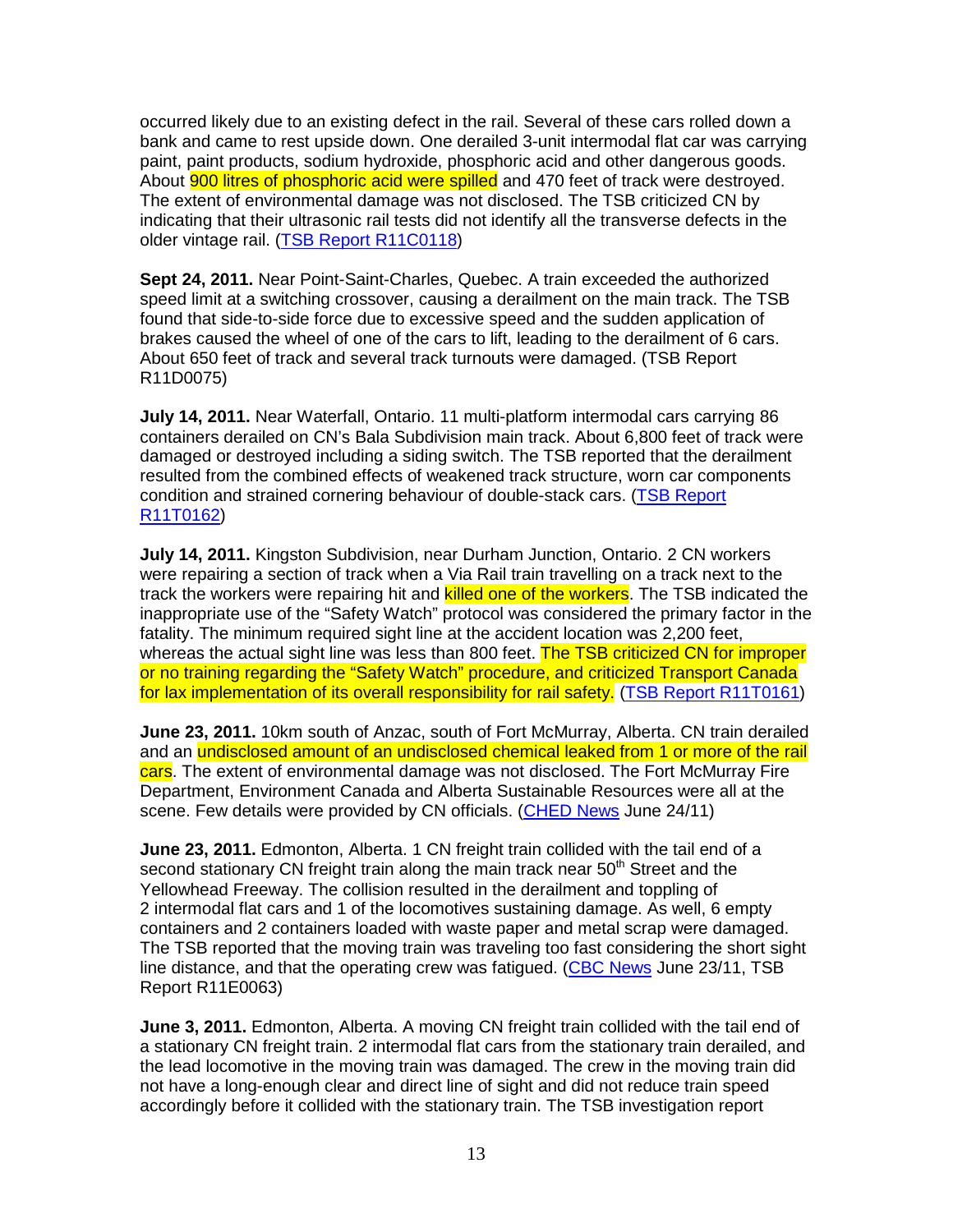released October 18, 2012 on the collision read, "In the absence of additional backup safety defences in signalled territory, when signal indications are not correctly identified or followed, existing defences may not be adequate to reduce the risk of collision and derailment." The TSB has had an outstanding recommendation for more than a decade regarding this problem and has identified it as an issue on its Watchlist which is a list of issues "the TSB has determined pose the most serious risk to Canada's transportation system." (TSB News Release Oct 18/12)

**May 22, 2011.** Sarnia Rail Yard, Ontario. 2 CN trains collided during switching operations in the yard. 6 tank cars carrying dangerous goods, a locomotive and 2 loaded bi-level auto carriers derailed. About 400 feet of track were damaged. Sarnia Fire and Rescue Services were on the scene and remained on site while CN crews cleaned up the mess. The TSB reported that train movement information was not properly communicated between yard coordinators and operating crews. (The Observer May 24/11, TSB Report R11T0113)

**May 17, 2011.** SW Strathcona County, near Edmonton, Alberta. A CN-caused wildfire burned several acres of a private conservation area – Bretona ConservAction Area. The Strathcona Fire Department and the landowner had to fight the fire and contain it to prevent the entire 100-acre conservation area from burning. The fire occurred only about 100m from the industrial rail yard built in 2010 as a joint project by CN, Cando Contracting Ltd. and Imperial Oil Ltd. to store 225 petroleum tank cars right next to 2 homes and 2 conservation areas. Had the fire spread into the rail yard, it would have been disastrous. CN has refused to compensate the landowner for damages resulting from the wildfire. (Railroaded News Release May 18/11)

**May 8, 2011.** Clover Bar Yard, Edmonton, Alberta. 4 freight cars jumped the tracks. CN did not share information on the contents of the derailed cars. (CTV News May 8/11)

**April 24, 2011.** Prince George CN Yard, British Columbia. A locomotive derailed and appeared to have crashed into cars that were full of coal. (250 News April 24/11)

**April 22, 2011.** Ikea (Sweden's furniture giant), Tuxedo Yards Development Corp., and Seasons (Winnipeg) JV Corp. are suing CN Rail for unspecified damages to the property where Ikea's new store was to be built in Winnipeg. More specifically, the suit claims CN has refused to remove fill and materials it dumped on the property over several decades. They also claim that while CN has removed the tracks, it didn't take away the ballast used to construct the spur track, and it also left underground drainage pipes all over the property. As well, the companies allege that when a building CN built on the site was being demolished, they found the walls contained hazardous levels of asbestos in the vermiculite insulation. The companies claim they asked CN to remove the material, but finally did it on their own when CN didn't. (Winnipeg Free Press April 27/11)

**March 31, 2011.** Symington Rail Yard, Winnipeg, Manitoba. 10 CN cars derailed and 1 of the toppled cars **spilled an undisclosed amount of gasoline**. (Winnipeg Free Press March 31/11)

**March 27, 2011.** East of Port Hope, Ontario. At least 25 CN cars in a 116-car train derailed. The derailment, considered "significant", occurred on a main line and included spills of dangerous goods - jet fuel and propane. Booms were required in an attempt to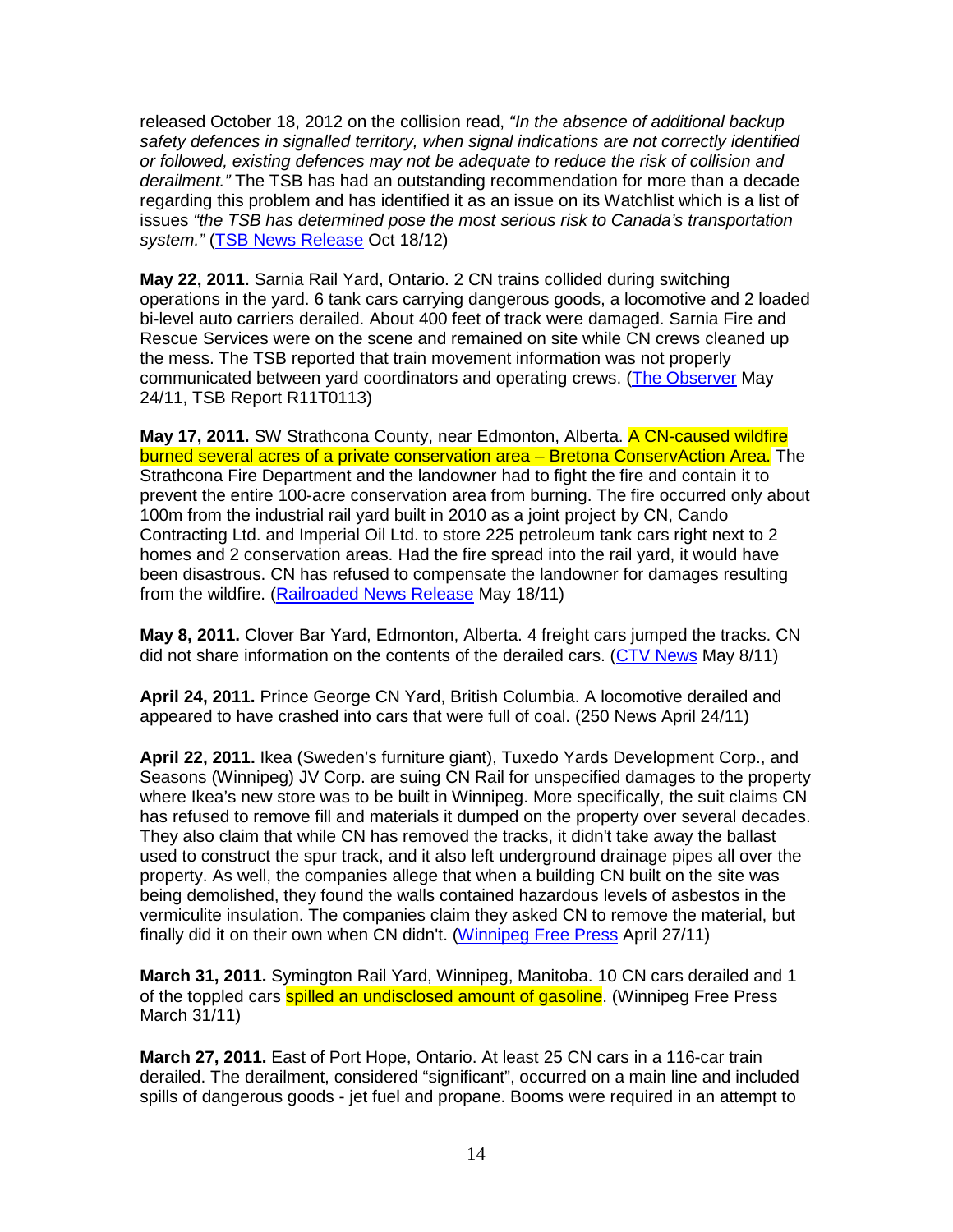contain the spills. A fire broke out and a "Red Alert" was issued through Emergency Management Ontario. A Red Alert means there is "a major risk to health, safety and security". Families from 20 houses were forced to flee their homes. The rail corridor was also shut down. About 67,000 litres of spilled aviation fuel were eventually recovered, while about 133,000 litres made their way into the local environment including the water system, causing undisclosed environmental damage. As with many other CN derailments across North America, CN did not allow the media near the vicinity of the spill to view clean up progress. Fuel spilled during the derailment on the shores of Lake Ontario continued to come up through a swamp area 19 months later. Production on 2 private farm properties was still not back to normal. Not only the farmland near the lake was affected, but the access roadways to them as well. Clean-up has included excavating and hauling away contaminated soil. It is not known whether CN has paid compensation to the farmers for damages. (Toronto Star March 27/11, Northumberland Today April 25/11, Northumberland Today Oct 4/12)

**March 15, 2011.** A U.S. Federal Appeals Court ruled unanimously that CN must honour conditions imposed by the U.S. Surface Transportation Board on CN's purchase of the Elgin Joliet & Eastern (EJ&E) Rail Line that runs between Illinois and Indiana. The decision means CN must pay \$68 million to cover the lion's share of costs in building 2 underpasses in the Chicago area to mitigate rail crossing traffic jams. CN has been battling with 33 communities along the EJ&E main line that are concerned about CN's aggressive approach to the EJ&E takeover. Communities have been concerned about increased rail traffic, increased noise and diesel exhaust pollution, adjacent property devaluation, and increased traffic jams at many rail crossings which have very significant impacts on emergency vehicle response times. (Chicago Business March 15/11)

**March 11, 2011.** A British Columbia Provincial Court convicted CN of an offence under the federal Fisheries Act. CN was sentenced to pay \$75,000 for spilling a deleterious substance – diesel fuel - into a fish-bearing river. In January 2009, Environment Canada was notified of a diesel slick near the confluence of Barker Creek and the Fraser River in B.C. Their investigation confirmed that the source was a fuel pumping station at the CN Rail Thornton Yards. (Daily Commercial News March 14/11)

**End of Feb 2011.** Kennedy Siding, Pine Pass, British Columbia. CN train carrying 16 propane cars derailed. (250 News Feb 26/11)

**Feb 12, 2011.** Fort Fraser, British Columbia. 36 of 104 loaded CN coal cars derailed on the main track. A rail car wheel fractured when a crack, which had been growing over a period of time, reached such a size that the wheel could no longer support normal service loads. 19 loaded CN coal cars went off the tracks on the same line near Caribou, B.C. December 21, 2011. (TSB Report R11V0039)

**Feb 7, 2011.** Mussey Township, St. Clair County, Michigan. 4 CN cars derailed, **spilling** ammonia nitrate, which is used as a fertilizer. CN did not disclose how much ammonia nitrate was spilled. (The Times Herald Feb 7/11)

**Jan 6, 2011.** Vernon Township, Michigan. A CN train that derailed spilled hydrochloric acid, forcing about 35 nearby residents to evacuate their homes. 12 of about 100 cars came off the tracks, including 4 that toppled over on their sides. 10 tank cars were loaded with toxic hydrochloric acid, 1 carried flammable ethanol and the other was a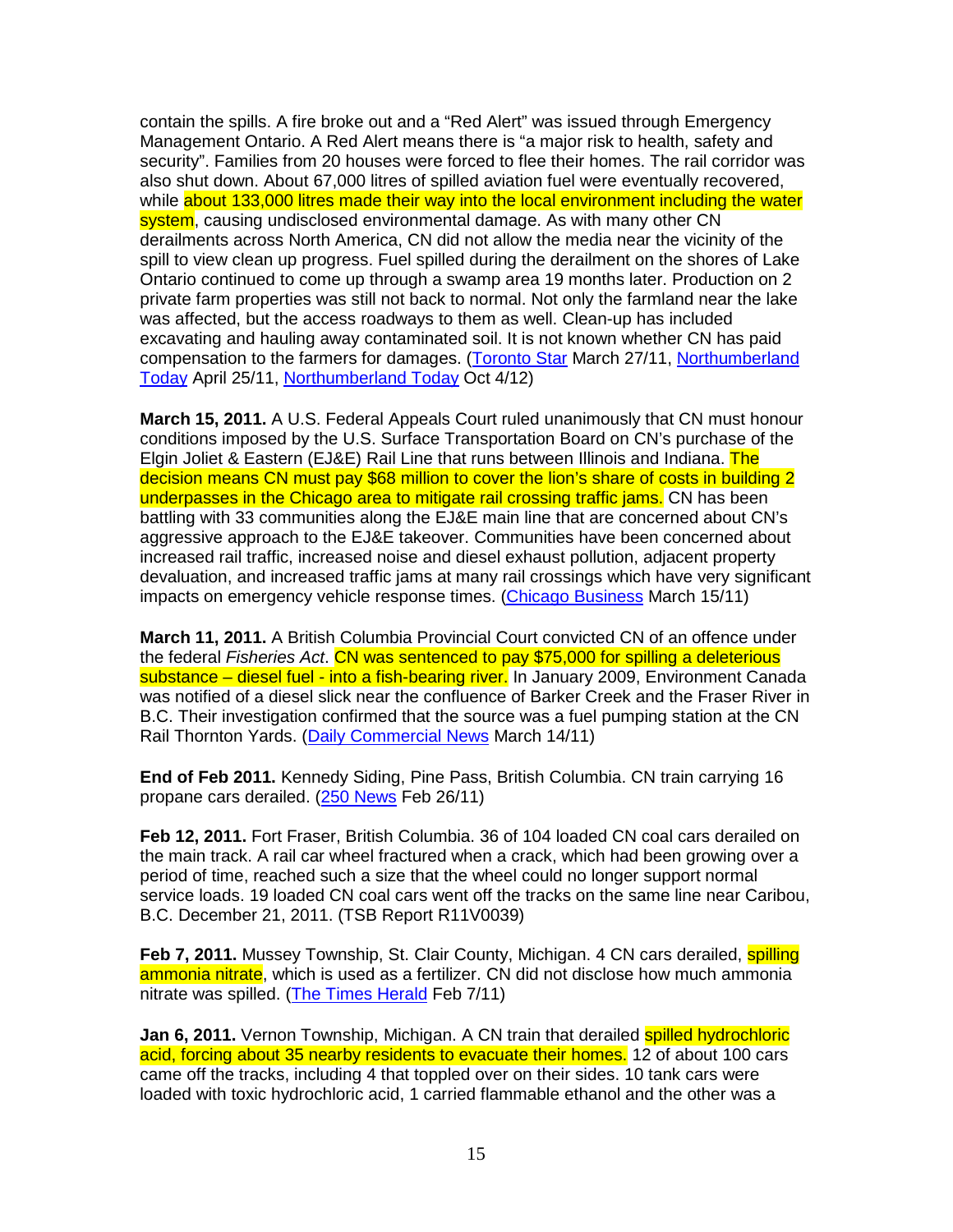freight box car. At least 1 tank car with a capacity of 20,000 gallons spilled hydrochloric acid and a cloud of gas drifted into the surrounding area. Hydrochloric acid is toxic and can damage eyes, skin, lungs and other organs. Local authorities monitored air and water quality before lifting the evacuation notice. A CN public relations spokesperson refused to share information on the health of the train crew, saying it is company policy not to discuss the status of employees. CN also did not disclose how much hydrochloric acid had spilled or the extent of environmental damage. (Washington Post Jan 7/11)

**Jan 2, 2011.** 10km west of Tête-Jaune Cache, British Columbia. 33 of 113 loaded CN coal cars derailed at a bend in the track next to the Fraser River, on their way to Prince Rupert. The derailed cars slid onto the riverbank, **spilling an undisclosed amount of coal**. (Each car carries up to 1 million kg of coal.) A small marsh that drains into the Fraser River was directly impacted by the spilled coal. Crews worked several days clearing up the mess and removing all the debris. A veteran CN employee said the derailment could have been caused by any number of rail defects. (Rocky Mountain Goat Jan 5/11)

**Dec 27, 2010.** Neenah Rail Yard, Wisconsin. Part of a 99-car CN train - 11 empty freight cars - derailed and 7 of them toppled over on the main line. An undisclosed length of track was damaged. (Chicago Tribune Dec 27/10)

**Dec 21, 2010.** The U.S. Surface Transportation Board fined CN \$250,000 for intentionally under-reporting train blockages at railroad crossings along the EJ&E line between Illinois and Indiana. The decision was the first fine ever imposed on a railroad by the U.S. Surface Transportation Board. The decision stated that an investigation into Canadian National's reporting of the blockages, "supports the conclusion that CN has knowingly violated the Board's orders that CN report, on monthly and quarterly bases, the date and descriptive information for each crossing blockage exceeding 10 minutes in duration." For example, U.S. Representative Judy Biggert indicated that CN had reported only 14 blocked crossings lasting 10 minutes or longer for a particular reporting period, whereas the actual number was 1,457, over 100 times the reported number. TRAC (The Regional Answer to Canadian National) stated, "The STB decision brings to light a serious flaw in how railroads are regulated." TRAC has indicated that more needs to be done to ensure that communities across the U.S. are not harmed by CN's lack of respect for U.S. citizens. (nwitimes.com Dec 21/10, several other sources)

**Dec 10, 2010.** Prichard, Alabama. At least 10 CN cars loaded with coal derailed and 3 overturned, spilling an undisclosed amount of coal and closing Highway 45. (FELA Lawyer News Dec 10/10)

**Nov 27, 2010.** Williams Lake, British Columbia. 2 locomotives derailed, disrupting traffic at a public crossing just north of a rail yard. (Williams Lake Tribune Dec 2/10)

**Nov 21, 2010.** Scotford Rail Yard, Fort Saskatchewan, Alberta. 14 CN cars fell off the track – 10 tank cars and 4 general freight cars - a short 3 months following a 43-car derailment in the same yard. Another CN derailment in the same yard April 6, 2005 involved a hydrogen peroxide spill. (Fort Saskatchewan Record Nov 25/10)

**Nov 19, 2010.** East of Vibank, Saskatchewan. 2 locomotives and 1 empty hopper car derailed, closing Highway 48 for 2 days while CN cleared the derailed locomotives and car, and repaired damages. (Regina Leader Post Nov 20/10)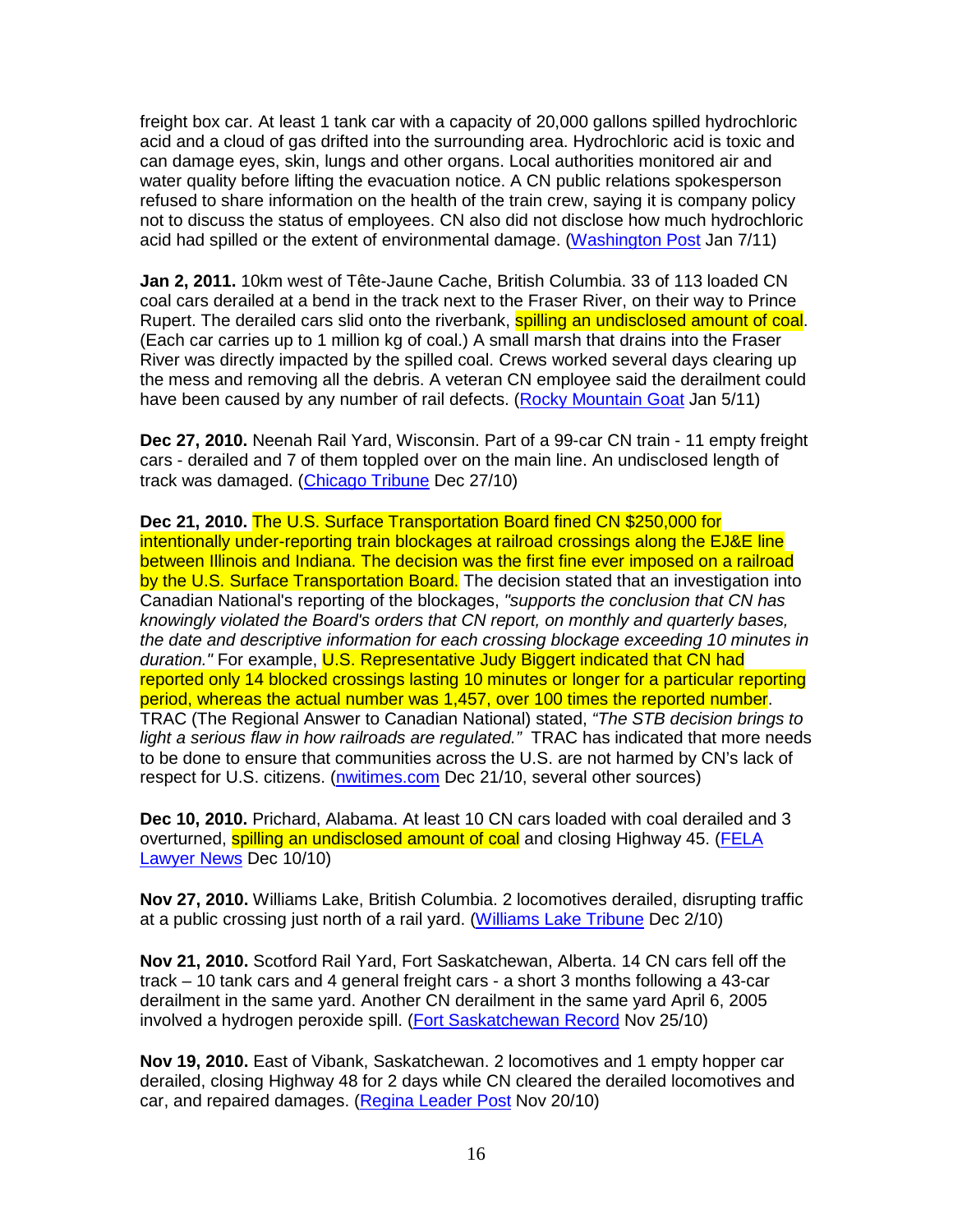**Nov 5, 2010.** SW Strathcona County, near Edmonton, Alberta. The first petroleum tank cars were moved in to an industrial rail yard joint ventured by Cando Contracting Ltd., CN and Imperial Oil Ltd. Construction of the new rail yard began June 21, 2010 and was completed by late October. Up to 225 tank cars owned by Imperial Oil Ltd. are to be stored and moved in and out of the rail yard. The rail yard was built only 68m from one home and 163m from another home, and only 30m from 2 conservation areas. This violates minimum set-back distance requirements of the Railway Association of Canada, Federation of Canadian Municipalities and CN's own policy, all of which indicate that new rail yards are not to be built within 300m of any homes. Construction and operation of the rail yard also breaches federal transportation, railway safety and environmental legislation and regulations; Alberta environmental protection and drainage legislation; Canadian Rail Operating Rules; CN environmental policies; CN community relations policies; Imperial Oil environmental policies; and, Imperial Oil community relations policies. (Railroaded News Release July 21/10, Railroaded News Release Nov 8/10)

**Oct 18, 2010.** Kingston Subdivision, near Lancaster, Ontario. CN train derailed 18 cars on the main track, including 6 cars containing dangerous goods. An undisclosed amount of sodium cyanide (solid) was spilled. As a precautionary measure, residents in close vicinity to the accident site left their homes. About 1,000 feet of track were damaged or destroyed. The train consisted of 2 locomotives at the head of the train and 122 cars (59 loaded, 63 empty). It weighed 8,350 tons and was 7,105 feet long. The train derailed due to a rail roll-over partly attributable to improperly assembling the train. (TSB Report R10D0088)

**Oct 10, 2010.** New Haven, Michigan. About 3,000 gallons of diesel fuel spilled from a CN locomotive, causing undisclosed environmental damage. (The Voice News Oct 11/10)

**Oct 8, 2010.** Parry Sound, Ontario. CN train carrying dangerous goods derailed. 19 cars fell off the tracks, 15 of them containing extremely flammable propane and fuel oil. A major emergency response included evacuations, road closures and fire crew deployment. Many rail cars and 1,000 feet of track were damaged. About 40 gallons of fuel oil were spilled. (Cottage Country Now Oct 8/10)

**Oct 2, 2010.** Near Newbrook, NW of Edmonton, Alberta. 2 locomotives and 18 cars derailed on the way from Edmonton to Fort McMurray in a 1½ mile long train with 3 locomotives and 162 cars. (**Edmonton Journal Oct 3/10**)

**Oct 1, 2010.** Near Falding, Ontario. CN freight train derailed 21 cars on the main track. The derailed cars included 8 loaded tank cars containing liquefied petroleum gas and 7 loaded tank cars containing fuel oil. A number of homes in the vicinity of the derailment were evacuated. The TSB found that the train was not properly assembled, braking instructions were not properly followed, and the locomotive engineer was fatigued. (TSB Report R10T0213)

**Sept 30, 2010.** Brimson, North of Two Harbors, Minnesota. 2 CN ore trains collided after one of the trains carrying 116 cars full of taconite ore left a siding and entered the main track before getting permission. It later collided with a CN train with 118 empty rail cars. 3 locomotives and 14 cars derailed, all 5 crew members from both trains were injured, and the derailment resulted in over \$8 million in property damages. The NTSB blamed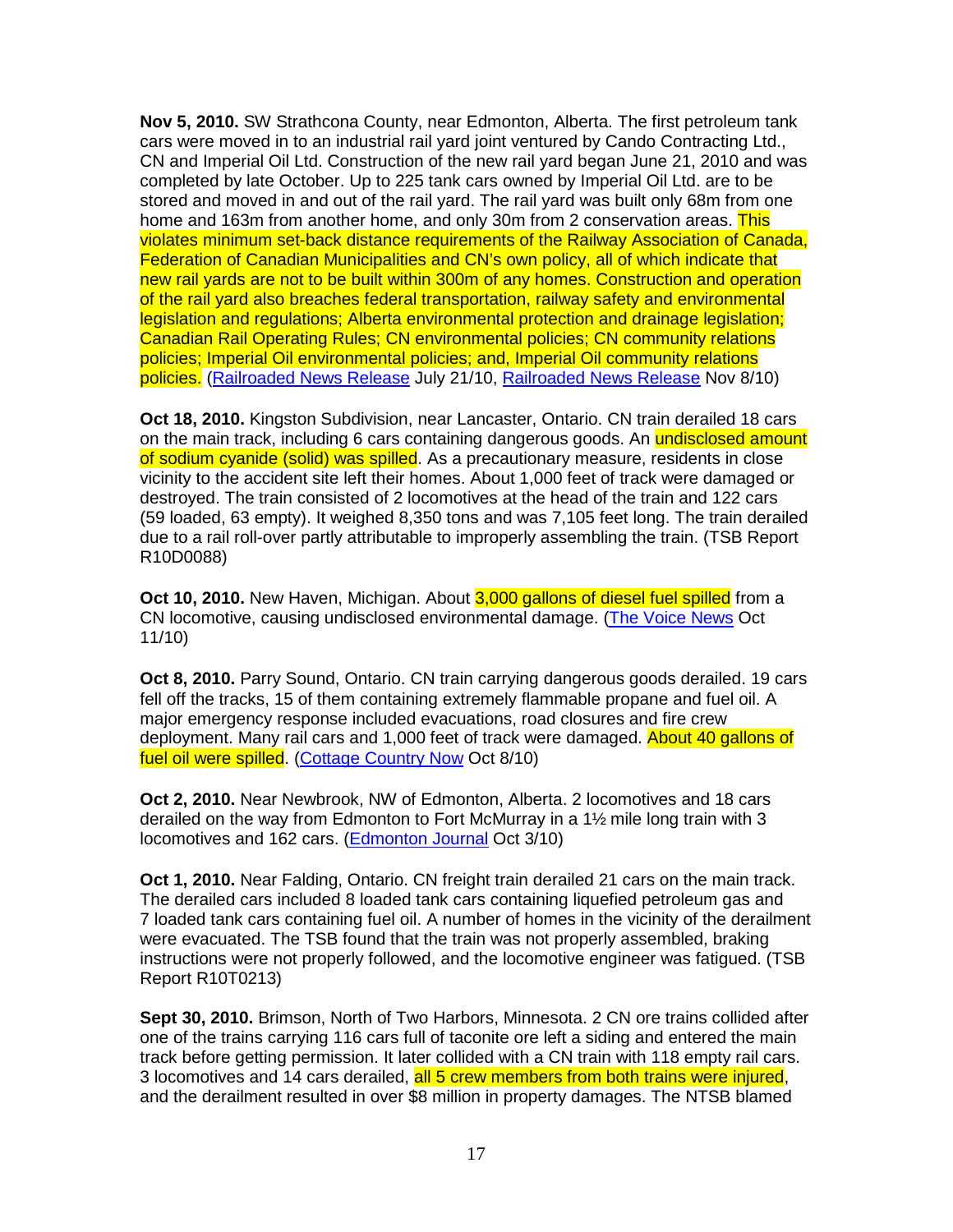the collision on the loaded train entering the main line without permission and a lax CN policy on train right-of-way communication on a route without signals. (Duluth News Tribune Feb 12/13)

**Aug 23, 2010.** Saint-Maurice Subdivision, near Clova, Quebec. 17 CN cars (16 loaded and 1 empty) derailed and about half of the cars toppled over on their sides on the main track. About 1,300 feet of track were destroyed. The derailment zone covered a distance of about 1,300 feet. The derailed equipment consisted of 10 gondola cars loaded with wood chips, 1 covered hopper car (sodium cyanide residue), and 6 covered cars carrying newsprint. The train was made up of 5 locomotives and 95 cars (90 loaded and 5 empty), it weighed 13,100 tons and was 5,640 feet long. The derailment occurred when a track slid sideways as the train was passing over it. (TSB Report R10Q0037)

**Aug 18, 2010.** Scotford Rail Yard, Fort Saskatchewan, Alberta. 43 CN tank cars carrying 7 types of hazardous goods including diesel and liquefied petroleum gas derailed, many of them toppling over on their sides. The derailment occurred during switching operations - 1 CN train was shoving 50 loaded and 5 empty cars in the yard when the movement collided with 46 parked empty cars on the track. It is not known whether there were any hazardous products spilled or whether there was any environmental damage, as CN staff made sure no members of the public were allowed near the site. The TSB attributed the derailment to human error and to the poorly lit rail yard during a night time operation. Other CN derailments in the same yard include one April 6, 2005 and another one November 21, 2010 (Edmonton Journal Aug 19/10, Railroaded News Release Aug 19/10, TSB Report R10E0096)

**July 31, 2010.** 15km south of Lytton, British Columbia. A water bomber crashed in the Fraser Canyon while fighting a CN-caused wildfire, killing the pilot and co-pilot. (FireFightersCloseCall.com Aug 1/10)

**July 21, 2010.** 10km east of Prince George, British Columbia. 16 CN cars loaded with coal derailed.

**July 20, 2010.** Tk'emlups First Nation Reserve, near Kamloops, British Columbia. A fire investigator is confident that a CN engine in a rail yard ignited a large grass fire on the Tk'emlups First Nation Reserve. In 2009, the City of Kamloops billed CN for \$20,000 for firefighting when sparks from a train ignited a 3-day blaze. These are just a few examples of the many fires caused annually by CN. Idling and slow-moving locomotives, such as in rail yards, pose particularly high fire hazards. (Kamloops Daily News July 23/10)

**July 6, 2010.** Jasper Yard, Jasper, Alberta. A CN freight train collided with a Via passenger train while passengers were disembarking on the station track. The passenger train was pushed to a 45° angle. The CN l ocomotive and one of the Via passenger cars were damaged. The TSB attributed the accident to human error – improper communication between the 2 crews. (TSB Report R10E0080)

**June 15-28, 2010.** Between Sarnia, Ontario and Port Huron, Michigan. About 2,000 rail tank car loads of biodiesel were moved back and forth repeatedly across the Canada/U.S. border without unloading the cars. One CN worker said, "In 25 years, I'd never done anything like it…The clerk told me it was some kind of money grab. We just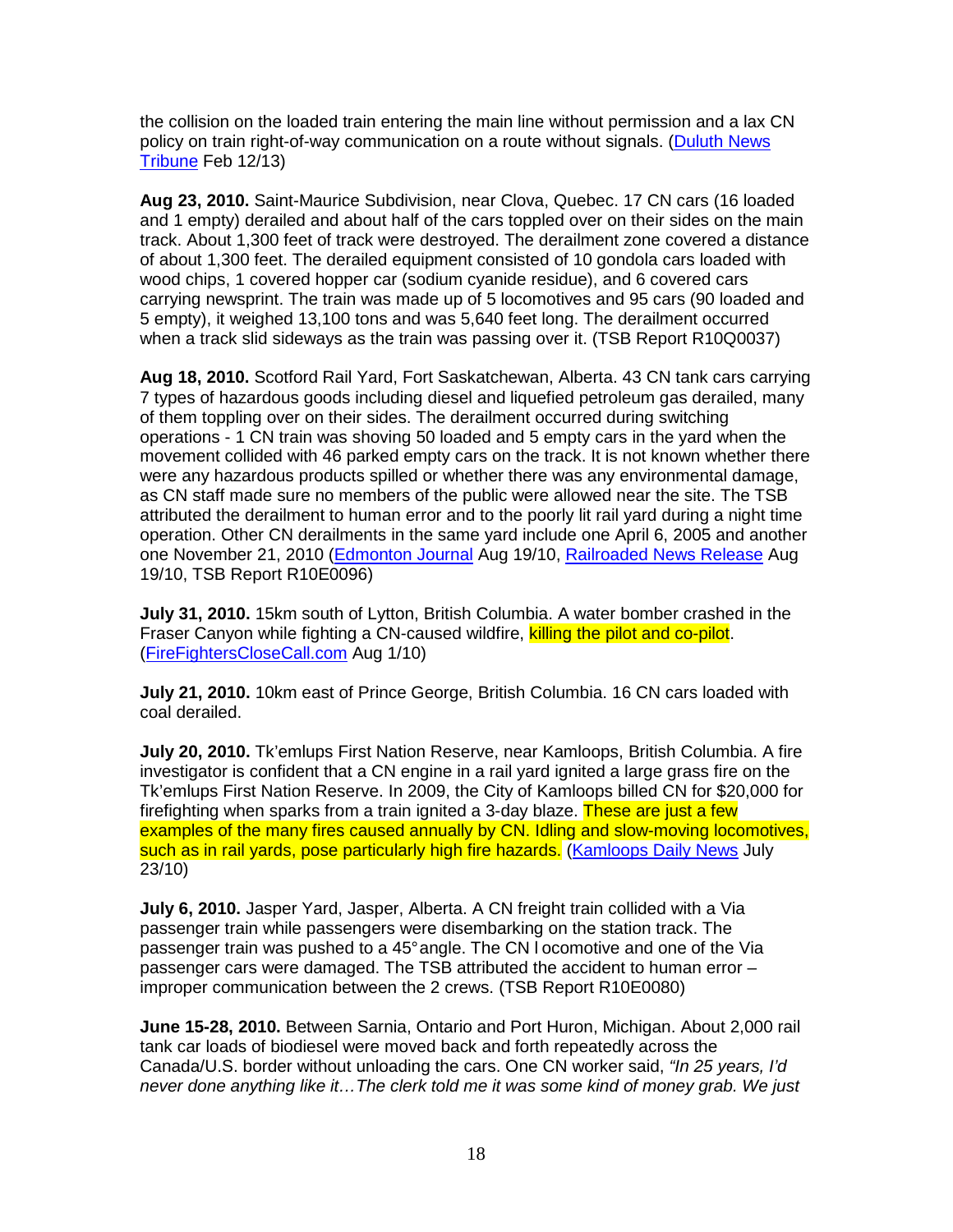did what we were told." CN made \$2.6 million from the money-making scheme. (UPI Dec 3/12)

**March 30, 2010.** Pickering, Ontario. 9 cars of a 149-car CN train stretching 9,383 feet and weighing 12,166 tons jackknifed and derailed at the Pickering GO Station on the main track. 1 car spilled a load of lumber and the fuel tank of one of the 3 locomotives was punctured and **spilled 50 litres of diesel fuel which caught fire**. Local residents were concerned about the sixth derailment in as many years along this section of track running from Whitby to Pickering. This is of particular concern to Canadians living next to railways, considering that 12% of all rail traffic carries dangerous goods, according to the Railway Association of Canada. In April 2011, the TSB issued a scathing investigation report faulting the way in which this latest train was assembled. The train was pulled by 3 locomotives, all located in the front of the train, a method the TSB has blamed for a number of other CN derailments involving these too-long and too-heavy trains. Following a similar CN derailment near Brighton, Ontario in 2009, CN had pledged to start building trains over 8,500 feet long by spacing locomotives throughout the train, a technique known as distributing power, which cuts down on in-train forces. The TSB has investigated 10 derailments that involved longer, heavier trains and excessive in-train forces. 9 of these were Canadian National trains. CN has the lowest safety level rating, 1 or 2 on a scale of 5. One of many reasons identified for this poor safety record is the lack of dialogue by CN management with its train operators and the general strained relationship between the railway union and CN management. A "culture of fear" is known to exist within CN, and workers are reluctant to bring safety risks to the attention of their supervisors for fear of reprisal. (TSB Report R10T0056, The Toronto Star March 31/10, Financial Post April 15/11, Consider This April 21/11)

**March 2, 2010.** Morrisburg, Ontario. CN train derailed 26 cars on the Kingston Subdivision main track. The train comprised 2 locomotives and 121 cars (53 loaded, 68 empty). It was 8,703 feet long and weighed 9,641 tons. About 1,400 feet of track, including 4 crossovers, were damaged. The TSB blamed the derailment on a cracked axle and insufficient inspections by CN. (TSB Report R10T0035)

**Feb 25, 2010.** St-Charles-de-Bellechasse, Quebec. A Via Rail passenger train on CN track entered a siding track at excessive speed resulting in 2 locomotives and 6 passenger cars derailing on the main track. 2 locomotive engineers and 5 passengers were injured. A house, garage and 6 motor vehicles were destroyed. Via passenger cars and siding track were also extensively damaged. About 3,000 litres of diesel fuel spilled from the derailed train, causing undisclosed environmental damage. The TSB reported the following factors as contributing to the derailment: snow accumulation, poor visibility, misinterpretation of the advance switching signal, and safety deficiencies related to medical testing for employees (slow transfer of medical information for locomotive engineers hired by Via Rail from CN and other railways). When the TSB investigation report was released March 6, 2012, TSB officials said Canadians have reason to fear rail safety because the rail industry and Transport Canada refuse to recognize the necessity of maintaining and in many cases improving rail safety measures. (CTV News March 6/12, TSB News Release March 6/12, TSB Report R10Q0011)

**Feb 9, 2010.** MacMillan Yard, Toronto, Ontario. 2 CN cars derailed in the yard during switching operations. 1 of the cars, a tank car, broke into 2 sections and spilled its entire load of about 57,000 litres of ferric sulphate – a hazardous corrosive liquid - along the roadway and adjacent tracks. The extent of environmental damage from the spill was not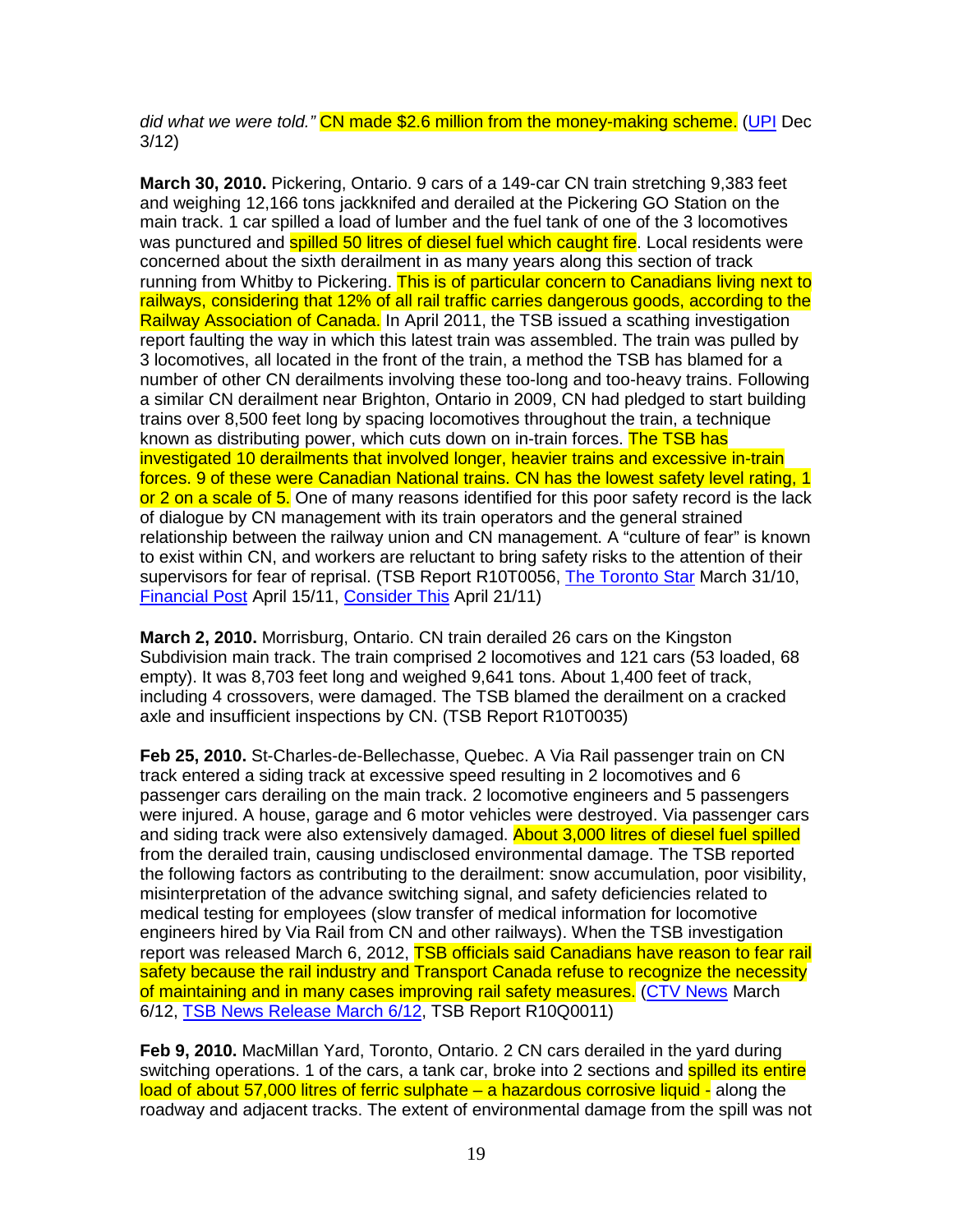disclosed. 3 additional cars were damaged. The TSB reported that the tank split in 2 due to a small fatigue crack at a weld seam that should have included a reinforcing pad. (TSB Report R10T0020)

**Dec 5, 2009.** Rivers Subdivision, near Spy Hill, Saskatchewan. A CN freight train derailed 36 cars on the main track, including 22 tank cars loaded with dangerous goods – liquefied propane, benzene, plastic pellets. An undisclosed quantity of dangerous goods was subsequently spilled, resulting in a fire which initially involved 34 of the cars and burned for 6 days. All residents within a 1.6-kilometre radius were evacuated. About 400 feet of track were destroyed. The extent of environmental damage was not disclosed. The train consisted of 2 locomotives at the head of the train and 168 cars (142 loaded, 26 empty). It weighed 12,423 tons and was over 2 miles long. The TSB determined the probable cause of the accident was the sudden failure of a rail that had persistent surface defects. (TSB Report R09W0252, several additional sources)

**Nov 21, 2009.** Lac-St-Jean Subdivision, Sainte-Tite, Quebec. A CN train derailed 10 cars (5 loaded and 5 empty) on the railway bridge across des Envies River. About 200 feet of the main track were damaged and one span of the bridge was destroyed. The train consisted of 2 locomotives and 11 cars (5 loaded and 6 empty). It weighed 1,250 tons and was 850 feet long. The derailment was caused by a fatigued rail on the bridge that had developed numerous defects over time. (TSB Report R09Q0047)

**Nov 17, 2009.** Yale Subdivision, near Komo, British Columbia. A CN freight train consisting of 1 locomotive, 45 loaded cars and 13 empty cars struck a debris slide of rock, mud and trees on the main track that derailed the locomotive and 3 cars loaded with copper concentrate. The train struck the slide, rode up and over it and came down on the other side where the locomotive rolled over onto its side. The first 3 cars behind the locomotive jackknifed and derailed. About 833 gallons of fuel were spilled from the locomotive, which overturned on its side, resulting in undisclosed environmental damage. The locomotive engineer sustained contusions and a laceration to his right leg. The conductor suffered a fractured right thumb and contusions. Both were taken by ambulance to the hospital in Hope. The train weighed 6,394 tons and was 3,519 feet long. (TSB Report R09V0235)

**July 17, 2009.** Limoilou Yard, Quebec City, Quebec. 5 CN tank cars derailed. A turnout and about 180 feet of track were damaged. Aviation fuel, which is extremely flammable and explosive, spilled from one of the tank cars. A safety perimeter was established around the derailment area. The Dufferin-Montmorency Highway and neighbouring public roads were closed to traffic. The derailment occurred when a track in one of the yard switches rolled over due to the lateral forces exerted by the heavy tank car wheels. (TSB Report R09Q0030)

**June 28, 2009.** Redditt Subdivision, Jones, Ontario. A CN train collided with the tail end of another CN train which was stopped on the main track. As a result of the collision, the 4 intermodal cars (six platforms in total) from the stationary train and the 3 locomotives from the moving train derailed. The locomotive engineer from the moving train was transported to hospital with injuries. The TSB reported miscommunication between the rail traffic controller and the operating crew of the moving train. (TSB Report R09W0118)

**June 19, 2009.** Cherry Valley, Illinois. 19 of 74 tank cars carrying flammable ethanol, derailed at a highway railway crossing where cars waited for the train to pass. 13 of the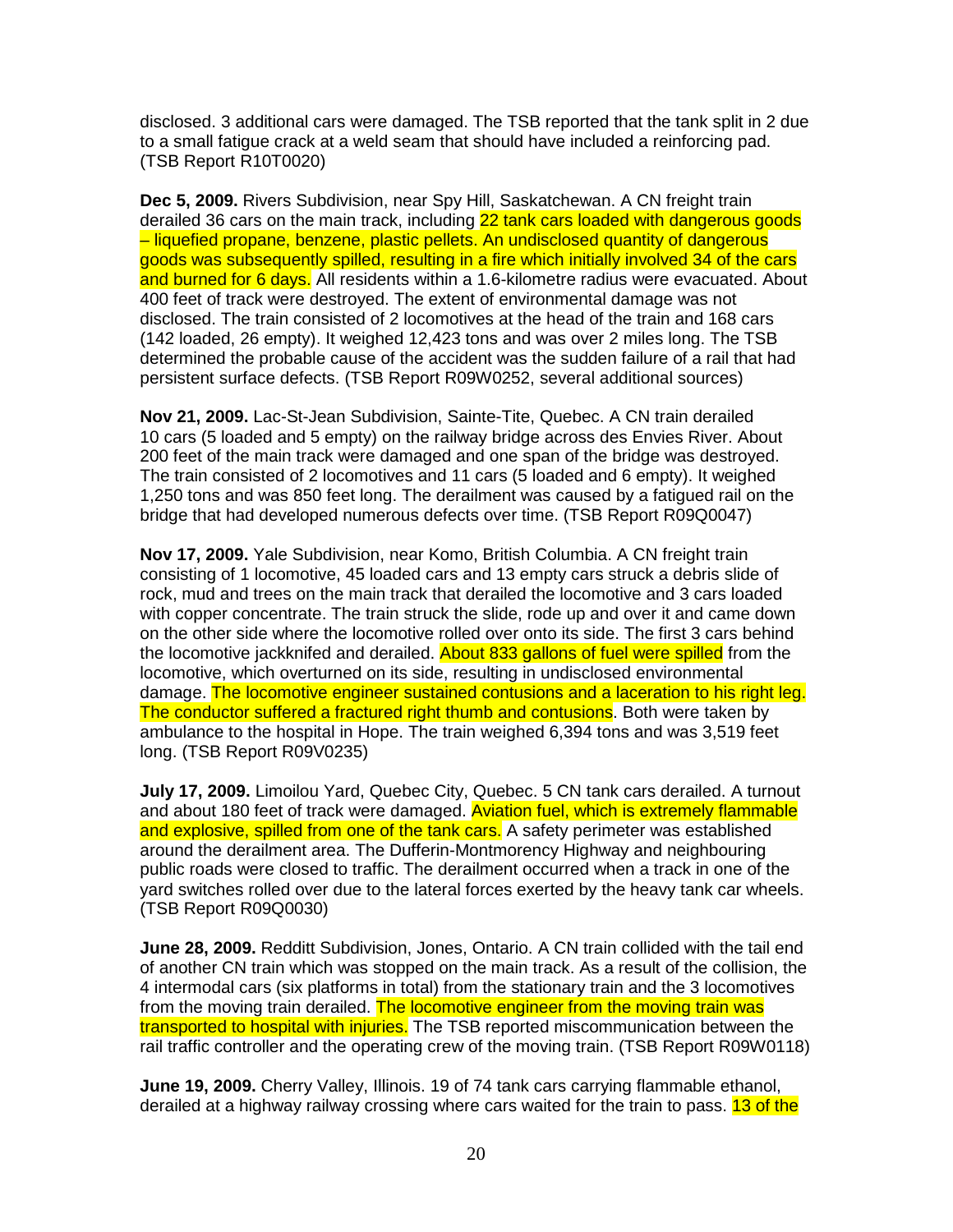derailed cars were punctured, causing the ethanol to spill which exploded into a huge fireball. The train, hauling a total of 114 cars, was carrying about 2 million gallons of ethanol. One 44-year-old woman waiting at the railway crossing burned to death, and 9 to 11 others were injured (reports vary). The dead woman's husband was burned but survived and her 19-year-old pregnant daughter was injured and lost her baby. 600 nearby homes were evacuated due to the intensity of the ethanol fire. About 60,000 gallons of ethanol spilled into a creek that flows into the Rock and Kishwaukee rivers, killing a minimum of 72,350 fish, many of which were game species. The Illinois Attorney General found CN Rail responsible for what was characterized as the single-largest fish kill that was not natural in the history of the state of Illinois. Monetary damages were estimated to total \$7.9 million. The NTSB investigation found a washout of the tracks, a failure of CN's emergency communications, and inadequate design of the tanker cars all contributed to the derailment and severity of the accident. The NTSB report released in February 2012 contained many more criticisms of CN. Associated Press research of U.S. statistics revealed that ethanol tank cars have been breached in at least 40 serious accidents between 2000 and mid-2012. An Illinois District County Court ordered CN to pay US\$36 million to settle 2 negligence lawsuits that revealed Canada's largest railway was negligent in the operation, maintenance and supervision of the train and track. (Associated Press Sept 12/12, Rock River Times June 6/12, NTSB Report RAR-12-01)

**May 22, 2009.** CN Walker Yard, Edmonton, Alberta. A fire broke out in the rail yard and was contained within about an hour. Generally, rail yards pose high fire risks because extremely flammable diesel fuel, oil, grease and solvents leak and drip all over the ground from locomotives and rail cars. As well, tank cars carrying flammable products often ignite during derailments and spills in rail yards. (Edmonton Sun May 23/09)

**May 19, 2009.** Becancour, Quebec. A stub sill was reported broken on a tank car loaded with chlorine at a chemical plant. (A stub sill is part of the frame which connects the tank cars.) Based on this particular type of fault, the TSB warned, "that tens of thousands of faulty railway cars may be in operation, hauling dangerous goods across Canada". (TSB Report R09W0016)

**March 21, 2009.** Kingston Subdivision, near Brighton, Ontario. 6 of 137 CN rail cars were ripped off the main track - 3 carrying hazardous materials - after the train, which stretched nearly 2.7km, came to an unexpected and abrupt stop. This forced some of the heavier loaded cars in the back of the train to crash into some lighter empty ones closer to the front, causing the knuckle on the 107<sup>th</sup> car to break.  $\overrightarrow{CN}$  and others have been realizing significant cost savings by increasing the length and weight of their trains, and by improperly assembling them, but at the same time this practice is compromising safety. As a result of the increasing number of derailments of too-long, too-heavy and improperly assembled trains, the federal government launched a 2-year study in an attempt to develop regulations to address the problem. (TSB Report R09T0092)

**Feb 13, 2009.** Allanwater Subdivision, Robinson, Ontario. A CN freight train derailed 2 locomotives and 29 cars on the main track. The derailed cars included a load of sodium chlorate and 2 loads of propane. The derailed cars struck an 800-gallon wayside propane tank that fuelled a switch heater, puncturing it and igniting an explosion and fire. The fire engulfed most of the derailment site, including approximately 15 of the 29 derailed cars. 2 tank cars of lard and a carload of lumber were consumed in the fire. Several bulldozers and large backhoes were brought to the accident site to contain the fire and to work on restoring the rail line. The heavy equipment spread the damaged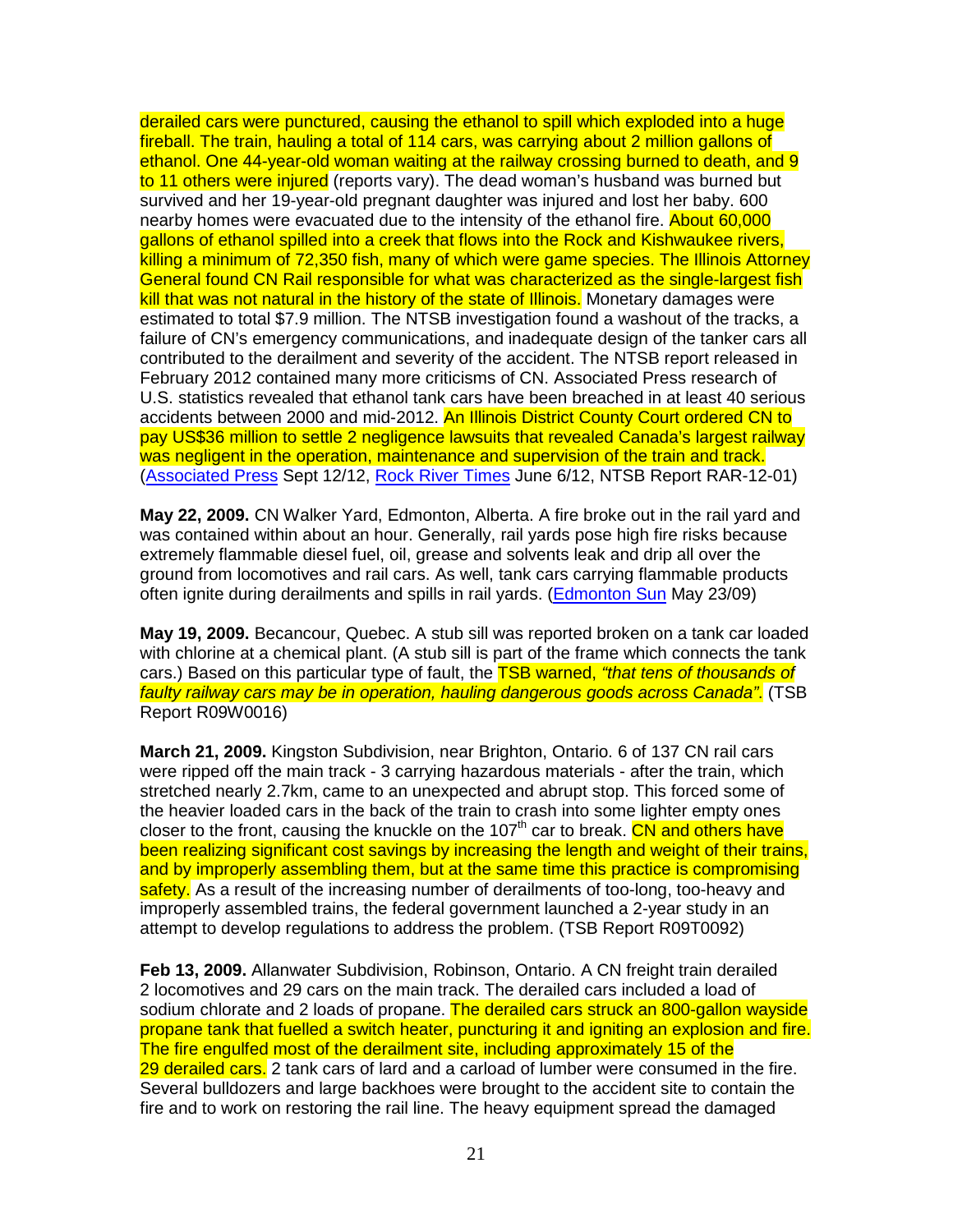rolling stock about the site and covered it in snow in an effort to extinguish the fire, which burned for about 24 hours. The train consisted of 2 locomotives at the head of the train and 94 cars. It weighed 10,386 tons and was 6,061 feet long. The TSB was unable to determine the cause of the derailment because the wrecking and restoration work had commenced without TSB consent. (TSB Report R09W0033)

**Jan 14, 2009.** Near Dugald, Manitoba. A faulty stub sill went undetected, allowing a tank car loaded with 51,500 pounds of flammable liquid propylene to separate from the rest of the train before coming to a stop. (A stub sill is part of the frame which connects the tank cars.) In a scathing report issued August 25, 2010, the TSB said the lack of formal protocols to record and report stub sill failures may prevent other broken parts from being found before the next accident. The TSB warned "that tens of thousands of faulty railway cars may be in operation, hauling dangerous goods across Canada". The TSB continued, "Approximately 41,000 cars within the North American tank car fleet are equipped with this model of stub sills, and approximately 35,000 of them are in dangerous goods service…These numbers are alarming and must not be ignored." Adding to the concern, Transport Canada, the regulator, was either unaware of, or had limited information regarding, stub sill failures so the problem has gone undetected. The TSB strongly suggested Transport Canada take the lead in coordinating with the railway industry and other North American regulators on the issue of reporting stub sill failures. (This does not appear to have been done.) Adding to the risk, the TSB said today's trains are longer and heavier than ever, making them more difficult to control. Alarmingly, stub sills manufactured according to older design criteria may be more susceptible to failure in the current operating environment of longer heavier trains. Prior to the mid-1990's, an average train in main-track service was about 5,000 feet long and weighed 6,000 to 7,000 tons. Following the privatization of CN in 1995, some of the trains are now over 12,000 feet long and weigh more than 10,000 tons. (TSB News Release Aug 25/10, TSB Report R09W0016)

**Dec 31, 2008.** Drummondville Substation, near Villeroy, Quebec. 33 CN cars derailed on the main track - 7 tank cars with residue, 6 empty box cars and 20 loaded covered hopper cars. 2 main-track turnouts were damaged. A switch heater gas line was severed, causing about 2,000 gallons of propane gas to leak into the air. About 500 feet of track were destroyed. The train consisted of 3 locomotives and 115 cars (70 loaded and 45 empty), weighed 10,800 tons and was 7,000 feet long. The local fire department was advised by local residents of the accident, arrived on the scene shortly thereafter, and established a safety perimeter, evacuating about 70 residents from the area. Passenger and freight train service were suspended for several days. The TSB reported that the train derailed when the switch heel block joint failed under the weight of the train, and that a simple wrench test would have detected the loose switch bolts. (TSB Report R08Q0028)

**Dec 18, 2008.** Edson Subdivision, Peers, Alberta. A CN freight train weighing 9,444 tons and 8,244 feet long derailed 48 of its 147 cars on the main track. The derailed cars included 16 loaded hopper cars, 7 loaded centre beam bulkhead flat cars, 3 loaded box cars, 12 empty covered hopper cars, a loaded gondola, and 9 tank cars carrying residue. The first 6 derailed cars had left the track on the high side of a curve. The following 42 cars were derailed on both sides of the track. About 1,715 feet of main track were damaged. The TSB reported that, as the train was travelling through the curve, the high rail likely broke under the 21st car or one of the adjacent cars due to heavy loads and inservice forces. (TSB Report R08E0150)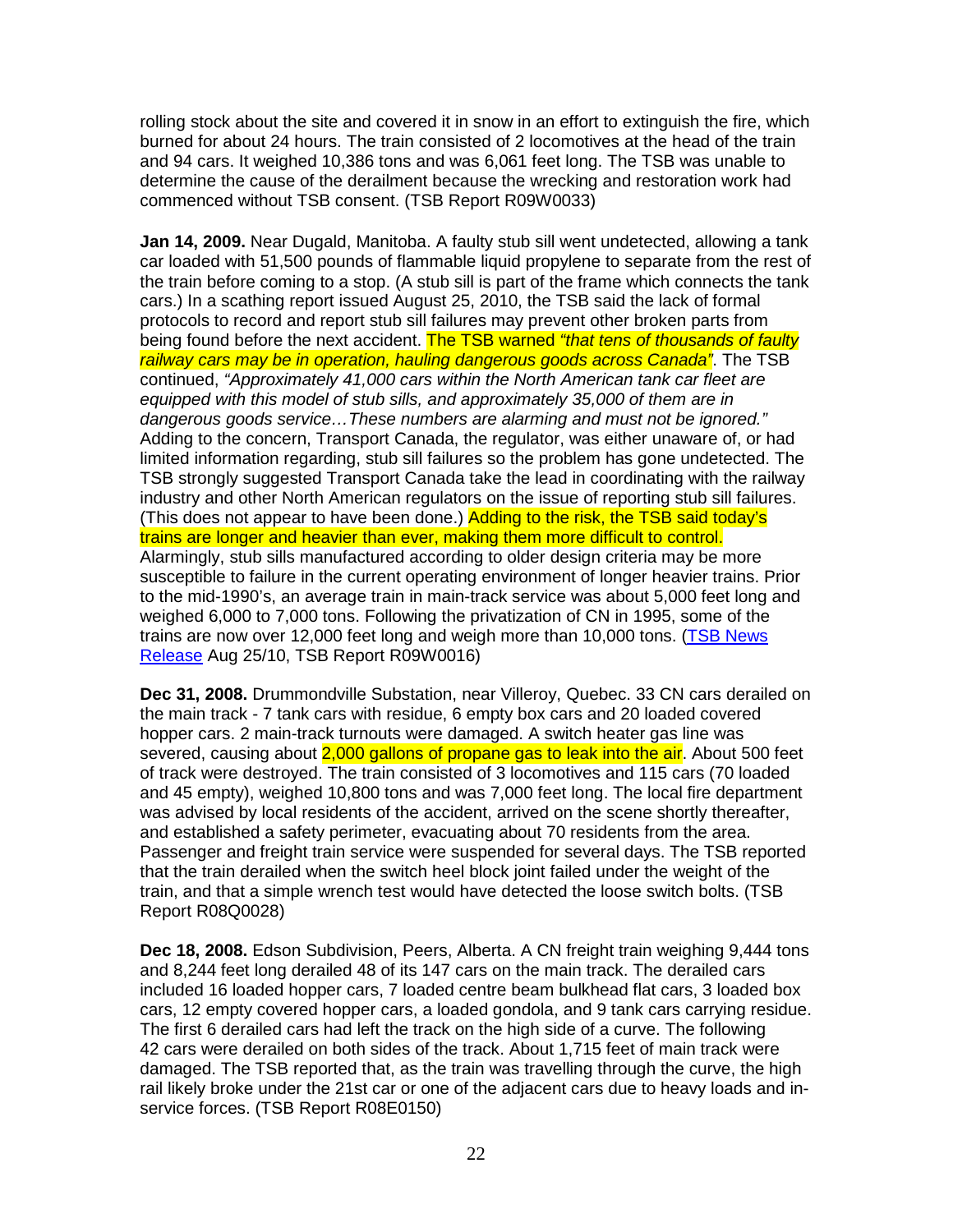**Oct 21 & 22, 2008.** Symington Yard, Winnipeg, Manitoba. 3 CN cars derailed in the yard on October 21. On October 22, a CN mechanical crew was cleaning up the derailment site. While one of the clean up crew members was monitoring a crane that was lifting a derailed car, the employee was struck by a locomotive that was in switching operation right next to the derailment work site. The employee, who suffered a broken wrist, a facial laceration and a bruised knee, was taken to the hospital. The TSB questioned why CN decided to resume normal switching operations so quickly and so close to the derailment site where clean up activities were underway. This resulted in reducing the physical space available to the clean up crew and, therefore, the level of protection. The locomotive struck the employee because the physical space required to conduct re-railing activities was insufficient. (TSB Report R08W0219)

**Oct 1, 2008.** Near Hamiota, Manitoba. 11 empty cars of a 153-car CN train derailed, causing major damage to both the rail lines and the cars. (TCRC76 Oct 2/08)

**July 3, 2008.** CN Bedford Subdivision, Halifax, Nova Scotia. A Via Rail train was moving westward exiting a loop track. At the same time a CN train was reversing eastward toward Halifax Ocean Terminals. In an area where sightlines were restricted due to the curvature of the track and a rock cut, the 2 trains collided. As a result of the collision, 2 locomotives, a baggage car and 5 coaches of the Via train were severely damaged. There was also some track damage. (TSB Report R08M0063)

**June 23, 2008.** Wabamun, Alberta. A stub sill on a tank car completely severed from the car during normal CN train operation. The car was scrapped with, unfortunately, no record of the stub sill failure which could have helped fix the problem on many other tank cars carrying dangerous goods. (A stub sill is part of the frame which connects the tank cars.) Based on this particular type of fault, the TSB warned, "that tens of thousands of faulty railway cars may be in operation, hauling dangerous goods across Canada". (TSB Report R09W0016)

**May 2008.** Standing Committee on Transport, Infrastructure & Communities released its report on Rail Safety in Canada. The report was particularly critical of CN's carrying out of safety standards and manner of reporting safety issues. The Committee wrote, *"Due* to the frequency of rail accidents in Canada in the last few years, notably in British Columbia, Alberta, Ontario and Quebec, there is a concern that the rate of accidents is on the rise. The repercussion from these accidents has been severe in terms of human fatalities and environmental damage." The Committee remained concerned about both the increase in main track derailments and the need for better rail safety generally across the country. There is a lack of accountability by both Transport Canada and the railroads with regard to rail safety. Transport Canada is not accountable enough in enforcing safety regulations, ensuring the implementation of safety procedures is more consistent across the country, conducting safety audits and making safety audit results public. Transport Canada needs more resources and needs a more hands on approach to rigorous inspection programs and to enforcing safety regulations. The railways, particularly CN, were criticized for the lack of meaningful management-employee consultations, poor crew training, poor employee fatigue management, and poor prioritizing and carrying out of safety procedures. The Committee also criticized Transport Canada and the railways for the serious delays in implementing the Safety Management Systems, developed 7 years earlier. On a scale of 1 to 5, with 5 being the optimal level, CN was at level 1 or 2, CP at 3 and Via Rail at 4 in terms of progress to properly implement the Safety Management Systems. CN employees were reluctant to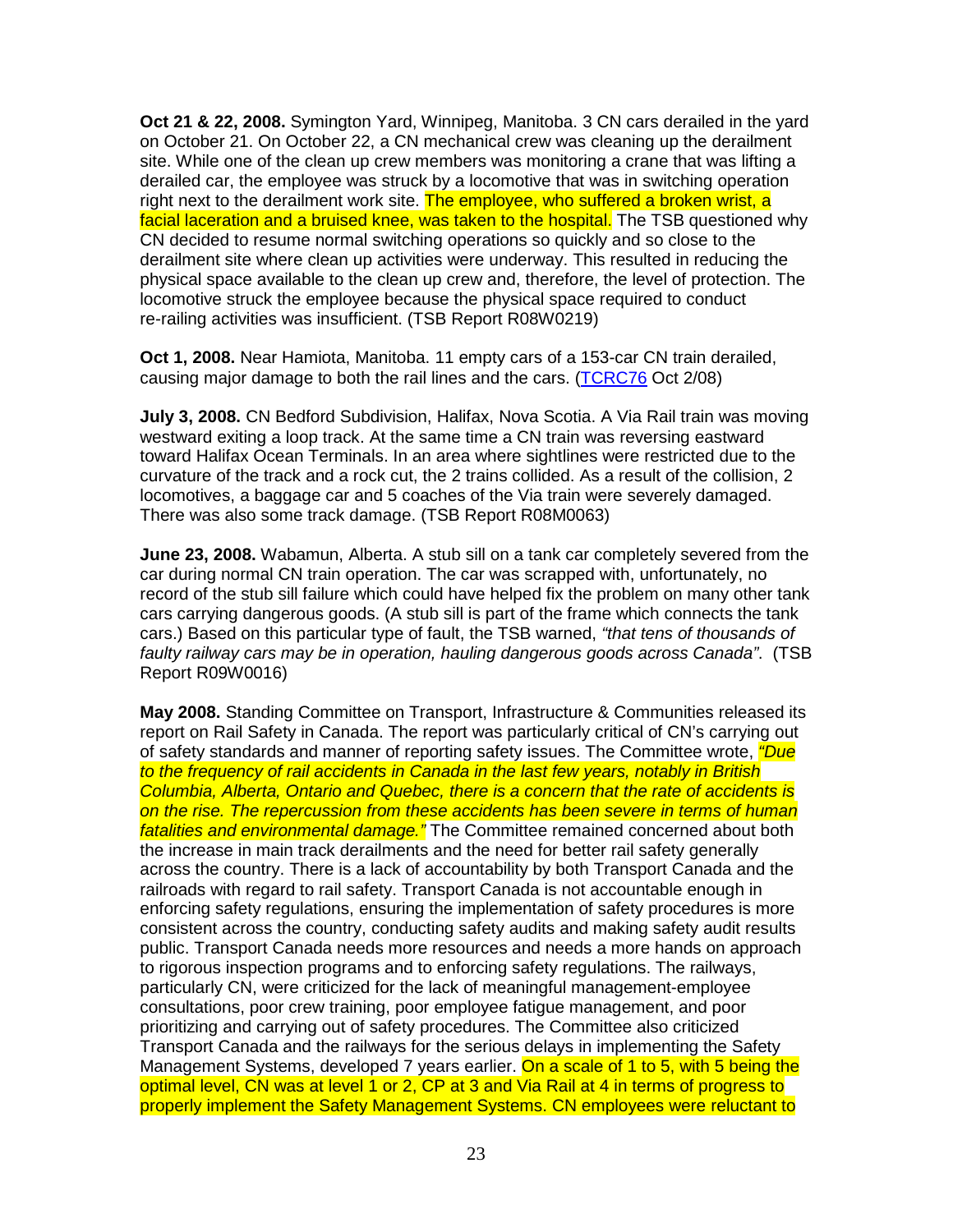report safety violations, for fear of reprisals from the company, and stated they were working within a "culture of fear". The fear of discipline for reporting safety violations was viewed by CN employees as a major deterrent to reporting such violations. The Standing Committee developed 14 recommendations to address the above-mentioned shortcomings. (Standing Committee Report May 2008, Maclean's July 7/08)

**Feb 18, 2008.** Oakville Substation, Aldershot, Ontario. 20 CN cars derailed including 5 residue tank cars - 3 containing sulphuric acid residue and 2 containing sodium hydroxide residue. There was significant structural damage to a neighbouring industrial building. The train consisted of 3 locomotives and 139 cars (79 loaded, 43 empty, and 17 residue tank cars). It weighed 11,908 tonnes and was 8,027 feet long. The TSB reported that a rail car wheel broke while the train was moving through a curve in the track. The wheel was defective and had been deteriorating for some time. The TSB said without an appropriate quality assurance process for inspecting wheels, derailments will continue. (TSB Report R08T0029)

**Oct 30, 2007.** Malport, Ontario. A CN freight train derailed while stopping to set off a block of intermodal cars. The train consisted of 4 locomotives at the head of the train and 131 cars (59 loaded and 72 empty), was 7,839 feet long and weighed 7,810 tons. 32 cars derailed and about 2,500 feet of track were destroyed or damaged. The TSB investigation determined that weakened track rolled over, initiating the derailment. The derailment actually consisted of 2 separate derailments, an initial one involving only 2 cars, and then a subsequent one that resulted in other derailed cars continuing to spread rail until the added drag finally brought the train to a stop. (TSB Report R07T0323)

**Oct 27, 2007.** Edson Subdivision, Peers, Alberta. A CN train did not stop prior to a stop signal on the main track and collided with a second CN train that was entering the siding. As a result of the collision, the locomotives and 22 cars of the train that could not stop derailed; 10 other cars were damaged but did not derail. 5 cars on the train that was hit derailed and 4 other cars were damaged but did not derail. The TSB reported that the locomotive engineer in the train that failed to heed the stop signal was fatigued. The report said despite previously-acquired knowledge on employee fatigue, the countermeasures that CN had in place were ineffective. In view of the severity of the accident and the availability of other crews at that location, consideration should have been given to relieving the crew from the train that missed the stop signal. (TSB Report R07E0129)

**Sept 17, 2007.** Halton Subdivision, MacMillan Yard, Toronto, Ontario. A CN train remotely controlled by Beltpack and consisting of 67 loaded cars and 30 empties sidecollided with the tail end of a second CN train. 2 locomotives and 2 cars from the remotely controlled train derailed. 6 cars on the other train derailed and/or sustained damage, including 2 special dangerous goods tank cars containing chlorine gas. Both of these cars were severely damaged. About 3,785 litres of diesel fuel spilled from the derailed locomotives and seeped into the ground. About 3,000 litres of diesel fuel were reported to have been recovered and 4 tons of contaminated soil was removed. The extent of environmental damage was not disclosed. The remotely controlled train weighed 9,054 tons and was 5,914 feet long. The TSB reported that the new conductor operating the train by Beltpack remote control had inadequate training and experience for switching long, heavy trains by remote control. The TSB also indicated that the train was actually too long and too heavy to be operated by remote control at all. (TSB Report R07T0270)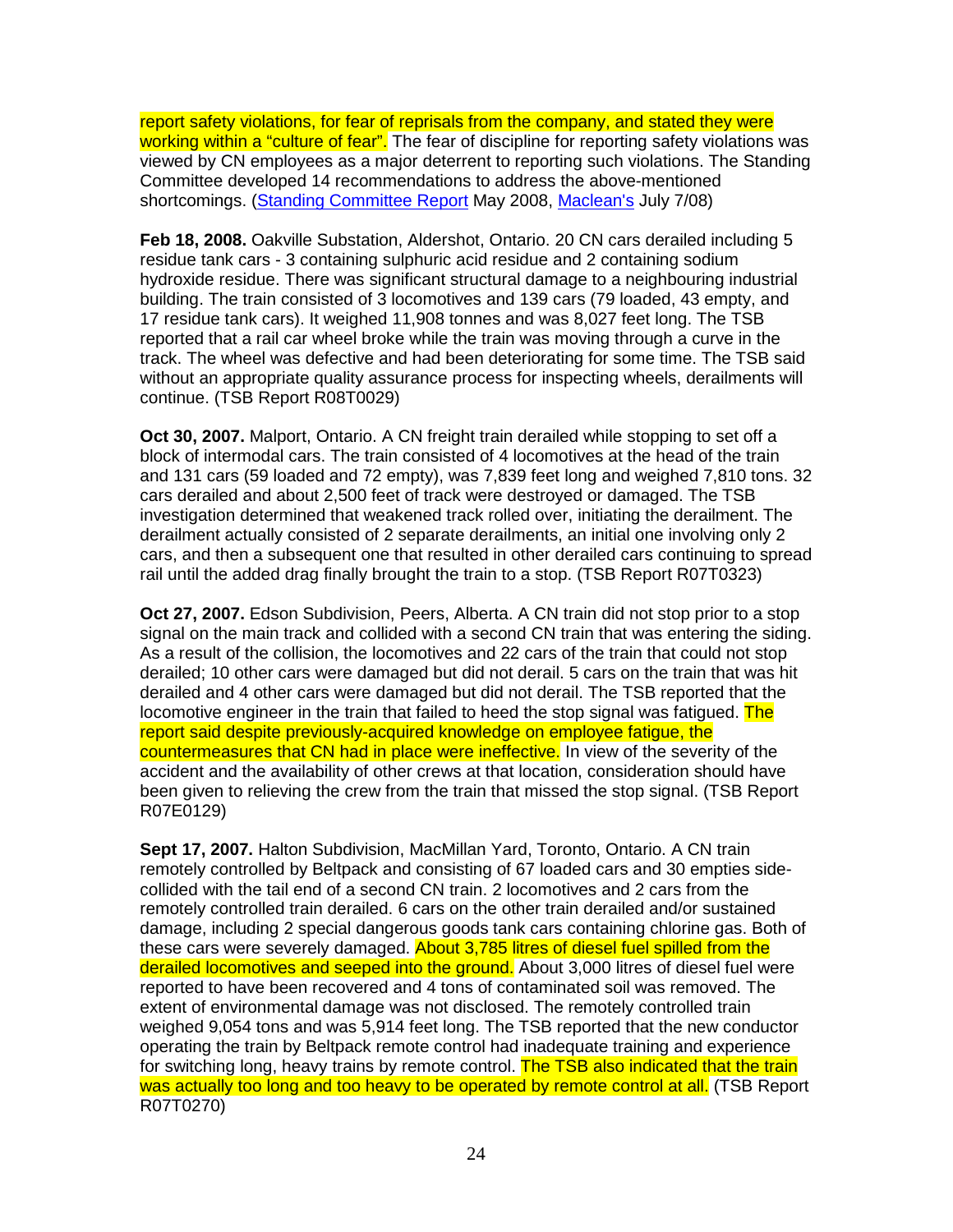**Sept 17, 2007.** 48km east of Terrace, British Columbia. 29 of 99 grain cars derailed on CN's northern B.C. main line. (Business Edge May 10/07)

**Aug 4, 2007.** Chetwynd Subdivision, CN Yard, Prince George, British Columbia. During a switching operation in the yard located on the banks of the Fraser River, a CN train remote controlled by a Beltpack and pulling 53 loaded cars struck a second CN train which was entering the yard. The remote controlled train struck a car loaded with gasoline, derailing it as well as the adjacent car also loaded with gasoline. 2 locomotives, a yard slug unit (a car that provides traction and braking effort to a locomotive) and a centre beam flatcar loaded with lumber in the remote controlled train derailed. A massive fire broke out, burning and destroying the 2 tank cars loaded with gasoline, the centre beam flatcar, as well as the 2 locomotives and slug unit of the remote controlled train. About 172,600 litres of fuel (1,600 litres of diesel and 171,000 litres of gasoline) were spilled, some of which was consumed by the fire. Water bombers were called in to help fight the fire. Health officials issued a voluntary evacuation order for nearby residents. An undisclosed amount of gasoline also spilled into the nearby **Fraser River as slicks were seen swirling downstream.** The extent of environmental damage was not disclosed. The TSB investigation reported that the CN staff operating the train by remote control Beltpack were inadequately trained and had no experience switching long, heavy trains by remote control. (CBC News Aug 4/07, TSB Report R07V0213)

**April 28, 2007.** Kingston Subdivision, Cobourg, Ontario. A CN freight train derailed a Herzog track maintenance machine and 21 empty multi-level cars on the main track. During the derailment, the fuel tank on the Herzog maintenance unit was punctured, spilling about 9,084 litres of diesel fuel. The fuel ignited, setting fire to the Herzog unit and about 1,000 feet of track structure, including the Burnham Street level crossing. The local fire department responded and extinguished the fire. The train consisted of 3 locomotives at the head of the train and a mix of 84 empty and loaded cars. It was 9,602 feet long and weighed 9,000 tons. The TSB investigation determined that the marshalling of the train, with placement of a car equipped with non-standard couplers at the head-end of a train with significant trailing tonnage, was a contributing factor to the accident. A quote from the TSB report read, "CN's train design planning system does not take weight distribution within the train into consideration when the train service plan is produced. In comparison, other Canadian railway companies require that freight trains be made up…with the loads marshalled closest to the locomotives to reduce the probability of undesirable track/train dynamics occurrences." The TSB also wrote, "Despite a recent derailment under similar circumstances where Canadian National investigators were made aware of the unique coupler design of the Herzog machine, the machine was allowed to be marshalled in trains without additional restrictions." (TSB Report R07T0110)

**March 29, 2007.** North of Huntington, Quebec. A CN freight train derailed 8 cars on the main track. 4 of the derailed cars were tank cars loaded with sulphuric acid (a dangerous good), 2 cars were loaded with wood products and 2 cars were loaded with paper. 6 of the cars, including 3 of the tank cars loaded with sulphuric acid, flipped over on their sides down an embankment. The train consisted of 2 locomotives and 80 cars (78 loaded and 2 empty). It was 4,771 feet long and weighed 10,382 tons. About 1,200 feet of track were damaged. In some places the track had buckled and was forced laterally up to 2 feet. The TSB reported the rail anchoring condition was poor and may have contributed to the derailment. (TSB Report R07D0030)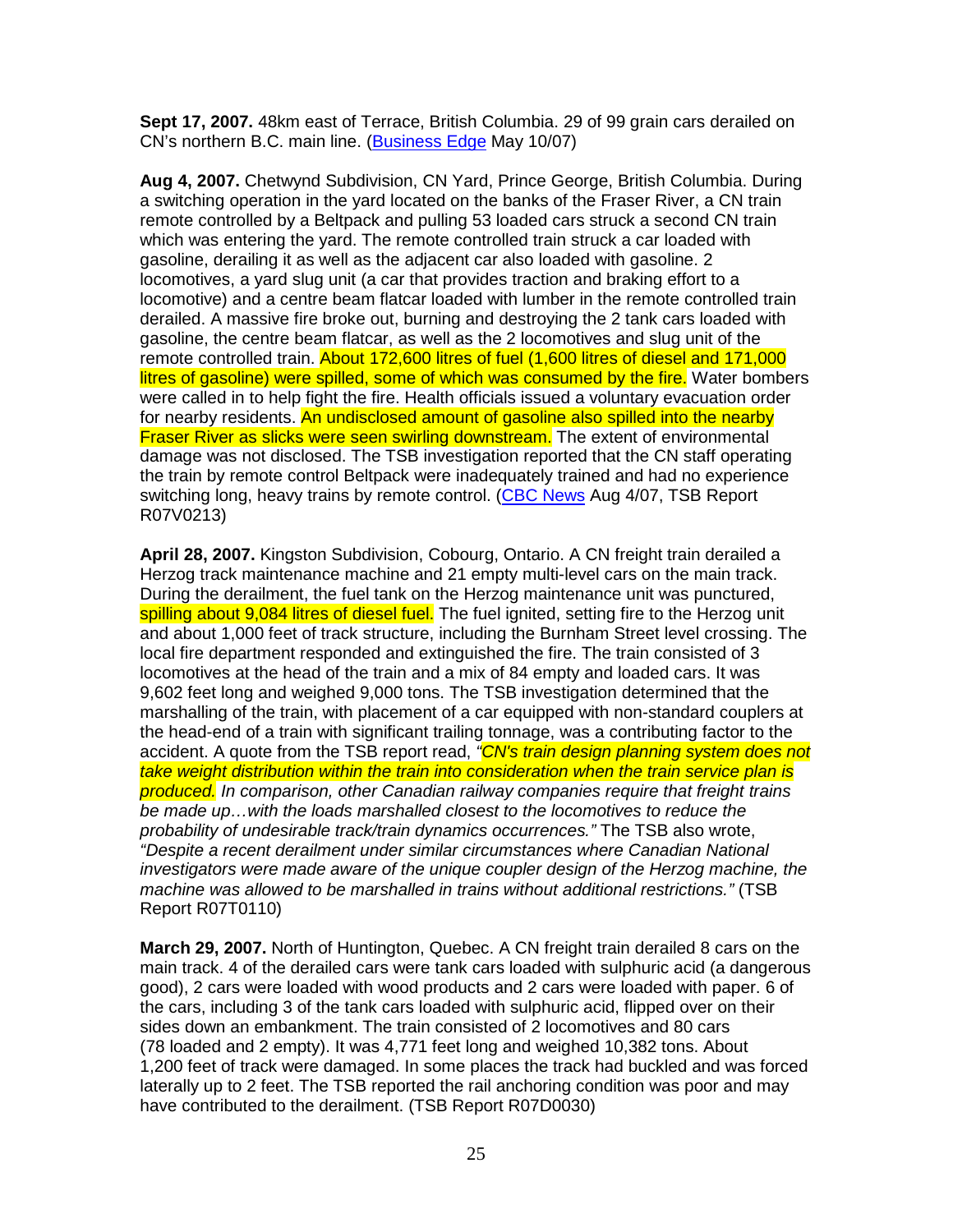**March 12, 2007.** Queen's switch, Kingston, Ontario. CN freight train derailed 32 cars. (Colin Churcher's Railway Pages)

**March 7, 2007.** Chicago, Illinois. The crew of a CN train left 2 locomotives, which had only air brakes applied, on a grade at CN's Lumber Street interchange. The 2 uncontrolled and unmanned locomotives rolled about 1,789 feet along CN's track and onto Amtrack's track where they collided with the lead locomotive of a standing Northern Illinois Regional Commuter Railroad (Metra) train. About 55 passengers were aboard the eighth Metra passenger car at the time of the collision. The other 7 passenger cars were empty. 7 passengers and the Metra engineer and assistant conductor were transported to area hospitals with minor injuries. The total property damage was estimated to be \$75,766. The NTSB determined the probable cause of the collision was the failure of the CN engineer and conductor to properly secure the CN locomotives before leaving them unattended. (NTSB Report RAB-07-04)

**March 3, 2007.** Napadogan Subdivision, Juniper, New Brunswick. A CN freight train derailed 18 cars, including 3 dangerous goods tank cars (liquefied petroleum gas residue) on the main track. The derailed equipment consisted of 12 empty covered hopper cars, 2 tank cars that contained non-dangerous goods residue, and 3 tank cars which contained liquefied petroleum gas residue. They had detached from the train and piled up on either side of the main track. 10 of the cars were destroyed. The 3 liquefied petroleum gas tank cars experienced some jacket damage. Rail car wheel sets were strewn about the derailment site. There were more than 50 broken rails in the 14 miles between Juniper and the accident site. Damaged infrastructure included 2 switches, a hot box detector and its associated bungalow, a private crossing for a logging road, as well as 14 miles of track. The train consisted of 3 locomotives and 100 cars (42 loaded, 49 empty, and 9 with residues), weighed 7,600 tons, and was 6,850 feet long. The TSB reported the train derailed following the fracture of a wheel caused by the improper functioning of the car's air brakes due to a stuck slide valve on the service portion. (TSB Report R07M0017)

**Feb 13, 2007.** Sprague Subdivision, Symington Yard, Winnipeg, Manitoba. A CN train remote controlled by a Beltpack was accidentally made to travel westward during a switching operation when the operator meant to send the train eastward. The remote controlled train sideswiped a second CN train that was outbound. 4 empty covered hopper cars from the remote controlled train derailed. A total of 9 cars were damaged. The first 2 derailed cars were on their side, the third car came to rest at a 45° angle and the fourth derailed car remained upright. On the outbound train, 3 covered hopper cars loaded with grain and 1 empty covered hopper car were damaged. As well, a stationary empty auto rack car, which was stored on an adiacent track, was damaged. The TSB warned that greater care was required by CN operators who control trains in rail yards with remote controls. In this particular case, the operator was sitting in a motor vehicle that was travelling away from the train which made it very difficult to visually monitor the train he was operating by remote control. (TSB Report R07W0042).

**Feb 12, 2007.** Drummondville Subdivision, near Drummondville, Quebec. 8 of 105 cars in a CN freight train derailed when a knuckle on the  $75<sup>th</sup>$  car broke. 1 of the derailed cars was a tank car with aviation fuel residue. About 850 feet of track were damaged. The train was pulled by 5 locomotives all located at the front end of the train, was 7,006 feet long and weighed 10,815 tons. The TSB investigation determined that the improperly assembled train (empty cars ahead of loaded cars) contributed to the derailment. CN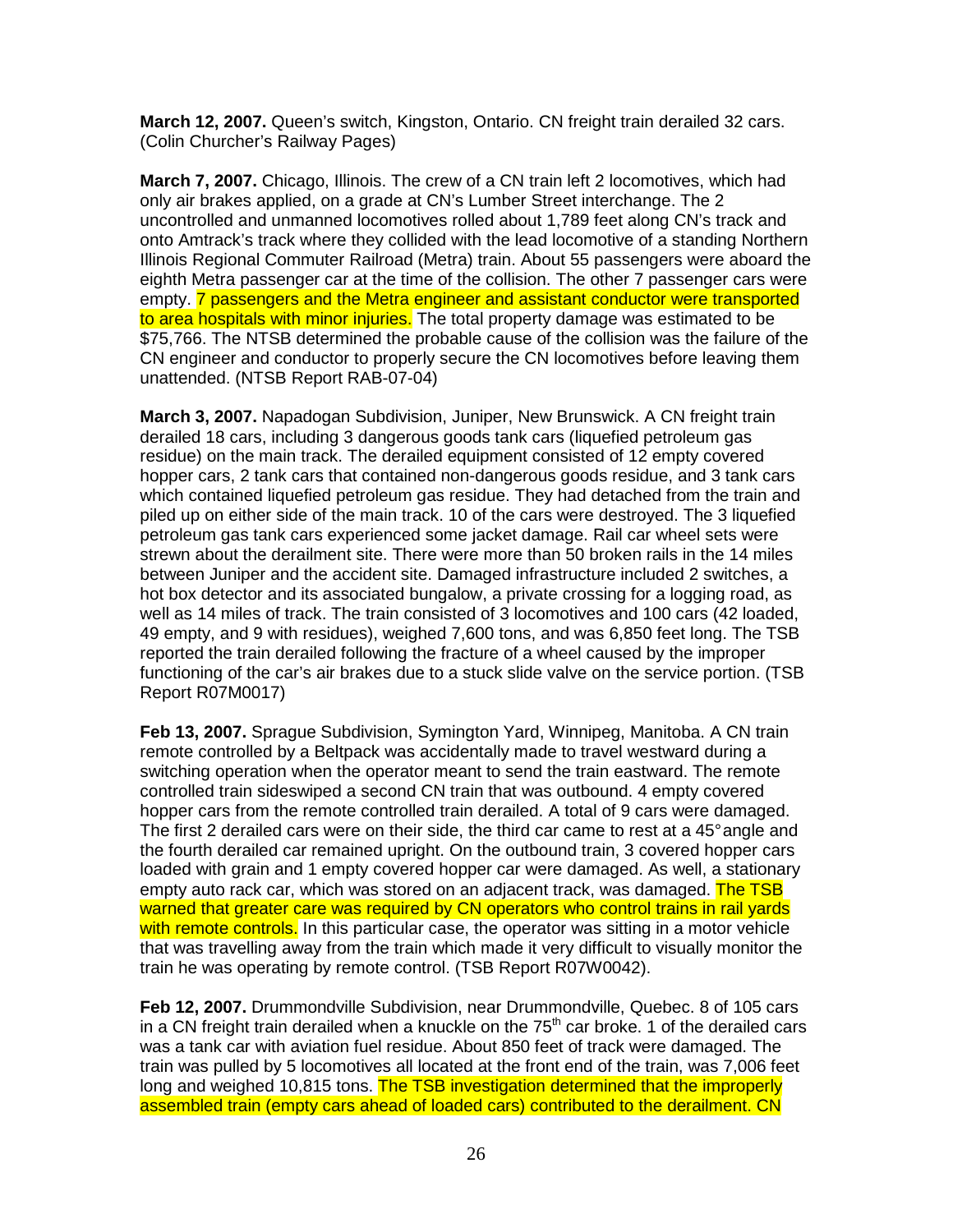and others have been realizing significant cost savings by increasing the length and weight of their trains, and by improperly assembling them, but at the same time this practice is compromising safety. (TSB Report R07D0009)

**Jan 7, 2007.** Montmagny Subdivision, Montmagny, Quebec. A CN freight train derailed 24 cars (19 loaded and 5 empty) on the main track. 4 of the derailed tank cars contained sulphuric acid, a dangerous good. 1 of these cars was damaged which created a risk because it was located on a bridge over a river. The rest of the derailed cars included: 3 tank cars loaded with non-dangerous liquids, 4 centre beam flat cars, 2 automobile carriers, and 11 covered hopper cars. These cars were derailed in an accordion pattern across the main track, the station platform, and into the street behind the station. A workshop trailer owned by CN was destroyed, and the Via Rail station building and 2 inhabited houses were damaged. About 600 feet of track, a main-track turnout, numerous switch parts, the deck and the west span of the bridge over the Rivière du Sud were also damaged. The train consisted of 3 locomotives and 122 cars (72 loaded and 50 empty), weighed 10,587 tons and was 8,384 feet long. The TSB reported that the train derailed when a switch point rail broke under the train. The TSB also suggested that, considering all the derailments in Canada, perhaps there is a need for tracks to be maintained at a level higher than that required by the Railway Track Safety Rules. (TSB Report R07Q0001)

**Nov 11, 2006.** Kingston Subdivision, Moira, Ontario. A spike puller operator on contract to CN was fatally injured while attempting to perform repairs to his Nordco Grabber Model A Spike Puller. The accident occurred when the right side joystick controller of the spike puller was inadvertently activated, causing the right-hand roller frame assembly to drop rapidly onto the machine operator underneath the machine. (TSB Report R06T0281)

**Aug 27, 2006.** Lac-Saint-Jean Subdivision, Chambord, Quebec. A CN freight train derailed 12 cars, 5 loaded and 7 empty, on the main track. The derailed equipment consisted of 4 gondola cars loaded with wood chips, 1 tank car loaded with a flammable liquid, 4 empty box cars, and 3 empty gondola cars. About 1,400 feet of track were damaged. The train consisted of 2 locomotives and 93 cars (20 loaded, 73 empty), weighed 4,980 tons and was 6,140 feet long. The TSB reported that the derailment was caused by wheel lift on a loaded wood chip car negotiating a curve in the track. As the car ran derailed, it damaged the track, leading to the derailment of 11 other cars. The TSB also reported on asymmetrical loading of car contents as a contributing factor. (TSB Report R06Q0096)

**July 14, 2006.** Oakville Subdivision, Mimico, Ontario. A CN freight train derailed 7 cars on the main track as it was passing over a switch. Derailed equipment fouled the 3 main tracks. The train derailed at a track buckle in an area of track that had undergone recent upgrades in the form of a new turnout installation and track resurfacing. In addition to the buckled track and damaged turnout, about 650 feet of the 3 main-line tracks were damaged during the derailment. The TSB attributed the derailment to track buckling caused by inadequate rail anchoring. (TSB Report R06T0153)

**June 29, 2006.** Lillooet Subdivision, near Lillooet, British Columbia. A CN freight train consisting of 1 locomotive and 1 car loaded with lumber derailed after losing control while descending a steep grade near Lillooet. When the crew realized the train was in a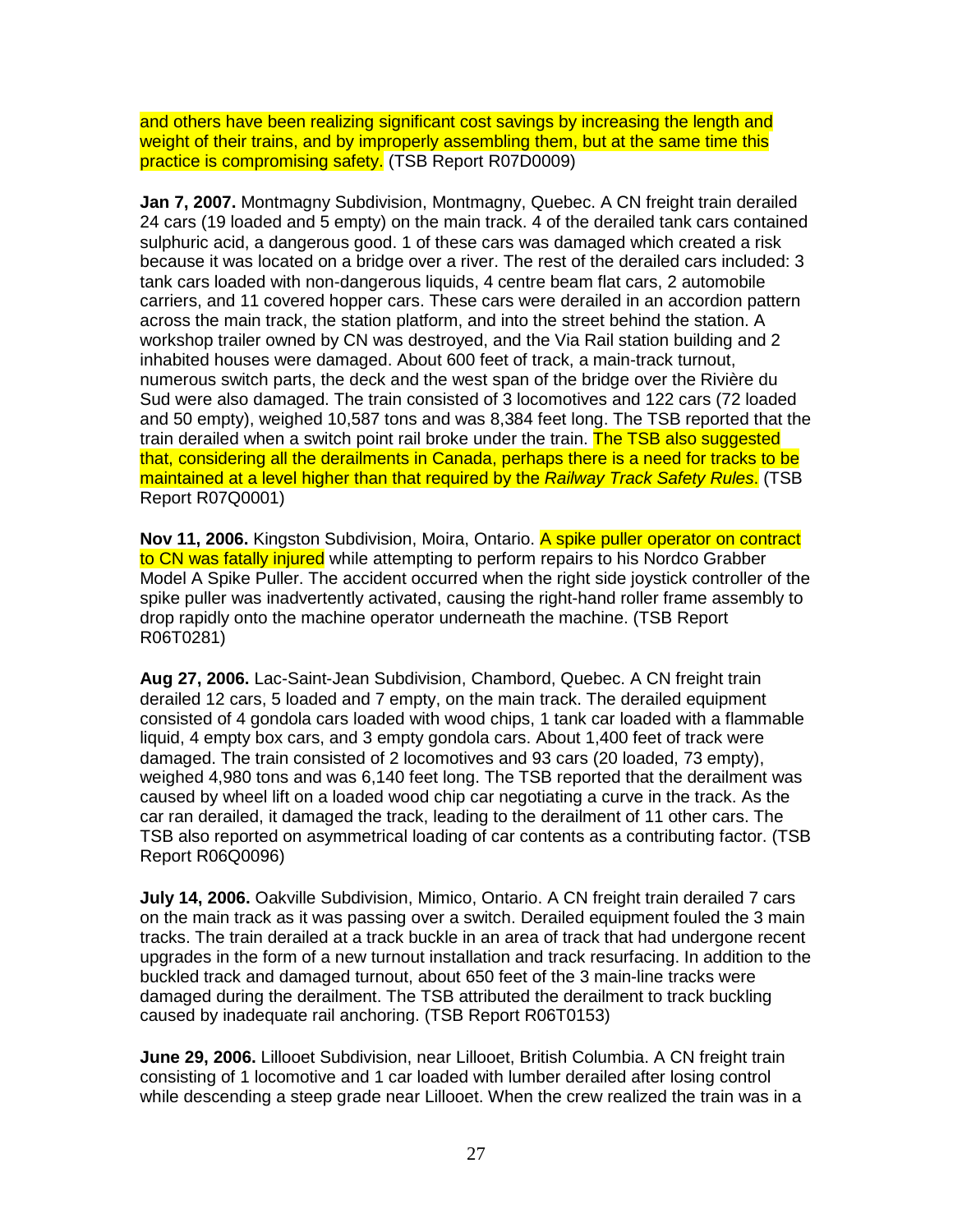runaway situation, the conductor decoupled the loaded lumber car from the locomotive, climbed onto the car and began to make his way over the lumber to apply the hand brake located on the other end of the car. With the connection between the locomotive and the car severed, the 2 began to separate. Having separated from the locomotive by about 200 feet, the car derailed to the outside of a curve. The conductor was thrown from the derailing car and was killed. The lumber car came to rest about 1,000 feet below the rail right-of-way. The locomotive continued to accelerate. At a curve in the track, the locomotive derailed and slid about 800 feet down the mountain. The trainman was thrown from the locomotive and sustained fatal injuries. The locomotive engineer was thrown off and sustained serious injuries. The locomotive came to rest about 800 feet below the rail right-of-way. The TSB report contained many criticisms of CN and many recommendations to improve the safety of train travel in steep mountainous terrain. Brake shoe friction fade on the lumber car may well have contributed to the derailment. The TSB expressed concern that Transport Canada and CN had not followed the lead by the Association of American Railroads in improving brake shoe design for heavier cars, and that heavier cars in Canada will continue to be operated using brake shoes designed to an older specification. CN employees had also previously raised concerns about the use of non-Dynamic Brake-equipped locomotives in steep mountainous territory such as Lillooet, but these concerns were not relayed to CN management. The TSB criticized CN for the failure of its safety management system to identify and mitigate risks in steep mountainous terrain and recommended that Transport Canada require CN to do so. Many local residents and ex-B.C. Rail employees criticized CN for not becoming better prepared for the added risks of rail travel in mountainous terrain when they bought B.C. Rail in 2004. (TSB Report R06V0136, several other sources)

**June 4, 2006.** Joliette Subdivision, Charette, Quebec. A CN freight train derailed 14 cars (10 loaded and 4 empty) on the main track, including 7 cars loaded with dangerous goods, while exiting a bridge. The dangerous goods cars included 2 cars loaded with gasoline, 3 cars loaded with fuel oil and 2 cars loaded with sulphuric acid. About 233,000 litres of hydrocarbons spilled from 3 tank cars and about 160,000 litres flowed down the river valley and into the Rivière du Loup right next to the derailment. Local fire and police departments; Environment Canada; the Canadian Forest Service; and Quebec Sustainable Development, Environment and Parks responded to the accident. Containment barriers were constructed in an attempt to slow the flow of the remaining hydrocarbons into the river. Skimmers and booms were installed on the Rivière du Loup in an attempt to collect hydrocarbons near the derailment site and downstream near the St. Lawrence River. Because the first responders arrived after most of the hydrocarbons had entered into the Rivière du Loup, only about 73,000 of the 233,000 litres of hydrocarbons were recovered. Spilled liquids continued being collected through the following winter months. The spill negatively impacted the bird and fish life along the Rivière du Loup. The train consisted of 3 locomotives and 142 cars; it was 6,760 feet long and weighed 12,290 tons. The TSB reported that rotting and otherwise deteriorating track ties and a lack of rail anchors were major contributors to the derailment and spill. (TSB Report R06Q0054)

**May 21, 2006.** Kamloops Yard, Kamloops, British Columbia. A CN train involved in a switching operation in the yard collided with an unoccupied Rocky Mountaineer Vacations (RMV) passenger train moving into the yard. 4 passenger cars derailed and the CN locomotive was heavily damaged. The CN train was 2,600 feet long, weighed 3,952 tons and consisted of 2 locomotives pulling 28 loaded and 13 empty cars. The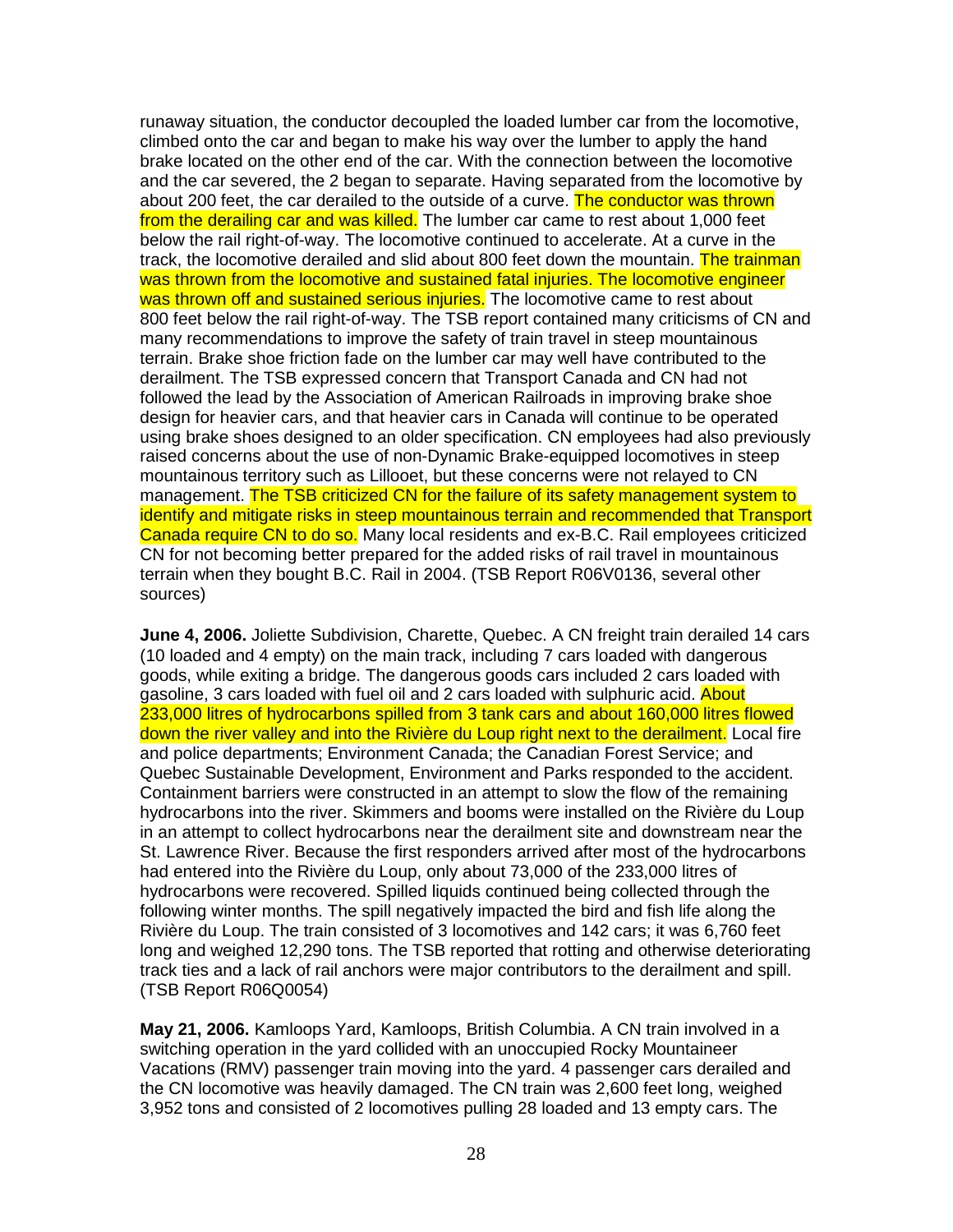TSB reported that the speed of the CN train and distance to the RMV train, along with the weight and lack of braking power on the trailing cars, resulted in the CN train being unable to stop before colliding with the RMV train. Although the CN train did not exceed 15 mph, the movement was unable to stop within one-half the range of vision of equipment as required by Canadian Rail Operating Rule 105. Communications between the rail traffic coordinator and train crews and between the 2 crews involved were inadequate to assist the crews in identifying each other's whereabouts. (TSB Report R06V0111)

**May 15, 2006.** Lac-Saint-Jean Subdivision, near Lac Bouchette, Quebec. A CN freight train derailed 18 cars (16 loaded, 2 empty) at a curve on the main track. The train consisted of 3 locomotives and 75 cars (72 loaded, 3 empty), weighed 8,780 tons and was 4,750 feet long. The TSB reported that the design and loading of the first 3 derailed cars contributed to the derailment and speculated that there must have been a warp in the track. (TSB Report R06Q0046)

**Aug 5, 2005.** Squamish Subdivision, north of Squamish, British Columbia. 9 CN Rail cars (1 loaded and 8 empty) flipped off the tracks, **spilling 40,000 litres of toxic caustic** soda (sodium hydroxide) into the Cheakamus River. The chemical compound stripped the river of oxygen and had a devastating impact on the river's fish population. All freeswimming fish occupying the river at the time of the spill were killed. More than 500,000 adult and young salmon, steelhead, trout and other fish species were killed. Fish died of suffocation from skin burns and gill haemorrhaging. British Columbia Environment staff said the spill decimated the river's fish population. Angling closures were issued on the Cheakamus and MamQuam rivers and a portion of the Squamish River in an attempt to help fish populations repopulate the sections impacted by the spill. Birds and mammals that relied on Cheakamus River salmon for food were also negatively impacted by the toxic spill. CN was assessed about \$200,000 for river clean up costs and was charged twice under the federal *Fisheries Act* and 3 times under the B.C. *Environmental* Management Act, which resulted in fines. The train consisted of 5 locomotives at the head of the train, 144 cars (3 loaded and 141 empty), and 2 locomotives behind the 101<sup>st</sup> car. It was 9,340 feet long and weighed 5,002 tons. The TSB blamed the derailment on human error, poor supervision, use of a too-long train and an improperly assembled train. (TSB Report R05V0141, Canada.com Aug 4/07, several other sources)

**Aug 3, 2005.** Edson Subdivision, Wabamun Lake, west of Edmonton, Alberta. 43 CN cars derailed along the shoreline of Wabamun Lake, spilling 1.3 million litres of heavy bunker C fuel oil that quickly spread across the lake. 100 Wabamun Lake residents blockaded the CN tracks for 5 hours to protest insufficient action by CN to contain or clean up the spill. Oil-slicked birds and other wildlife plus the oil-soaked lake shoreline became instant national news. 4 days later, CN revealed that 700,000 litres of Imperial Pole Treating Oil had also spilled into the lake. This hazardous chemical contained naphthalene and other polycyclic aromatic hydrocarbons that are highly toxic and linked to cancer. People who lived nearby were forced to evacuate their homes and cottages. Hundreds of oil-soaked birds died. Wabamun Lake is a popular angling lake, and fish were negatively impacted. CN spent an estimated \$28 million attempting to clean up the mess, with remaining costs covered by insurance. CN was forced into a compensation program for those whose properties were damaged. In May 2009, CN pleaded guilty to 3 charges, one under Alberta's Environmental Protection and Enhancement Act for failing to take all reasonable measures to contain and remedy the spill, one under the federal Fisheries Act, and a third under the federal Migratory Birds Convention Act. Fines issued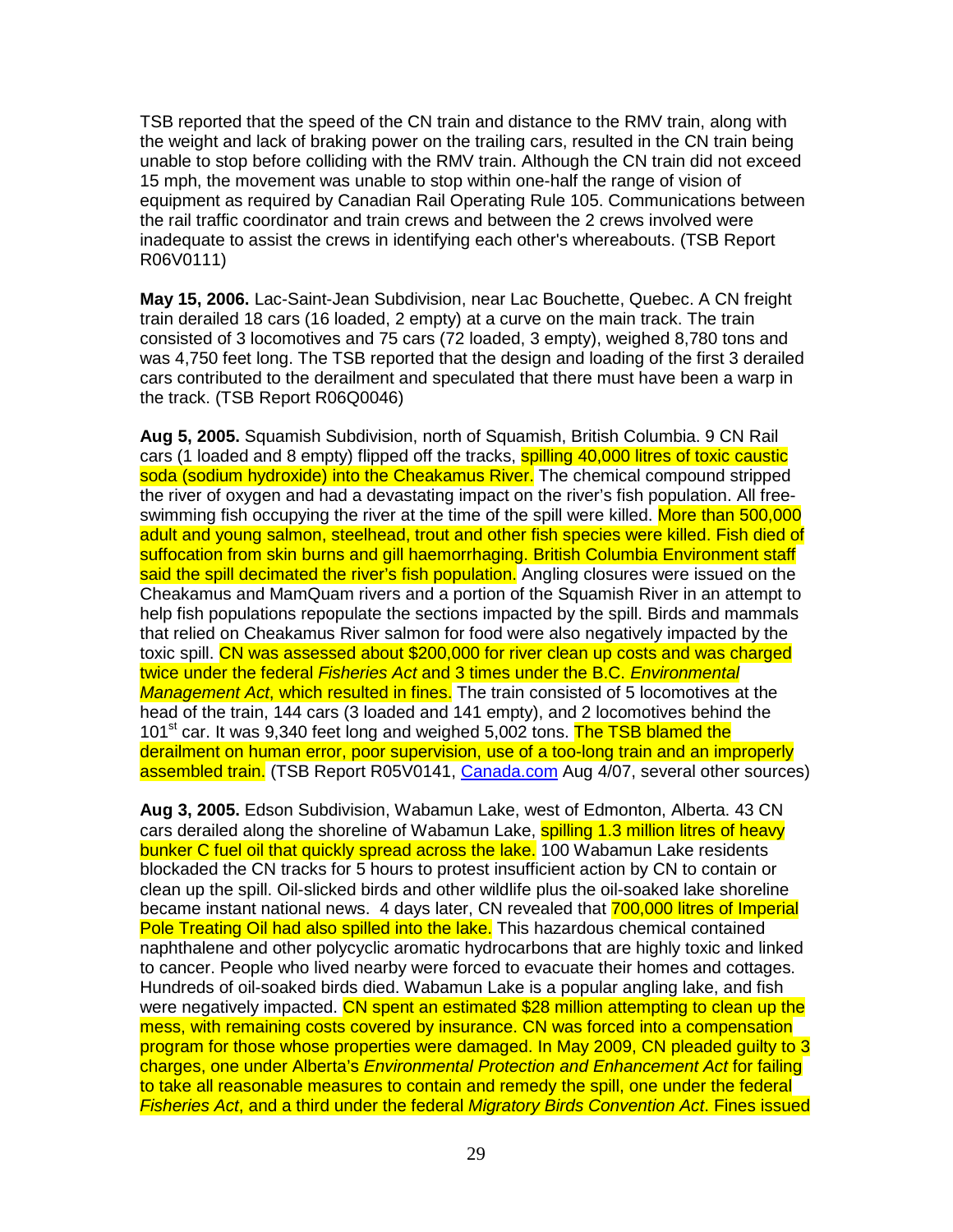by the court totaled \$1.4 million, which many Albertans did not think was sufficient, considering the magnitude of environmental damages, and considering it appeared that CN was more concerned about opening their track again than in containing and cleaning up the spilled dangerous goods. The train consisted of 3 locomotives, 117 loaded cars, 13 residue cars, and 10 empty cars. It was 8,547 feet long and weighed 15,562 tons. The TSB reported that a defective rail caused the train to fall off the tracks. (Wikipedia, TSB Report R05E0059, several other sources)

**July 31, 2005.** Val-d'Or Subdivision, Val-d'Or, Quebec. A CN freight train derailed 9 cars on the main track. 7 of the derailed cars were bulkhead flat cars loaded with logs, and 2 were gondola cars loaded with copper concentrate. 7 of the derailed cars flipped over on their sides and all 9 derailed cars were damaged. 1 wye track was destroyed, and 450 feet of main and wye track were damaged. The train was powered by 2 locomotives, and was hauling 26 loaded cars, 10 empty cars and 19 residue cars. It was 2,940 feet in length and weighed 3,800 tons. The TSB reported the accident occurred when a 25 year-old roller bearing on one of the bulkhead flat cars that derailed overheated and seized. (TSB Report R05Q0033)

**July 13, 2005.** Three Hills Subdivision, Sarcee Yard, Calgary, Alberta. A CN freight train derailed 2 cars in the yard, which fouled a switch and resulted in the following loaded tank car being hit by 2 locomotives of another train that was operated by Beltpack remote control. The collision punctured the tank car, spilling about 106,800 litres of aviation fuel onto the ground. Diesel fuel also spilled from one of the remote controlled locomotives' punctured fuel tanks. The extent of environmental damage was not disclosed. The 2 remote controlled locomotives also derailed. There was extensive damage to the 2 derailed locomotives, the 2 derailed cars, and another empty gondola car. Crossover switches, connecting track and about 300 feet of the yard lead track were destroyed. Calgary police and fire services controlled the site and protected against a potential fire hazard. 4 nearby businesses were evacuated as a precaution. The TSB reported that an improperly assembled train with empty cars ahead of loaded cars contributed to the derailment. Because CN did not investigate nor report to the TSB a prior, similar derailment at the same location, an opportunity was lost to review and identify safety deficiencies. (TSB Report R05C0116)

**July 10, 2005.** CN Yazoo Subdivision, Anding, Mississippi. 2 CN freight trains collided head on. The collision resulted in the derailment of 6 locomotives and 17 cars. About 15,000 gallons of diesel fuel were spilled from the locomotives and resulted in a fire that burned for about 15 hours. 2 crew members were on each train; all 4 were killed. As a precaution, about 100 Anding residents were evacuated. 7 residue tank cars containing hazardous materials were among the cars that derailed. 5 of those cars contained propylene residue, 1 contained isopropylamine residue, and 1 contained carbamate pesticide residue. 1 or more of the propylene tank cars vented due to pressure buildup from the extreme heat of the diesel fuel fire. CN provided the following cost estimates: \$9.6 million for equipment (locomotives and cars); \$65,000 for track and signals; \$316,800 for lading and environmental cleanup; and \$300,000 for wreck clearing. Property damage associated with the accident totaled \$9,665,000. Clearing and environmental cleanup costs totaled \$616,800. The extent of environmental damage was not disclosed. The NTSB determined that the probable cause of the collision was the failure of the northbound train to stop at a red signal, possibly due to crew fatigue. Contributing to the accident was the absence of a positive train control system that would have stopped the northbound train before it exceeded its authorized limits. Also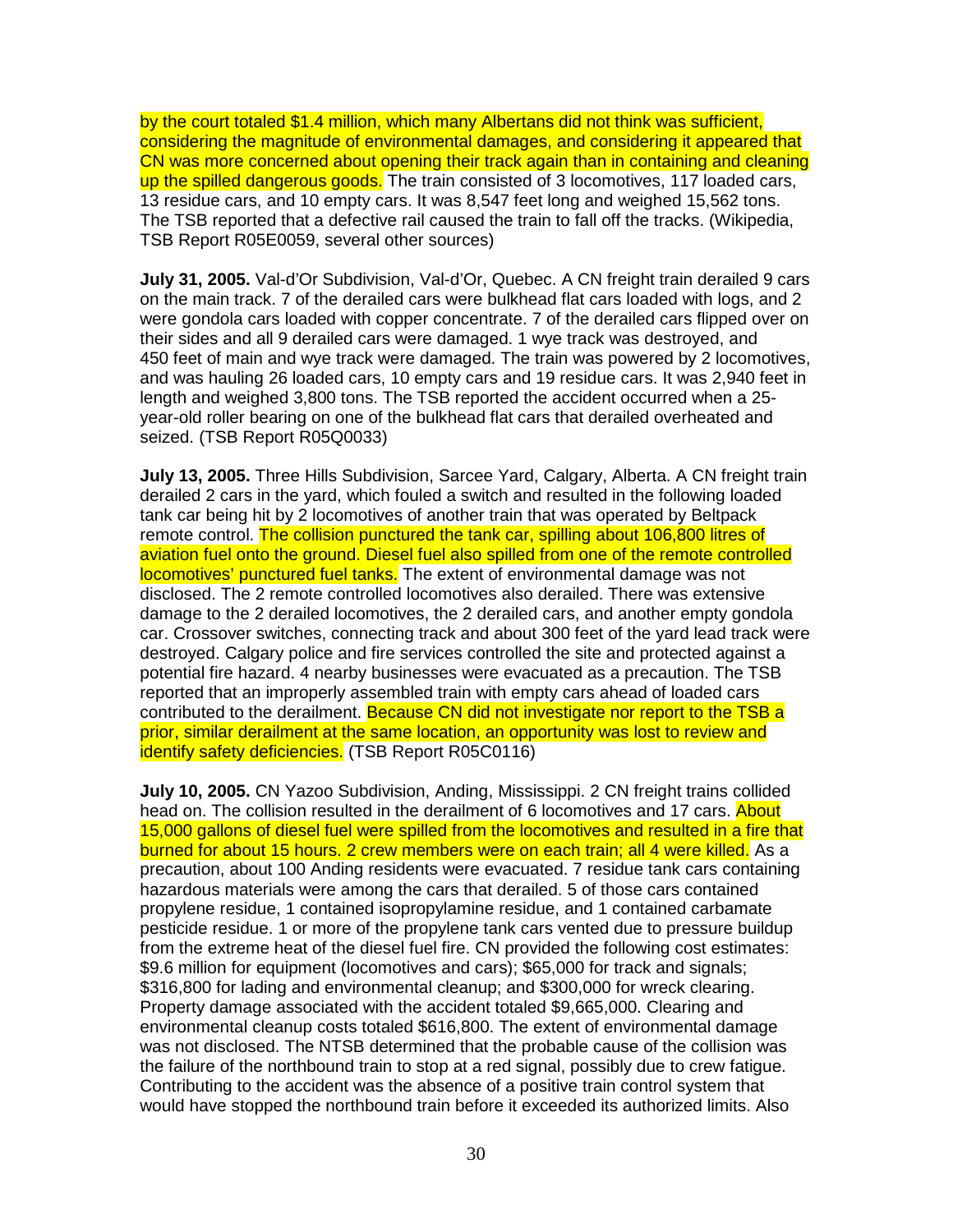contributing to the accident was the lack of an alerter on the lead locomotive that may have prompted the crew to be more attentive to their operation of the train. (NTSB Report RAR-07-01)

**July 4, 2005.** Kingston Subdivision, Prescott, Ontario. A CN freight train derailed all 51 of its cars on the main track. All of the cars toppled over on their sides. All of the cars contained hydrocarbon residue. 2 cars spilled gasoline and released nitrogen vapours. All of the cars were damaged and about 2,000 feet of main track were destroyed. The train consisted of 2 locomotives and 51 cars; the first 17 cars contained fuel oil residue and the trailing 34 cars contained gasoline residue. The train was 3,180 feet long and weighed 2,240 tons. The TSB reported the derailment was caused when a track moved out of alignment. Another contributing factor was a buckled track resulting from laying the track in cold weather. (TSB Report R05H0013)

**April 6 2005.** Scotford Rail Yard, Fort Saskatchewan, Alberta. An undisclosed amount of hydrogen peroxide spilled out of an overturned car when 8 CN tank cars of a 98-car train derailed. Other CN derailments in the same rail yard include one August 18, 2010 and another one November 21, 2010. (Fort Saskatchewan Record April 8/05)

**Feb 23, 2005.** Drummondville Subdivision, near Saint-Cyrille, Quebec. A CN freight train derailed 29 cars on the main track. 28 cars were destroyed and 1 car was damaged. 1 tank car carrying propane caught fire and exploded, causing major damage to a mill adjacent to the railway right-of-way. Other tank cars carrying dangerous goods including chlorine also derailed. Because of the fire and dangerous goods in the other tank cars, the area within a 1-kilometre radius of the accident site was sealed off and about 20 people were evacuated. About 600 feet of track were destroyed and about 4,000 feet of track were damaged. The train was 5,935 feet long, weighed 6,898 tons and consisted of 2 locomotives, 44 loaded cars and 45 empty cars, including tank cars containing chlorine, propane and other flammable liquids. The TSB reported the derailment was caused by a defective rail car wheel that failed, and pointed out that CN does not have a wheel impact load detector (WILD) between Halifax and Quebec, increasing the risk of wheel failure in eastern Canada. (TSB Report R05Q0010)

**Jan 12, 2005.** Letellier Subdivision, Winnipeg, Manitoba. A CN freight train derailed 10 cars including a tank car containing liquefied petroleum gas and a tank car loaded with liquid calcium chloride that overturned and spilled an undisclosed amount of its contents. The extent of environmental damage was not disclosed. 2 derailed loaded hopper cars blocked a public crossing. About 400 feet of track were damaged. The train comprised 1 locomotive, 30 loaded cars, 11 empty cars and 1 residue tank car. It weighed 4,297 tons and was 2,598 feet long. Several homes and businesses were evacuated due to the risks associated with derailed tank cars carrying dangerous goods. The TSB reported several factors that contributed to the derailment including track spacing anomalies, track out of alignment, track warp defects and roller bearing adapters that likely failed in 1 of the derailed cars. (TSB Report R05W0014)

**Nov 12, 2004.** Montmagny Subdivision, Levis, Quebec. 10 multi-platform CN container cars derailed on the main track. The cars were damaged, and 2 switches and 500m of track were damaged. The train was made up of 3 locomotives and 39 multi-platform container cars (113 platforms in all). It was 7,500 feet long and weighed 6,200 tons. The TSB reported that wheel failure caused the derailment. (TSB Report R04Q0047)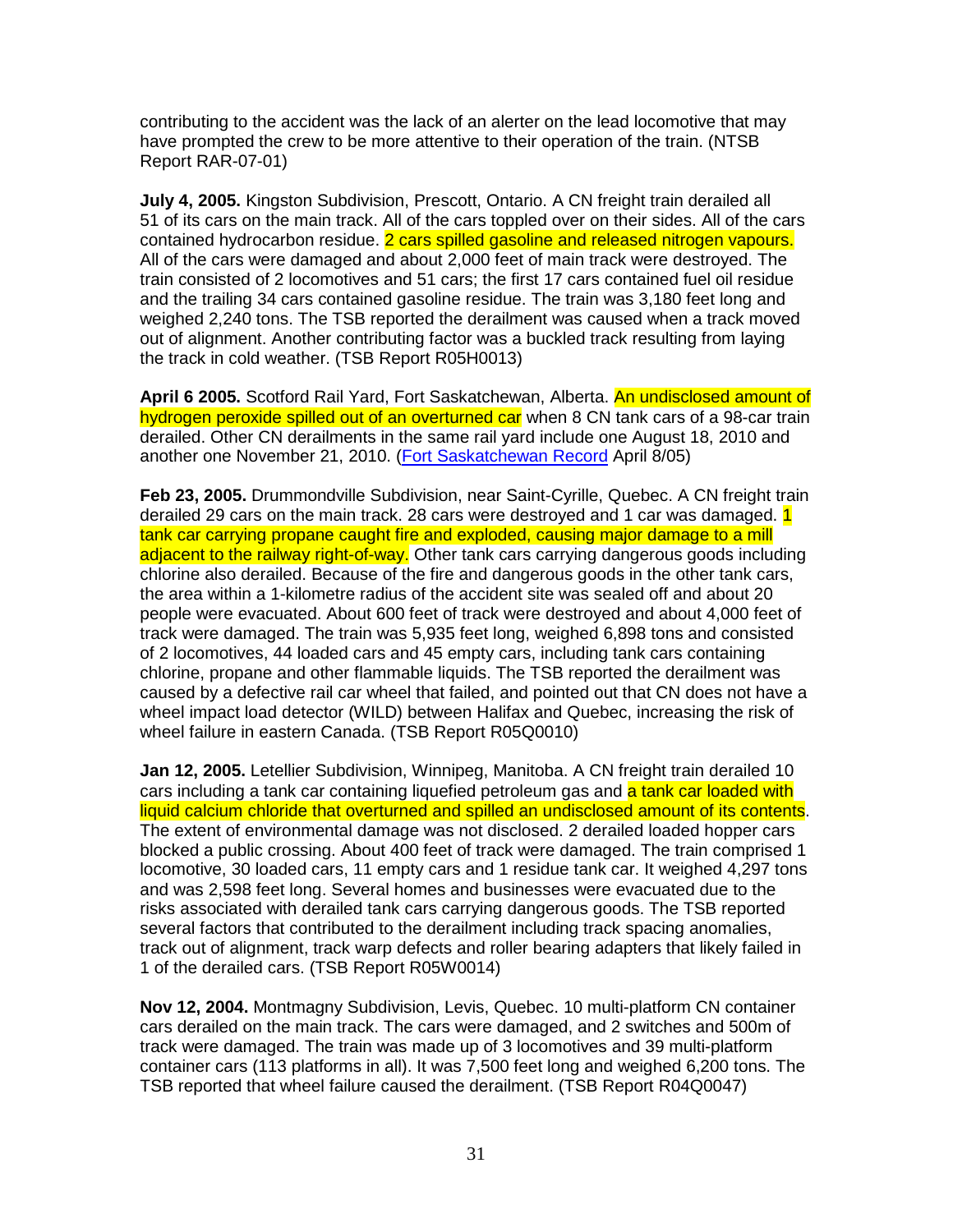**July 25, 2004.** Bala Subdivision, Burton, Ontario. A CN freight train derailed 13 multiplatform intermodal cars carrying 88 containers. Containers carrying dangerous goods including paint and paint thinners were heavily damaged with liquid product spilling from at least one of the containers. About 2,300 feet of track were destroyed. The train consisted of 2 locomotives and 28 loaded intermodal cars. It was 5,919 feet long and weighed 5,750 tons. The TSB reported the following as contributing to the rail rollover that caused the derailment: car design, lacking rail lubrication, track fastening system, and track geometry. A local landowner whose property was damaged by the derailment was not contacted by CN. It took some time for CN to finally clean up the mess on the private land left by the derailment. (TSB Report R04T0161)

**March 17, 2004.** Lac-Saint-Jean Subdivision, Linton, Quebec. A CN train derailed 22 cars at a curve on the main track. 18 cars were destroyed, 4 cars were damaged, and about 140m of track were destroyed. The derailed cars slid down the Batiscan River bank. The train consisted of 4 locomotives and 66 cars, 56 loaded and 10 empty. It was 4,060 feet long and weighed 6,960 tons. A broken rail caused the initial derailment. (TSB Report R04Q0016)

**Feb 17, 2004.** Sprague Subdivision, Symington Yard, Winnipeg, Manitoba. A CN train operated by Beltpack remote control derailed 17 intermodal container car body platforms at a switch in the yard. The Beltpack remote control operator was controlling the train movement from inside a motor vehicle, which is routinely done at the Symington Yard. About 1,600 feet of track were damaged. The TSB reported the location of the Beltpack remote control operator inside a vehicle, well in advance of and facing away from the remote controlled train, left the train movement unmonitored and increased the severity of the derailment, which was initially caused by a switch malfunction. (TSB Report R04W0035)

**Feb 7, 2004.** Montmagny Subdivision, Montmagny, Quebec. A CN freight train derailed 27 cars on a bridge over the Du Sud River, including a pressurized tank car loaded with liquefied chlorine gas. All of the derailed cars were damaged beyond repair. About 1,500 feet of track and 2 public crossings were damaged. The entire timber deck of the bridge and the pedestrian walkway located on the north side were destroyed. 3 bridge spans were damaged beyond repair and required total replacement. The other 6 spans sustained major damage. The train was 5,489 feet long and weighed 9,102 tons. It consisted of 2 locomotives, 70 loaded and 24 empty. During the derailment cleanup and bridge repair work, traffic had to be rerouted on a temporary bypass track constructed over the river. The extent of environmental damage incurred by the derailment and subsequent repairs was not disclosed. The TSB reported that truck hunting (lateral oscillation of car between the tracks at high speeds) on one or more empty cars contributed to the derailment. The investigation was also confused by an inaccurate list of car positions within the train. (TSB Report R04Q0006)

**July 30, 2003.** Drummondville Subdivision, Villeroy, Quebec. A CN train derailed 32 intermodal platforms on the main track. 31 platforms were damaged, and 1 platform was destroyed. About 2,200 feet of track were destroyed, and another 1,900 feet were damaged by the derailment. The track underneath the last 30 derailed platforms was completely destroyed. In the zone of destruction, the majority of the ties were in poor condition, showing signs of water saturation and rot through half of their thickness. 2 farm crossings were destroyed and the third was seriously damaged. The train, an intermodal express freight train, was 9,973 feet long and weighed 9,310 tons. It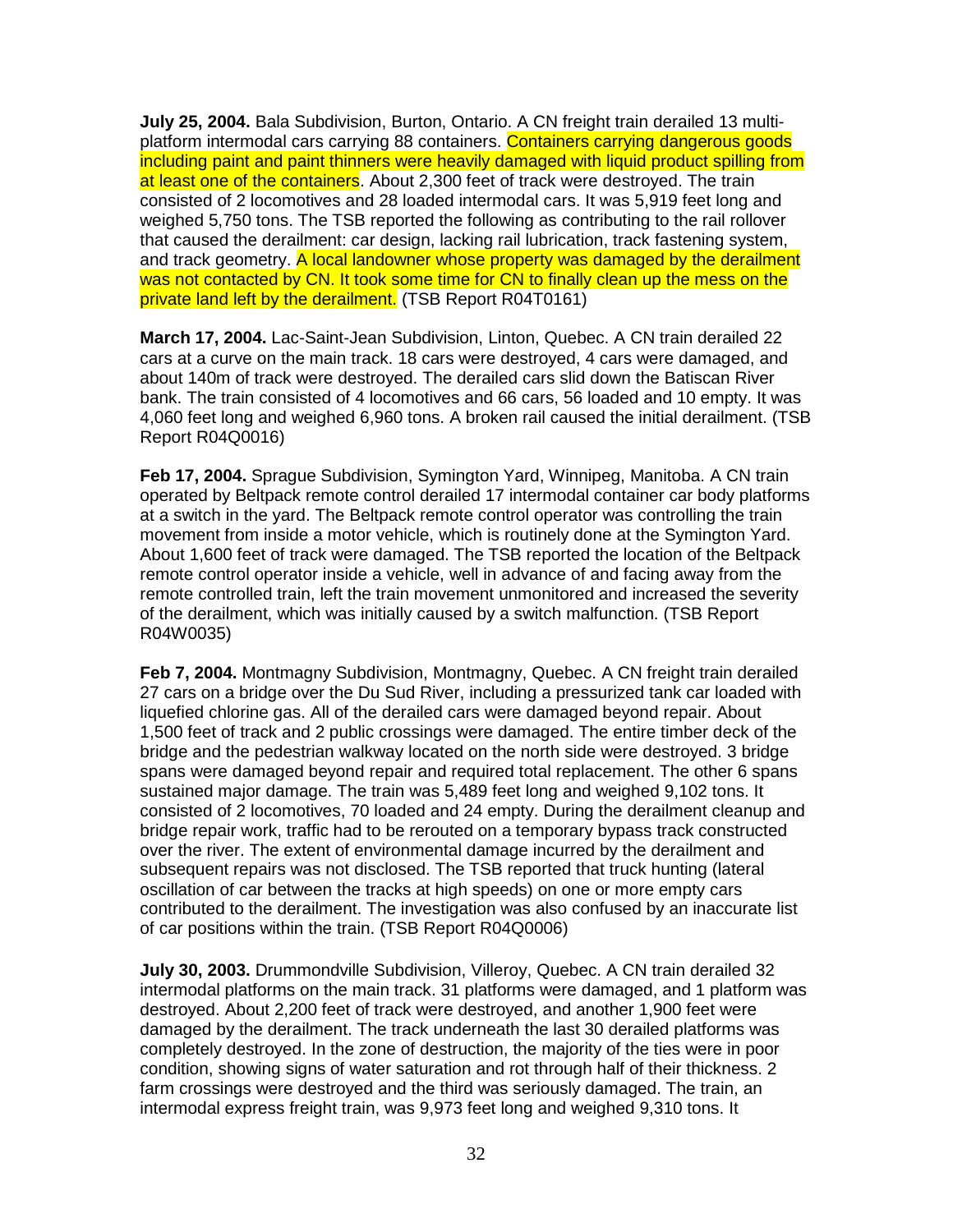consisted of 4 locomotives and 145 loaded intermodal platforms. Some of the cargo was dangerous goods. The TSB reported that the train derailed as a result of a track buckle while travelling above the speed limit over track on which maintenance work was being performed. The TSB also criticized the operators for not following proper safety procedures or CN for not conducting proper safety training. (TSB Report R03Q0036)

**May 21, 2003.** Bala Subdivision, Gamebridge, Ontario. A CN train derailed 49 cars on the main track at a highway crossing. The derailed equipment included 21 tank cars loaded with sulphuric acid, 2 empty box cars, and 26 box cars loaded with paper. About 250 tons of sulphuric acid spilled from 3 tank cars. A small fire started. An underground fibre-optic cable was severed, disrupting service for 16 hours. Some 1,700 feet of track were destroyed. Highway 12 was closed in the vicinity of the derailment area for 5 days. Some 50 people were evacuated due to the toxic nature of the spilled sulphuric acid and to ease clean-up operations. 2 firefighters suffered minor fume inhalation, and a local citizen suffered acid burns to his feet. The extent of environmental damage was not disclosed. The train weighed 11,800 tons and was 5,889 feet long. It was hauling 103 loaded cars, 8 empty cars, and 1 residue car. The TSB reported track defects at the Highway 12 crossing and decreasing time set aside by management for proper inspection and routine maintenance. As well, the train had been improperly assembled with empty cars ahead of loaded cars. (TSB Report R03T0157)

**May 16, 2003.** Thompson, Manitoba. Several thousand hectares of land burned from a CN-caused wildfire. Suppression costs amounted to \$565,000. (Canadian Interagency Forest Fire Centre July 24/07)

**May 14, 2003.** Fraser Subdivision, McBride, British Columbia. A CN freight train derailed 2 locomotives and 5 cars loaded with lumber on a bridge on the main track. Once derailed, the locomotives toppled off the bridge, dropping about 25 feet into the gully below along the main river valley. A fire started and the bridge, the 2 locomotives, and the 5 cars and their contents were destroyed by fire. The 2 crew members, the locomotive engineer and the conductor, were fatally injured. Several acres of the surrounding terrain were damaged by the fire and by the ensuing clean-up operation. The extent of environmental damage was not disclosed. The train was 5,730 feet long, weighed 8,800 tons, and was powered by 2 locomotives. The train consisted of 85 freight cars: 68 loaded, 4 empty, and 13 residue tank cars. The complete destruction of the bridge and all its related components, the loss of the locomotive event recorder data, and lack of complete and comprehensive bridge maintenance and inspection records impeded the TSB investigation efforts. However, the TSB reported that the failure to identify the urgency and the severity of the deteriorating condition of the bridge was not recognized because of shortcomings in the inspection, assessment, planning, and maintenance process. (TSB Report R03V0083)

**May 12, 2003.** Drummondville Subdivision, Manseau, Quebec. A CN freight train derailed 17 platforms loaded with 34 containers at a curve on the main track. Most of the containers flipped over on their sides. 3 of the containers were carrying dangerous goods. There was damage to 1,000 feet of main track and 300 feet of siding track. The train was powered by 3 locomotives and consisted of 122 loaded cars. It weighed 5,190 tons and was 8,430 feet long. The TSB reported the derailment occurred when the car body on the platform of a loaded container car collapsed onto the main track, severely damaging the track structure, resulting in the complete loss of track gauge. The platform on the car collapsed due to fatigue at a high stress location where a weld was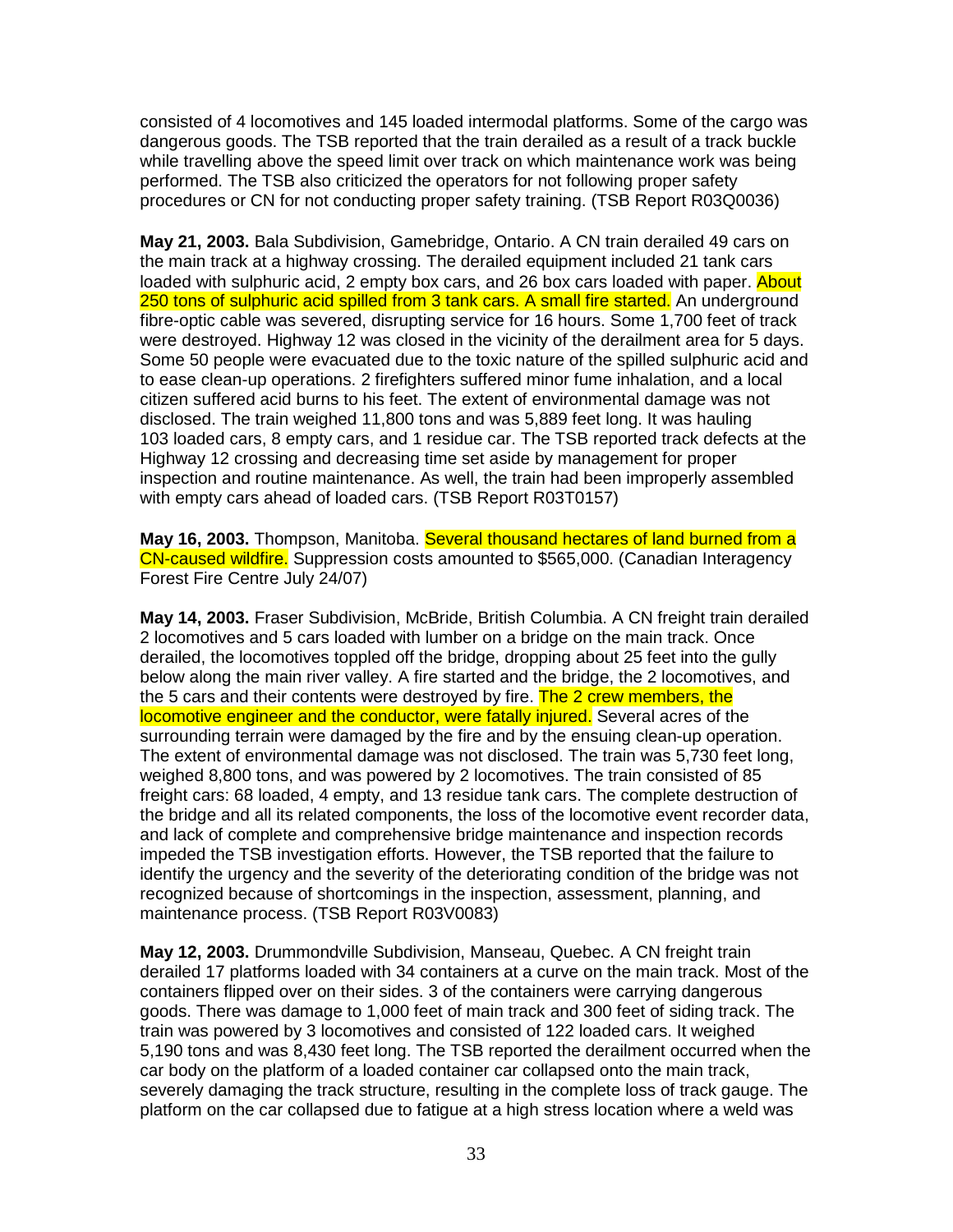missing. There also was a discrepancy between the cars recorded as being in the train and the actual cars in the train. (TSB Report R03Q0022)

**Feb 9, 2003.** Tamaroa, Illinois. A CN freight train derailed 22 of its 108 cars. 4 of the derailed cars spilled methanol, and the methanol from 2 of these cars fueled a fire. Other derailed cars contained phosphoric acid, hydrochloric acid, formaldehyde, and vinyl chloride. 2 cars containing hydrochloric acid, 1 car containing formaldehyde, and 1 car containing vinyl chloride also spilled product. About 850 residents were evacuated from the area within a 3-mile radius of the derailment, which included the entire village of Tamaroa. 1 contract employee was injured during cleanup activities. Damages to track, signals, and equipment, and clearing costs associated with the accident totaled \$1.9 million. CN was also forced to pay nearly \$1 million to about 800 residents and businesses for lost time, food spoilage and other expenses. The NTSB determined the probable cause of the derailment was an improper weld on a rail which progressed to rail failure. (NTSB Report RAR-05-01)

**Dec 20, 2002.** Cornwall, Ontario. 10 CN cars derailed. (Colin Churcher's Railway Pages)

**Oct 24, 2002.** Saint-Maurice Subdivision, Hibbard, Quebec. A CN train derailed 6 cars at a curve on the main track. All 6 derailed cars were damaged and 275m of track were destroyed. The derailed cars were loaded with copper ore, toppled over on their sides and slid down the bank almost falling into a lake. The extent of environmental damage was not disclosed, but based on a photo in the TSB investigation report, there was damage to the lake shoreline. The train comprised 3 locomotives and 109 cars, 34 loaded and 75 empty. It was 6,730 feet long and weighed 7,230 tons. The TSB reported a defective rail caused the derailment. (TSB Report R02D0113)

**Aug 13, 2002.** Bedford Subdivision, Milford, Nova Scotia. A CN train derailed 7 container platforms from the last 2 five-pack cars on the main track. About 2.85 miles of track were damaged. The train was 7,540 feet long and weighed 6,230 tons. The TSB reported that significant track buckle, in part resulting from higher-than-normal air temperatures, caused the tracks to move out of alignment and caused the derailment. (TSB Report R02M0050)

**July 22, 2002.** Montmagny Subdivision, Joffre Yard, Levis, Quebec. A CN train operated by remote control (Beltpack) in the yard derailed 52 cars. 51 tank cars, which contained fuel oil and gasoline residue, derailed and rolled over. An empty bulkhead flat car also derailed. 2 switches and about 3,600 feet of track were damaged. The TSB reported that heavy winds set some empty cars (without their brakes on) in motion which caused the initial derailment. (TSB Report R02Q0041)

**July 8, 2002.** Camrose Subdivision, near Camrose, Alberta. A CN freight train derailed 2 locomotives and 14 cars at a curve in the track. The train consisted of 5 locomotives, 146 loaded cars (some carrying dangerous goods), 6 empty cars, 2 residue tank cars, was 9,708 feet long and weighed 17,201 tons. The train was the longest and heaviest train the crew had ever operated on this subdivision. Derailed cars included 2 empty hopper cars right behind the locomotive, 1 empty flat car, 5 loaded intermodal flat cars, and 6 multi-platform intermodal cars. The last derailed car carried 2 containers carrying dangerous goods. The 2 derailed locomotives were damaged. All derailed cars and about 860 feet of track were destroyed. The TSB reported the primary cause of the derailment was an improperly assembled train. The presence of the first locomotive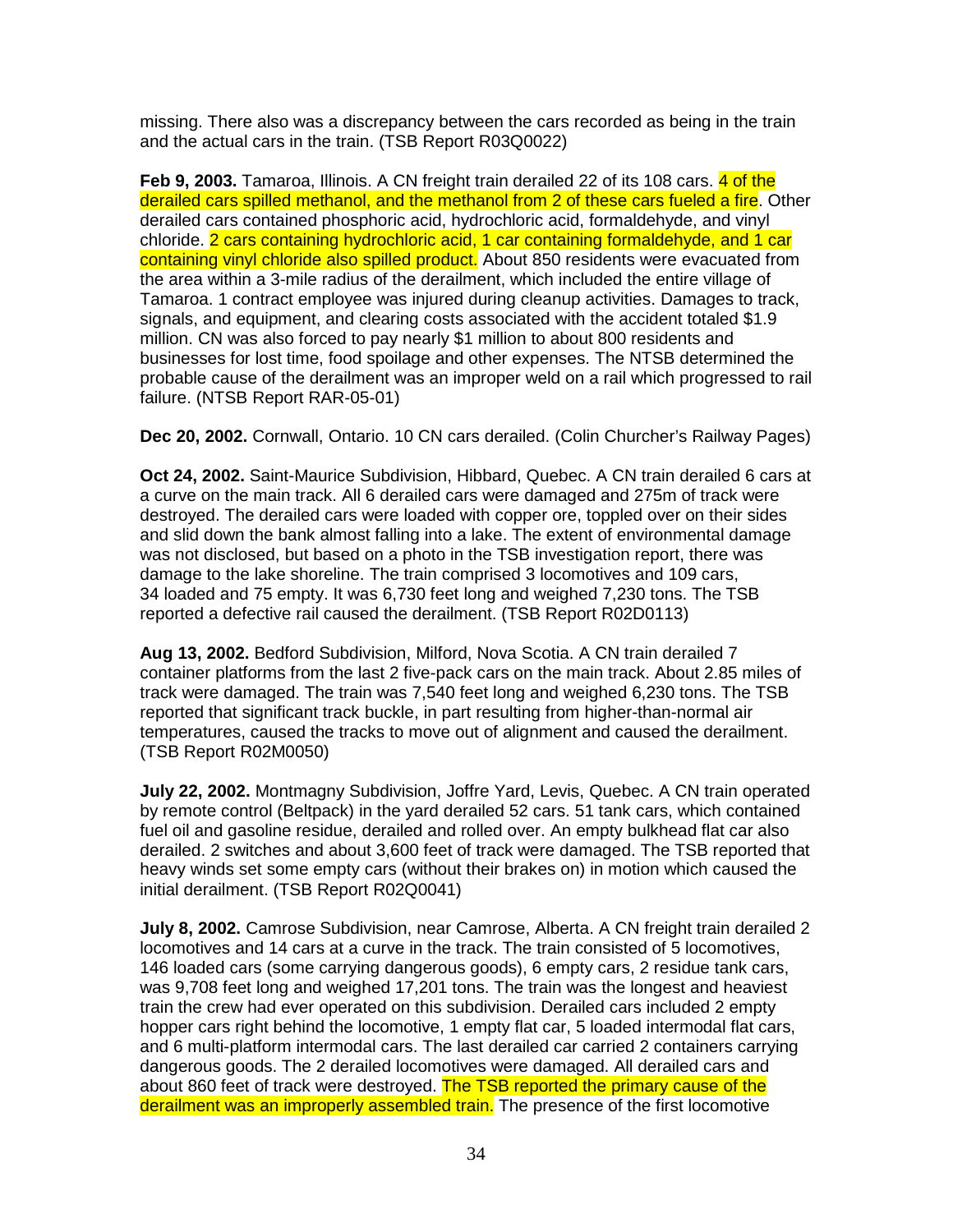without alignment control couplers behind the operating locomotives played a secondary role in this derailment. (TSB Report R02C0050)

**July 3, 2002.** Joliette Subdivision, L'Assomption, Quebec. A CN freight train derailed 14 cars at a curve on the main track. 9 of the derailed cars flipped over, fouling both sides of the main track and siding. Softwood lumber products were strewn over the right-ofway and the adjacent private property. About 1,830 feet of main track, 660 feet of siding track and a private crossing were destroyed. A 4-inch irrigation water main was severed, and about 150 trees and seedlings were destroyed or damaged in an adjacent nursery. The train consisted of 2 locomotives, 82 loaded, 9 empty and 2 residue cars. It was 5,570 feet long and weighed 10,390 tons. The TSB reported that the higher-than-normal air temperatures buckled the track which caused the derailment. The Board pointed out that even though hot weather inspections were carried out, they were not sufficient to identify the potential for a track buckle. (TSB Report R02D0069)

**May 2, 2002.** Rivers Subdivision, near Firdale, Manitoba. A CN train derailed 2 locomotives and 21 freight cars after colliding with a loaded tractor-trailer at a public crossing. The derailed equipment included 5 tank cars carrying dangerous goods, 1 tank car carrying ethylene glycol and 12 hopper cars carrying plastic pellets. The dangerous goods products included benzene and hexene. During the derailment, 4 of the tank cars sustained multiple punctures and spilled their products which ignited and a large fire engulfed the derailed cars, burning for 2½ days. Water bombers were brought in to help fight the fire. A fibre-optic cable was severed and the Trans-Canada Highway had to be closed. 17 of the derailed cars were destroyed. About 700 feet of the south rail, 450 feet of the north rail, and many of the ties near the public crossing were destroyed. A total of 156 people were evacuated from within a 4-mile radius of the derailment for 2 days. About 13,000 tonnes of impacted soil were excavated and removed for treatment. Water sampling conducted about 1, 2 and 3 months following the spill determined that the groundwater had been contaminated with hydrocarbons. The extent of environmental and groundwater damage was not disclosed. (TSB Report R02W0063)

**April 26, 2002.** Redditt Subdivision, Winnipeg, Manitoba. 8 cars, including 3 box cars loaded with dangerous goods, derailed on the main track as a CN freight train departed Winnipeg. The train consisted of 3 locomotives and 85 cars (76 loaded and 9 empty), was 5,412 feet long, and weighed 9,363 tons. In addition to damaged cars, about 300 feet of track, a roadway underpass, and a fibre-optic system buried in the grade were damaged. 6 homes adjacent to the main track were evacuated. An improperly assembled train contributed to wheel lift on an empty flat car and subsequent derailment. (TSB Report R02W0060)

**Feb 15, 2002.** Dartmouth Subdivision, Dartmouth, Nova Scotia. A CN train derailed 5 cars in the yard, blocking a private crossing to an electrical shop. 3 of the derailed cars were tank cars loaded with liquefied petroleum gas, and the other 2 cars were flat cars loaded with vehicles. 2 derailed tank cars contained propane and 1 derailed tank car contained butane. 1 of the tank cars loaded with propane flipped over on its side as did 1 of the flat cars. The train consisted of 2 locomotives and 15 loaded cars. It was 925 feet long and weighed 1,200 tons. About 300 feet of track were damaged, and the private crossing required repairs. About 800 Dartmouth residents were evacuated from their homes, and the Angus L. MacDonald suspension bridge, one of the 2 major bridges connecting Dartmouth and Halifax, was closed for 12 hours. The TSB reported that deteriorating rail ties contributed to the derailment. (TSB Report R02M0007)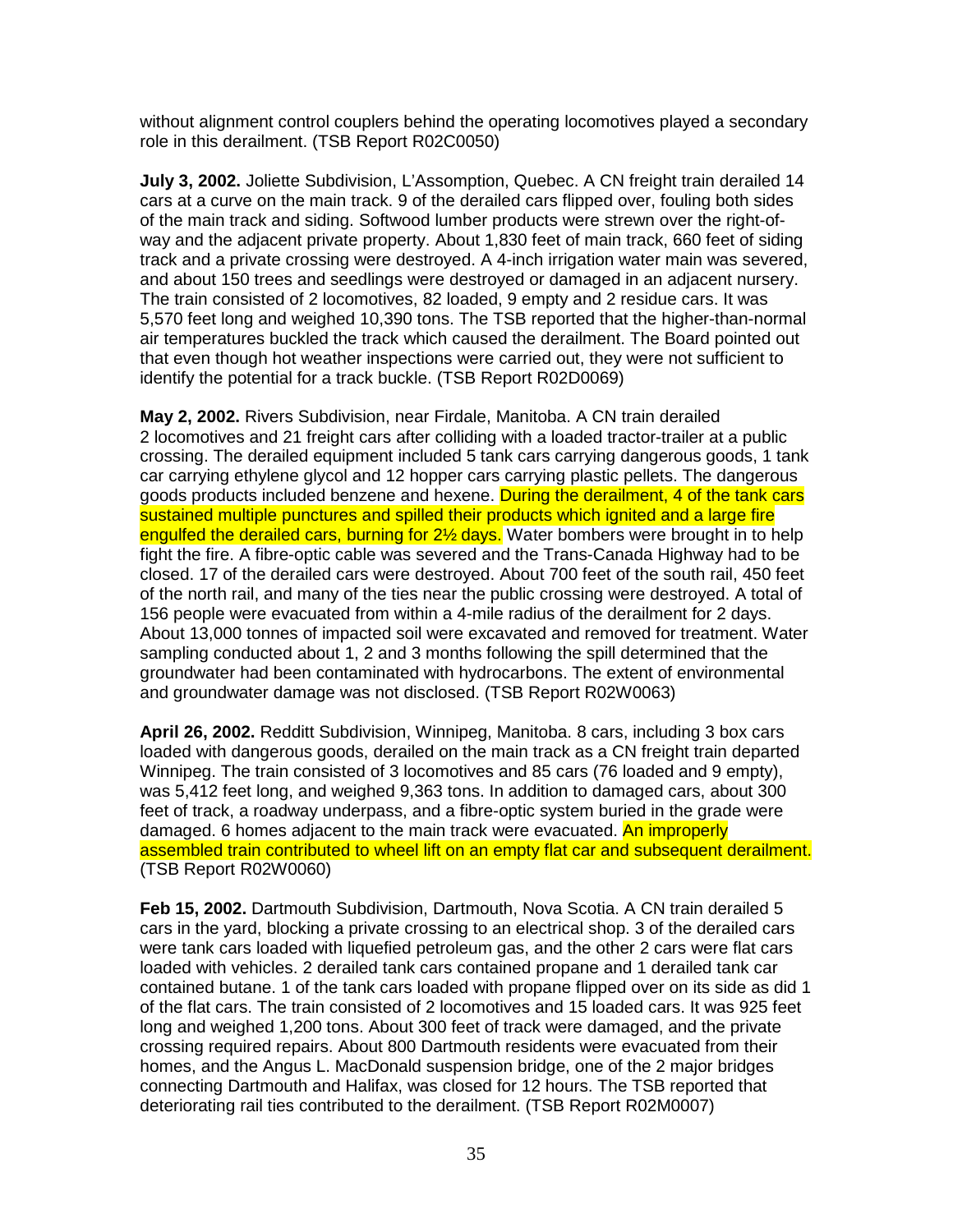**Nov 15, 2001.** Holly Subdivision, Clarkson, Michigan. 2 CN/Illinois Central Railway trains collided at a switch at the Andersonville Siding. One of the trains missed a red stop signal as it entered the main track and hit the other train on the main track. Both crew members of the train that was hit were killed; the 2 crew members of the other train were seriously injured. The total cost of the accident was about \$1.4 million. The NTSB determined the probable cause of the collision was fatigue by the crew whose train hit the other, and the same train was also traveling above the speed limit. (NTSB Report RAR-02-04)

**Oct 6, 2001.** Napadogan Subdivision, Drummond, New Brunswick. A CN freight train derailed 15 cars after striking an automobile at a farm crossing. 7 of the derailed cars were tank cars carrying liquefied petroleum gas. One of the tank cars suffered damages and **spilled butane**, resulting in undisclosed environmental damage. The train consisted of 3 locomotives at the head of the train, 130 cars (78 loaded and 52 empty), was 8,700 feet long and weighed 10,000 tons. 9 cars and about 1,000 feet of track were destroyed. The TSB investigation determined that an undesired emergency brake application occurred when the train struck the automobile, resulting in rail rollover and the derailment. (TSB Report R01M0061)

**Sept 24, 2001.** Bala Subdivision, Richmond Hill, Ontario. A CN freight train derailed 21 cars on the main track. The running gear on all the derailed cars was damaged. The general merchandise train, powered by 2 locomotives, was hauling 40 loaded cars and 20 empty cars. It was 3,000 feet long and weighed 5,100 tons. The TSB reported that a heavy bulkhead door on one of the cars had opened, swung out, contacted the side of a train passing on an adjacent track and fell onto the track, causing the derailment. The Board indicated the closing device on the bulkhead door was inadequate and should have been replaced. (TSB Report R01T0255)

**Aug 29, 2001.** Saint-Hyacinthe Subdivision, Montreal, Quebec. A CN train approaching the Turcot Yard in Montreal derailed 8 container cars at a curve in the track. 5 cars rolled down the railway embankment, and came to rest obstructing Butler Street. The train consisted of 2 locomotives and 86 cars (85 loaded and 1 empty). It was 5,900 feet long and weighed 5,200 tonnes. The TSB reported that a wheel of one of the cars climbed over a defective rail and caused the derailment. (TSB Report R01D0097)

**May 23, 2001.** Chisholm, Alberta. CN started one of the largest human-caused fires in Alberta's history that destroyed 116,000 hectares of forest plus 10 homes, a trapper's cabin, 48 outbuildings and some vehicles primarily in the Hamlet of Chisholm. The environmental impacts were devastating – an undisclosed number of mammals, birds and other animals burned, and there was significant loss of wildlife habitat. The forest industry lost about 4.5 million  $m<sup>3</sup>$  of growing timber stock and over 6,300 ha of regenerated cutblocks. The Alberta government spent \$10 million fighting the fire with 514 firefighters and an abundance of equipment. CN eventually accepted responsibility for starting the fire by running locomotives in an inappropriate manner during a high fire hazard period. (Canada.com May 31/07, several other sources)

**April 12, 2001.** Bedford Subdivision, Stewiacke, Nova Scotia. A Via Rail passenger train consisting of 2 locomotives and 14 cars, travelling on CN main track from Halifax to Montreal, derailed at a manually operated main track switch in Stewiacke. A standard CN switch lock used to secure the switch in correct position had been tampered with. As a result of this tampering, the 2 locomotives and the first 2 cars continued on the main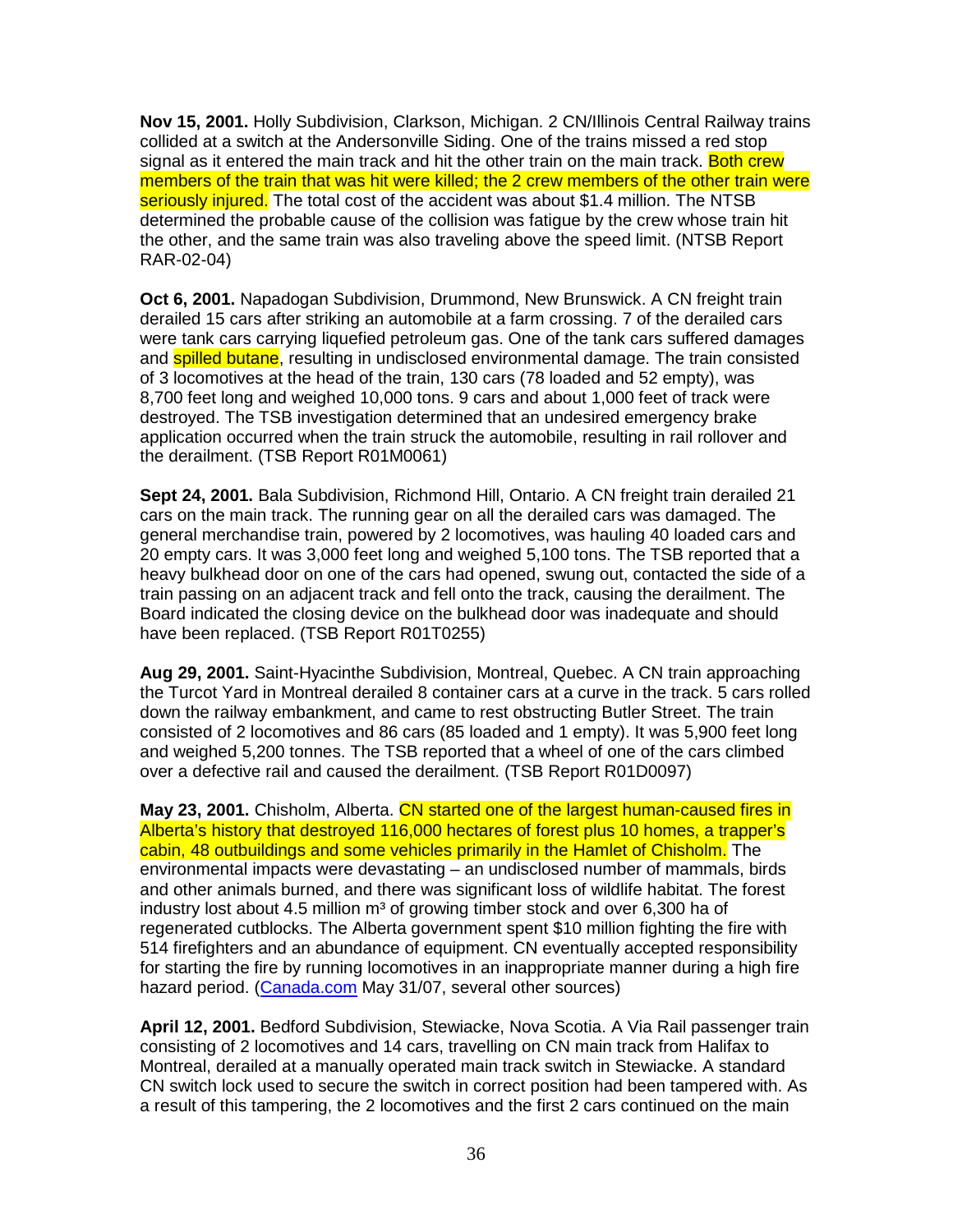track, but the following cars took a diverging route onto an industrial track adjacent to the main track. 9 of the cars derailed and a farm supply building, as well as the industrial track were destroyed. 750 feet of the main track and a main track turnout were extensively damaged. One of the derailed cars was destroyed and the rest were damaged. 4 occupants of the building escaped without injury prior to impact. There were 132 persons on board the train. 22 persons were transported to hospital by ground or air ambulance; 9 were seriously injured. (TSB Report R01M0024)

**Feb 15, 2001.** Drummondville Subdivision, Trudel, Quebec. A CN train derailed 25 cars on the main track. 24 cars were destroyed, and 1 car was damaged. A main-track switch, the signal system, 800 metres of track, and goods stored on the property of a construction material distributor were damaged. A signal bungalow as well as a communications tower belonging to CN were also destroyed. An underground fibre-optic cable was severed. The train was comprised of 3 locomotives and 93 covered hopper cars loaded with wheat. It was 6,043 feet long and weighed 12,158 tons. The TSB reported the train derailed as a result of a fatigue fracture in an axle on one of the cars that derailed. (TSB Report R01Q0010)

**Jan 16, 2001.** Kingston Subdivision, near Mallorytown, Ontario. A CN freight train derailed 26 cars on the main track including 2 tank cars loaded with propane. A public school was closed for a day as a precautionary measure. The train consisted of 2 locomotives at the head of the train, 149 cars (76 loaded and 73 empty), was 9,450 feet long and weighed 11,700 tons. The TSB investigation determined that improperly assembling the long train contributed to a wheel lift and the derailment. Confused communication between the locomotive engineer and the rail traffic controller also appeared to contribute to the derailment. (TSB Report R01T0006)

**Dec 11, 2000.** Kashabowie Subdivision, Shabaqua, Ontario. A CN freight train derailed 17 cars. The derailed cars included 2 loaded tank cars containing methanol, 1 that had flipped upside down and was damaged, spilling all of its contents, and the other which was leaking methanol from an unloading valve that had opened during the derailment. A total of about 100,000 litres of methanol spilled, most of which entered the Shebandowan River. Methanol is a colourless, flammable and poisonous liquid. Persons living close to the river, downstream, were cautioned not to consume water drawn from wells near the river. Water was not declared free of methanol by local health authorities for almost a month following the spill. The extent of environmental damage to the Shebandowan River's ecosystem was not disclosed. The other derailed cars included 5 loaded cars of grain, 7 empty flat cars and 3 empty box cars. The train comprised 3 locomotives, 59 loaded cars and 27 empty cars. It was 5,400 feet long and weighed 8,500 tons. The TSB reported that emergency brake pressure on a cracked defective rail caused the rail to fail, and resulted in the derailment. (TSB Report R00W0253)

**Dec 10, 2000.** Kingston Subdivision, Marysville, Ontario. A CN train derailed 2 cars in a curve on the main track. 1 of the derailed cars, a bulkhead flat car loaded with lumber, lost its load, blocking the adjacent north main track. The other derailed car was a residue tank car. The train comprised 2 locomotives, 51 loaded and 44 empty cars. It was 6,600 feet long and weighed 8,300 tons. The TSB reported that, in each track curve of the train's journey, the load of lumber shifted slightly laterally, causing the banding around the load of lumber to dig into the corners of the lumber, gradually lessening the degree of securement and allowing even greater movement as the trip progressed. Travelling in an unstable state, the lumber shifted at the curve near Marysville and the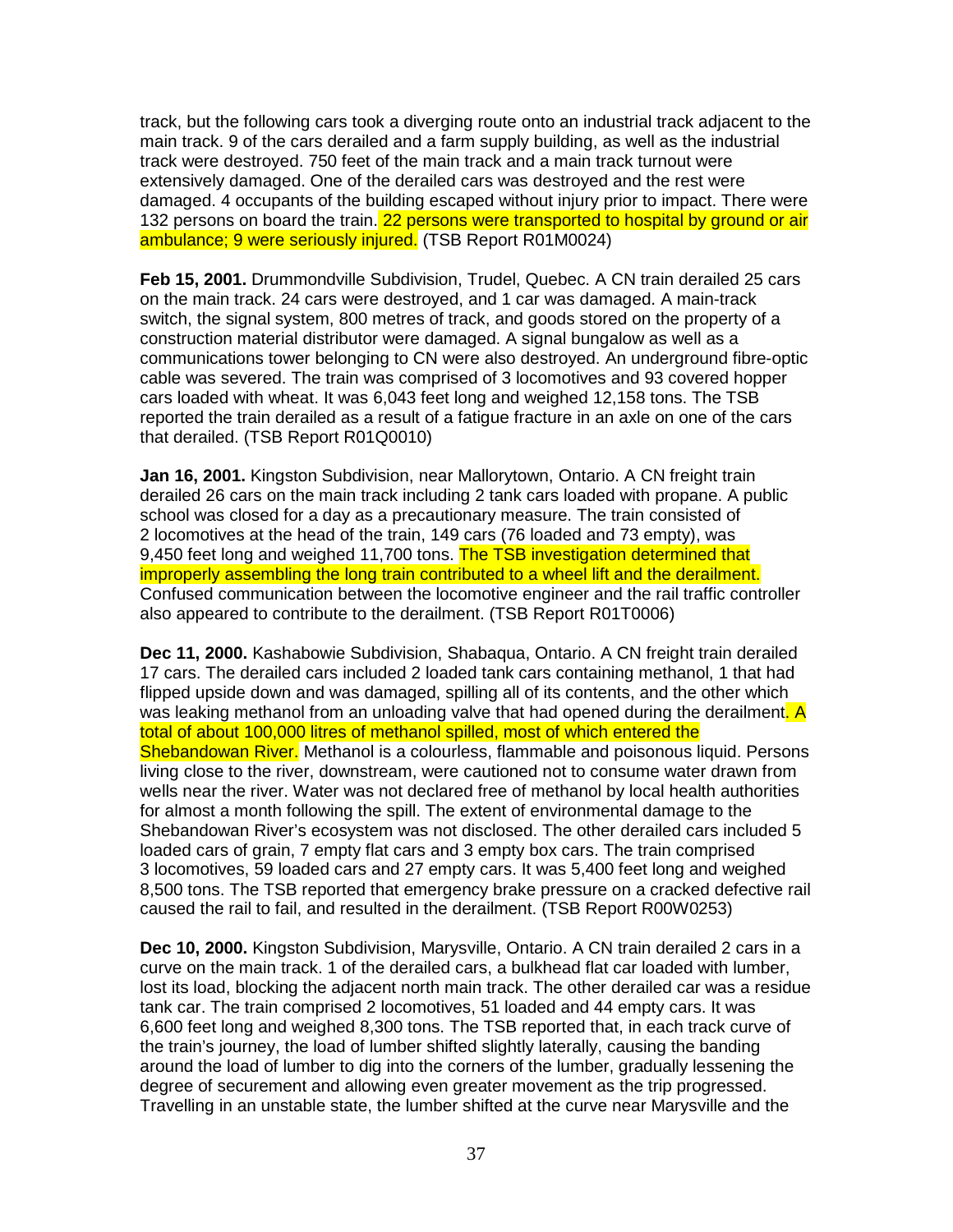unbalanced load caused one or more wheels on the car to lift and derail, destabilizing the trailing tank car which also derailed. (TSB Report R00T0324)

**Dec 9, 2000.** Napadogan Subdivision, Blue Bell, New Brunswick. A CN freight train derailed 7 multi-platform double-stack container cars at a curve on the main track. 36 containers were spread over an area covering both sides of the main track for about ½ km. 11 of the containers were carrying bags of white asbestos (a hazardous material); 2 containers released product onto the right-of-way. A total of 660m of track structure was damaged. The train was powered by 4 locomotives, was 5,700 feet long and weighed 5,200 tons. The TSB reported the derailment occurred due to a rail failure at a curve in the track. (TSB Report R00M0044)

**May 22, 2000.** Saint-Maurice Subdivision, Cressman, Quebec. A CN train derailed 23 cars at a curve on the main track on a bridge over the Saint-Maurice River. Derailed cars included: 13 gondola cars loaded with wood chips, 2 cars loaded with paper, 1 empty hopper car, and 7 tank cars with gasoline residue. 3 of the tank cars with gasoline residue fell into the river. 2 tank cars were punctured, spilling an undisclosed amount of gasoline into the river. The extent of environmental damage was not disclosed. 400 feet of track were destroyed and 2 spans of the railway bridge across the river were heavily damaged. 22 of the derailed cars were damaged and 1 was destroyed. The train consisted of 3 locomotives and 159 cars, including 128 loaded cars, 19 empty cars and 12 tank cars with gasoline or heating oil residue. The train was 9,586 feet long and weighed 15,230 tons. The TSB reported that the derailment was caused by a defective rail in the track curve. (TSB Report R00Q0023)

**May 16, 2000.** Redditt Subdivision, White, Ontario. A CN freight train derailed 19 of its 136 cars along a curve in the main track. 4 of the derailed cars contained dangerous goods. The train consisted of 2 locomotives at the head of the train, 136 cars (51 loaded and 85 empty), was 8,800 feet long and weighed 9,440 tons. The TSB investigation determined that, during throttle reduction while in a curve, the train experienced a wheel climb derailment that was a result of a number of factors including *improperly* assembling the train. (TSB Report R00W0106)

**March 10, 2000.** Rouses Point Subdivision, Brossard, Quebec. A CN train derailed 5 cars on the Massena Spur after traveling through a public crossing. 4 cars toppled over on their sides in a ditch; 3 of these contained dangerous goods. 2 of the tank cars were carrying molten naphthalene (a flammable solid), and the third was carrying creosote. The other 2 derailed cars were hopper cars. All 5 derailed cars were damaged. The track was heavily damaged over a length of about 170 feet. The train consisted of 2 locomotives and 11 cars (8 loaded and 3 empty), was about 730 feet long and weighed 1,330 tons. As a precautionary measure, the Brossard Fire Department ordered the evacuation of about 20 people in the area. The TSB reported the train spread the track gauge, and the wheels of the first derailed car dropped inside the rail near the public crossing. The fact that CN had planned to replace the rail ties indicate that CN was aware of track structure problems at this location. (TSB Report R00D0026)

**Dec 30, 1999.** Near Mont-Saint-Hilaire, Quebec. A CN Ultratrain, a petroleum products unit train linking the Saint-Romuald oil refinery with a petroleum depot in Montreal, derailed and collided with another CN Ultratrain traveling in the opposite direction on a neighbouring track. There was a violent explosion and some rail cars burned for more than 4 days, creating a smoke plume about 500m high. The 2 crew members on the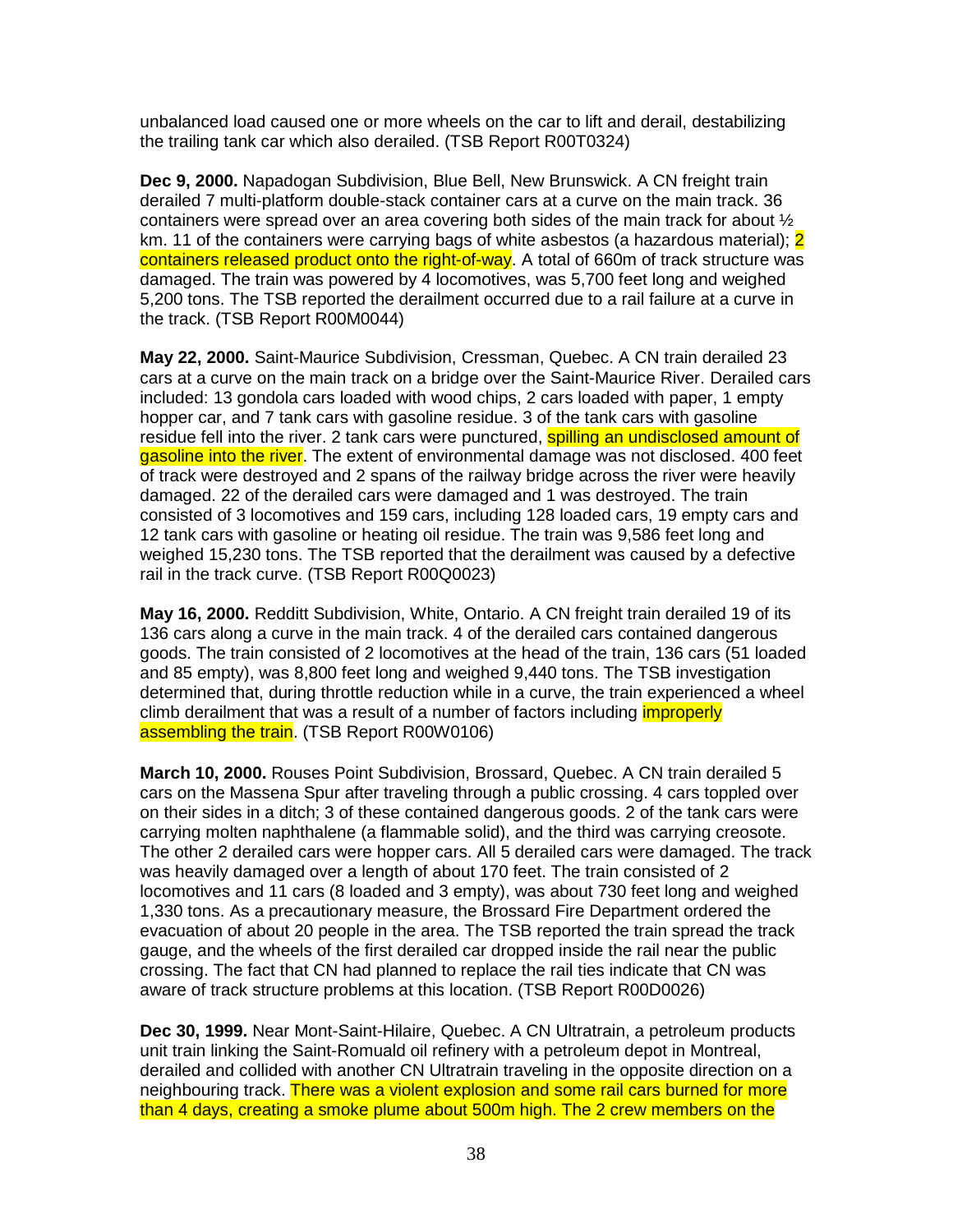train hit by the derailed train were killed. About 350 families had to be evacuated. 2 locomotives and 61 cars were damaged in the accident. About 2.7 million litres of hydrocarbons spilled and caught fire, damaging private property, public property and the environment. The Ultratrain derailed at a broken rail caused by a defective weld, causing the TSB to call into question CN's quality assurance program for rail welds. The quality assurance system in place did not detect the welds that did not meet the company's standards (mismatch between rail ends, absence of a weld tag, weld not entered in the inventory of continuous welded rail [CWR] repairs and adjustments). (TSB Report R99H0010, TSB News Release Sept 26/02)

**Nov 23, 1999.** Kingston Subdivision, Bowmanville, Ontario. A westward CN freight train struck an abandoned tractor-trailer at a farm level crossing. Metal parts from the trucktrailer became entangled under the wheels of the lead locomotive, resulting in the derailment of both locomotives and the following 10 rail cars, 4 of which rolled over onto their side. An eastward Via Rail passenger train struck the debris on an adjacent track and derailed, just before the freight train had come to a halt. The derailing Via train dragged the trailer portion of the truck-trailer for about 700 feet, causing the Via locomotive and the following 5 passenger coaches to derail. The jackknifing passenger train hit the derailed freight train cars. Fuel spilling from the tractor-trailer ignited and a fire started. About 6,800 litres of diesel fuel spilled from the Via locomotive and was also ignited. About 4,550 litres of diesel fuel also spilled from the lead locomotive of the CN freight train. 3 of the derailed freight cars contained liquefied petroleum gas residue and 5 of the derailed freight cars were loaded with butadiene. Minor injuries were sustained by 6 Via Rail employees and 5 passengers. (TSB Report R99T0298)

**Oct 9, 1999.** Bedford Subdivision, Bedford, Nova Scotia. A CN freight train derailed a locomotive and the first 8 cars. Some of the derailed cars flipped over on their sides and the entire derailment was spread over a distance of about 655 feet. Corn from 2 damaged hopper cars was spread over the derailment site. Over 800 feet of track were damaged. The train comprised 3 locomotives, 64 loaded and 3 empty, and was 4,580 feet long and weighed 4,470 tons. The TSB reported a damaged rail initiated the derailment. (TSB Report R99M0046)

**Sept 23, 1999.** Bala Subdivision, near Britt, Ontario. A CN freight train derailed 26 cars at a curve in the tracks at Mowat, near Britt. The train consisted of 94 cars, 54 of which were tank cars (41 of the 54 were carrying dangerous goods or dangerous good residues). The 26 derailed cars included: 19 tank cars, 2 box cars and 5 hopper cars. Of the 19 tank cars, 1 was a load of liquefied petroleum gas (LPG), 14 had LPG residues, 3 were loaded with anhydrous ammonia, and 1 was empty. The loaded LPG car and 1 of the loaded anhydrous ammonia cars were ruptured, each spilling their product and igniting, causing several fires. The loaded car of LPG exploded, projecting pieces of its tank and jacket in all directions. About 127,000 pounds of LPG and 158,000 pounds of anhydrous ammonia were spilled. A crater in the right-of-way measuring about 2m deep, 3m wide and 15m long was created by the LPG fire and subsequent violent rupture of the tank, which destroyed the roadbed and altered the physical state of the soils and other materials in the area. A box car immediately west of the LPG tank was crushed and bent 90°. About 600 feet of main track and sidi ng were destroyed, the turnout for the siding at Mowat required extensive repairs, and the nearby public crossing required minor repairs. 18 of the derailed cars were damaged, and 8 cars were destroyed. The adjacent trees, other vegetation and earth were scorched black and killed for a radius of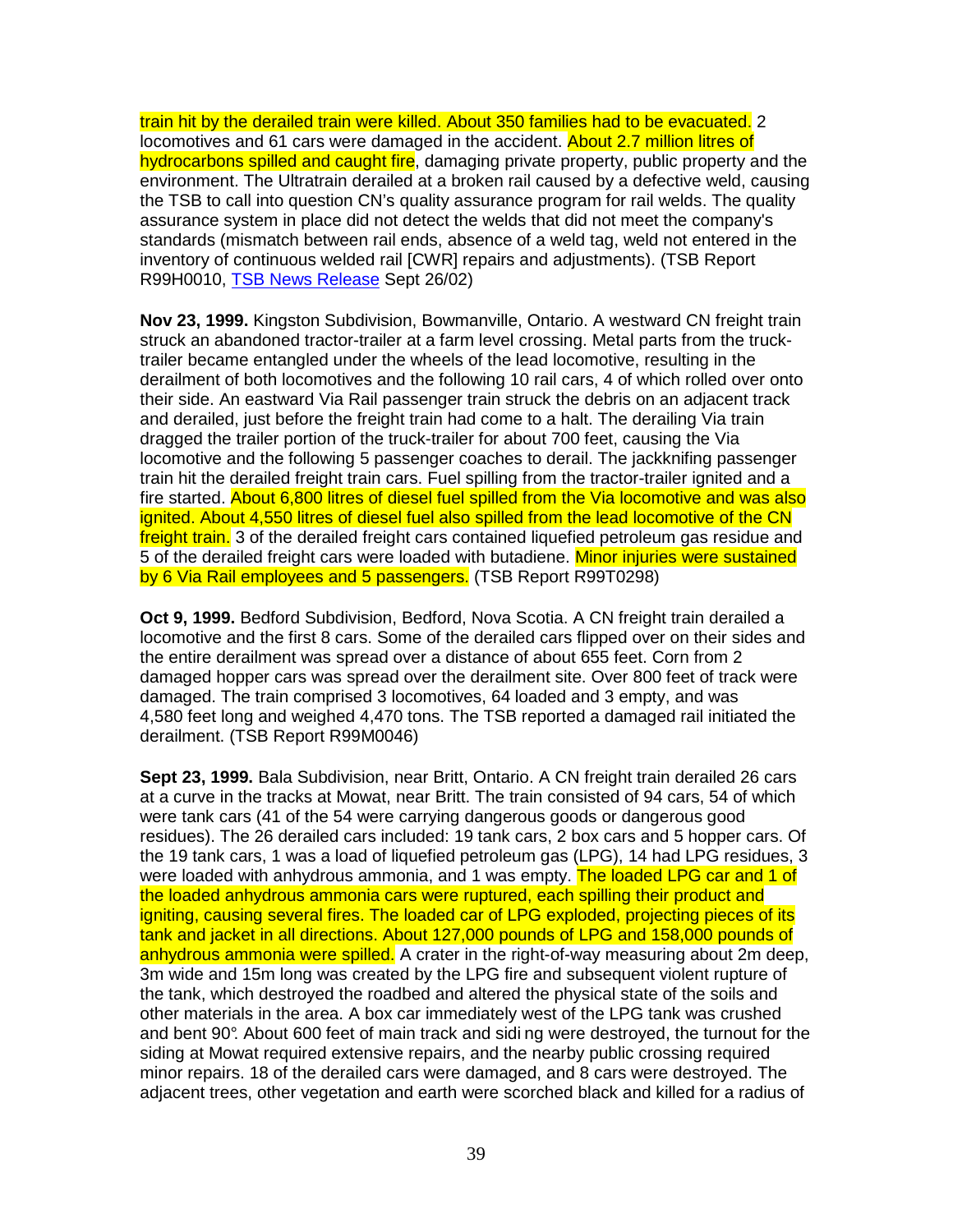about 200 feet by the fire ball and chemical releases. CN employees at the Mowat siding, 3 local woodcutters and 2 hunters located downwind of the accident site were evacuated due to the toxic fumes. An Ontario Provincial Police officer, a local woodcutter, and two firemen suffered minor injuries as a result of contact with ammonia vapours. The TSB reported on many deficiencies as contributing to the derailment including: deficiencies in track gauge and alignment, and improper track condition for freight train speeds they were traveling. The TSB also reported that older-design, belowstandard and defective construction of tank cars contributed to the magnitude of the ensuing fires. The total extent of environmental damage, including to the adiacent Little Key River and shoreline, was not detailed in the TSB investigation report. (TSB Report R99T0256)

**Aug 27, 1999.** Kingston Subdivision, Wesco Spur, Yard CB, Cornwall, Ontario. A CN crew was performing switching operations in the yard when 6 tank cars ran away on one of the tracks. The cars rolled for 475 feet and struck the stop block at the end of the track. 1 car derailed and its tank was punctured. About 5,000 gallons of product, a class 3 combustible liquid, spilled onto the ground. About 2,000 gallons seeped into the ground or flowed into the sewer system. The soil contaminated by the liquid was collected and hauled away for treatment. The extent of environmental damage was not disclosed. Cornwall police and firefighters immediately set up a 1,000-foot safety perimeter and evacuated customers and staff from nearby businesses. The TSB reported the evacuation caused inconvenience and economic losses for nearby businesses. (TSB Report R99D0159)

**Aug 15, 1999.** Clearwater Subdivision, Messiter, British Columbia. A CN freight train derailed 40 cars of a 100-car grain train. 2 of the derailed cars rolled into the North Thompson River. About 5,000 tons of mixed grains were spilled over the right-of-way and in the river. Most of the 40 cars sustained extensive damage. About 1,500 feet of track were destroyed and an additional 3,000 feet were damaged. The train was powered by 2 locomotives, was 5,900 feet long and weighed 11,800 tons. The extent of environmental damage to the Thompson River and bank was not disclosed. The TSB reported a defective wheel caused the derailment. (TSB Report R99V0141)

**July 14, 1999.** Kingston Subdivision, Morrisburg Station, Ontario. 16 CN cars derailed in front of the station. (Colin Churcher's Railway Pages)

**April 23, 1999.** Chatham Subdivision, Thamesville, Ontario. A Via Rail passenger train travelling east on the north main track hit an open switch, causing it to tip over and collide with stationary CN cars full of ammonium nitrate on an adjacent yard track. All 4 passenger cars and the locomotive of the passenger train derailed as well as 4 of the stationary cars. The 2 crew members in the locomotive cab were killed. 77 of the 186 passengers and crew on board were treated at the hospital. 4 people were admitted with serious injuries. About 50m of main track and 100m of the adjacent yard track were destroyed. The locomotive was damaged beyond repair and the leading 2 passenger cars sustained substantial damage. A December 18, 2012 version of the TSB investigation report identified safety deficiencies relating to the level of defenses associated with the Occupancy Control System method of train control, particularly in "dark territory," where trains are not always provided with sufficient advance warning of reversed main track switches, and to the storage of dangerous goods in rail cars for prolonged periods of time at locations adjacent to main tracks. The TSB also pointed out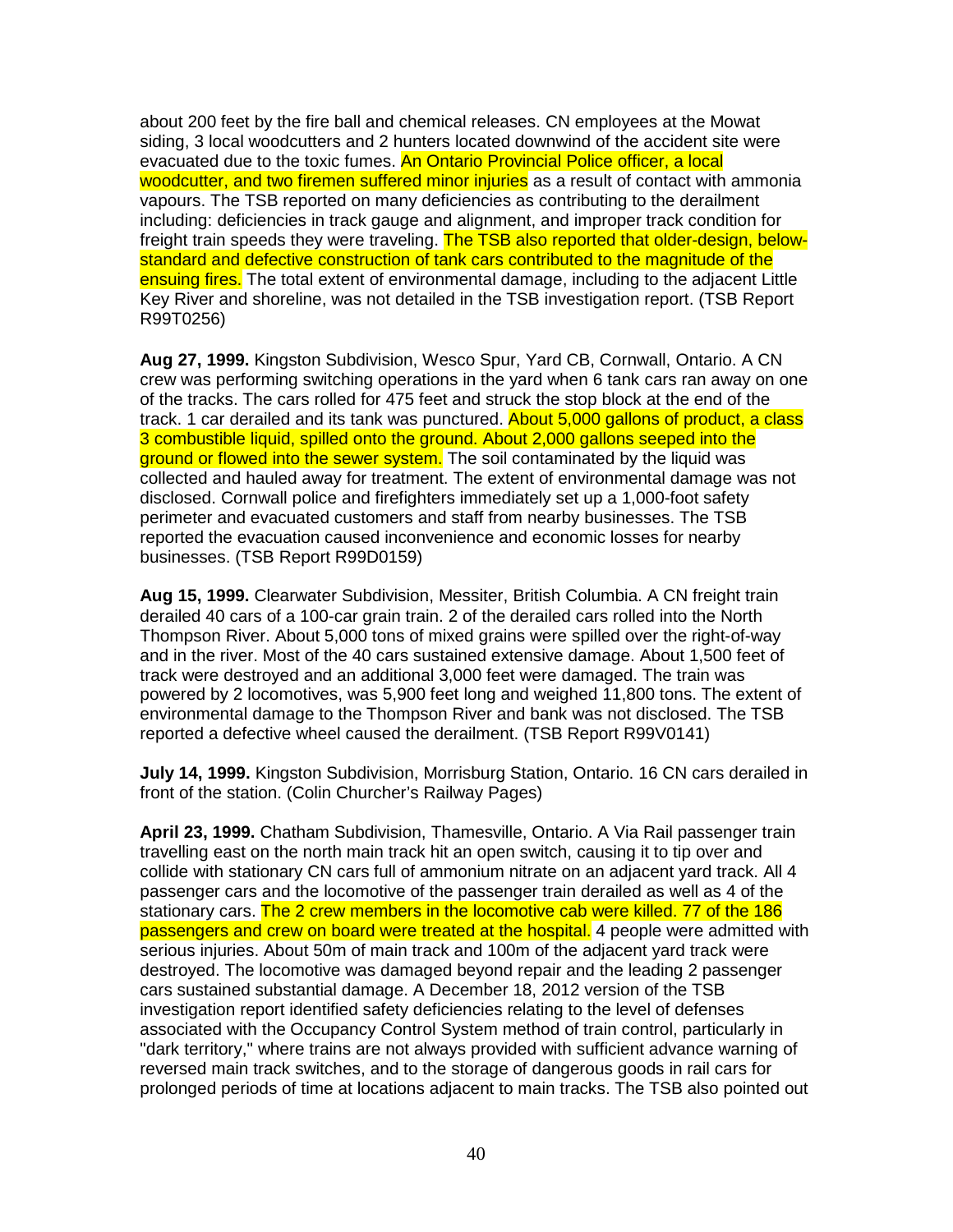the need to eliminate some passenger safety hazards in a timely fashion. (TSB Report R99H0007)

**April 13, 1999.** Montmagny Subdivision, Bégin, Quebec. A CN petroleum product unit train derailed 10 tank cars loaded with gasoline on the main track. Some cars flipped over on their sides and 1 car completely toppled over landing on its top. About 230 litres of gasoline were spilled into Les Quarante Lacs (Forty Lakes), causing undisclosed environmental damage. The 10 derailed cars were damaged, as was another car which did not derail. 450 feet of track were destroyed, and another 300 feet of track were damaged. The TSB reported soft subgrade and a cluster of rotten ties as causing the derailment. Confusion of responsibilities among 3 acting inspectors may also have contributed to the derailment. (TSB Report R99Q0019)

**Feb 6, 1999.** Ruel Subdivision, Neswabin, Ontario. A CN freight train derailed 21 cars. The derailed cars included a tank car loaded with liquefied petroleum gas and 2 tank cars loaded with flammable benzene and dicyclopentadiene. 1 of the tank cars with the benzene mixture was punctured resulting in a fire and a total loss of product. The liquid benzene and some lumber that was strewn about the derailment site fuelled a fire that burned for several days. 16 of the 21 derailed cars were destroyed, including 3 tank cars that were involved in the post-derailment fire. 4 cars were damaged. A power switch and dwarf signal, and 500 feet of track were destroyed. In the main derailment area, 4 telephone poles were destroyed. Another power switch and a hot box detector were damaged. Total property damage exceeded \$1.5 million. The TSB reported a roller bearing on one of the cars overheated and seized, resulting in an axle fracture and the derailment. Unclear lines of authority and communication failures regarding the Wayside Inspection System (WIS) were cited by the TSB as contributing to the derailment. The TSB also reported Transport Canada has no national program to audit and monitor WISs, to ensure the safety of operating trains. (TSB Report R99T0031)

**Jan 31, 1999.** Albreda Subdivision, Jasper, Alberta. A CN runaway train on the main track entered the rail yard in Jasper and collided head on with a stationary CN train. 5 locomotives and 11 cars derailed. The 3 locomotives and 2 cars on the runaway train were extensively damaged, as were the 2 locomotives and 1 car on the stationary train in the yard. The collision damaged about 520 feet of track and 4 switches. The conductor of the runaway train received minor injuries. The TSB reported the extreme blowing snow conditions during the accident rendered the air brake system ineffective, and the crew was unaware of the condition of the dynamic braking system. The crew of the runaway train was apparently fatigued which may have affected their performance. (TSB Report R99E0023)

**Nov 26, 1998.** Halton Subdivision, MacMillan Yard, Concord, Ontario. A CN train derailed 3 tank cars loaded with anhydrous ammonia. 1 of the tank cars rolled down a 20-foot embankment and another tank car flipped over on its side. 1 of the tank cars was damaged and spilled anhydrous ammonia. The yard was evacuated and the public roadways in the area, including Highway 7, were closed for about 5 hours. The TSB reported the train derailed as a result of 2 rail breaks caused by surface and sub-surface cracking, the wear exceeding CN's allowable limits. The Board identified a safety deficiency relating to the maintenance standards and practices. (TSB Report R98T0292)

**Sept 24, 1998.** Mont-Joli Subdivision, Mont-Joli, Quebec. 25 cars from a CN train rolled downhill uncontrolled on the main track of the Matapédia Railway Company (MRC), and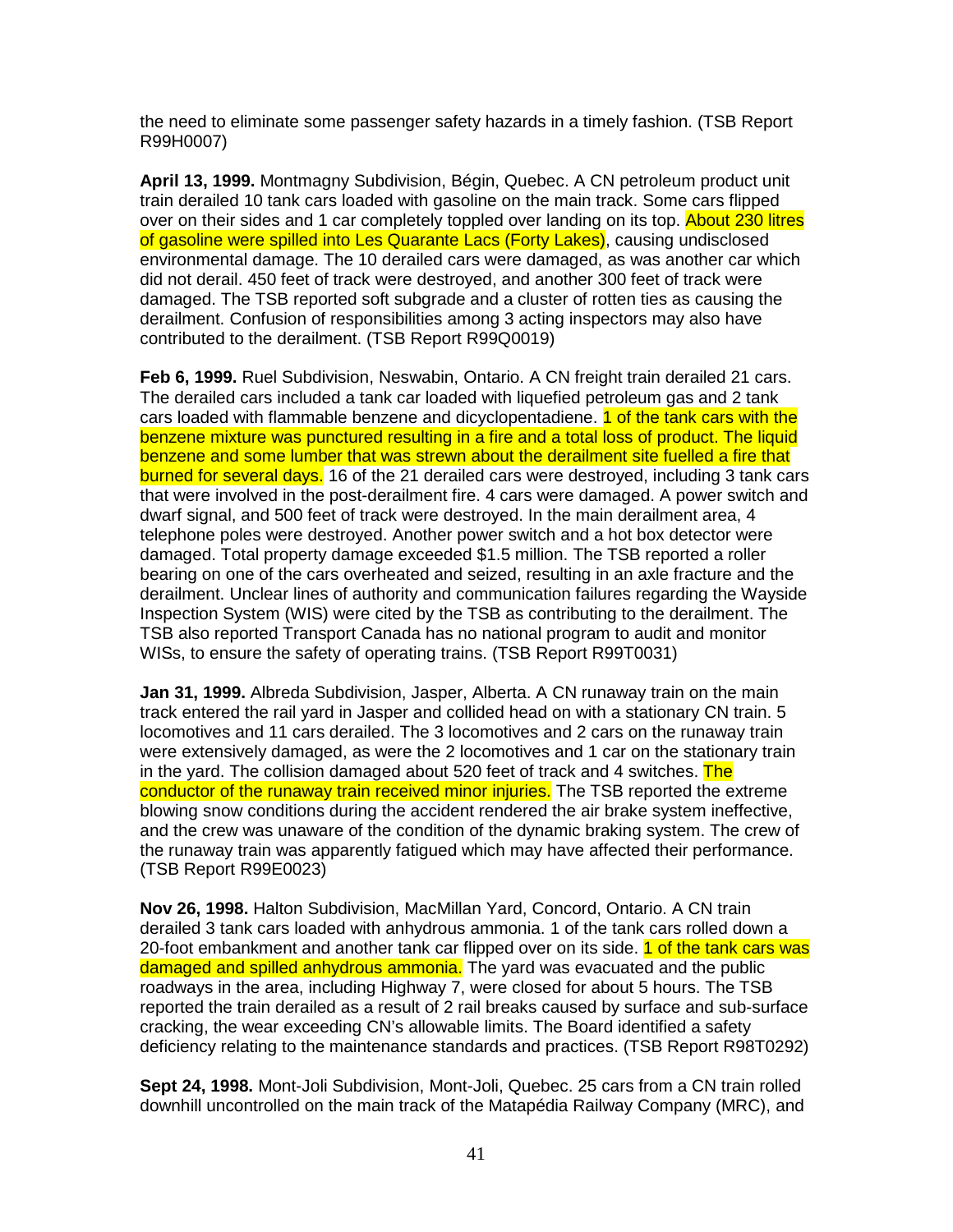collided with 4 MRC yard locomotives standing on the main track in front of the station at Mont-Joli. The CN crew thought they had secured their locomotives on a grade, then left their train and went to the station to complete some paperwork. Then, both CN and MRC employees heard a loud noise. When they looked out, they realized the CN train had rolled down the hill and crashed into the MRC locomotives. 5 rail cars were damaged, 2 rail cars were destroyed, and 4 yard locomotives and several hundred feet of main and yard tracks were damaged. A tank car, which was crushed and opened by the impact, spilled some residual product into the parking lot and onto the street. A commercial truck carrying cylinders of compressed gas was crushed. The employees in the vicinity of the station immediately left. The derailed cars came to rest close to commercial and residential properties in the centre of the town. 4 automobiles parked in the station parking lot were destroyed by the derailed rail cars. There was extensive damage to the station platform, and several hundred feet of main and yard tracks, including 78 feet of rail and 34 railway ties that required replacing. The police later determined that, once the CN crew left their train unattended, 2 boys had walked over to the train and released the brakes on most of the 25 parked rail cars, causing the train to roll downhill. (TSB Report R98M0029)

**March 1, 1998.** Kingston Subdivision, Lyn, Ontario. 8 CN cars derailed, 2 of which carried dangerous goods – ethylene refrigerated liquid and alkylamines. The train derailed at a track crossover. The train was pulled by 2 locomotives and was 7,482 feet long and weighed 5,866 tons. The TSB investigation determined the derailment occurred when a rail car wheel climbed over a defective switch that was severely chipped. Proper track maintenance and inspection practices had not been followed. (TSB Report R98T0042)

**March 1, 1998.** Edson Subdivision, near Obed, Alberta. A moving CN train collided with the tail end of a stationary CN train. The lead locomotive from the moving train and the last car from the stationary train derailed and were extensively damaged. The 2 crew members in the lead locomotive of the moving train were seriously injured, and were taken from the scene by ambulance. The moving train was powered by 2 locomotives and was hauling 20 loaded and 33 empty cars. It was 3,140 feet long and weighed 3,490 tons. The stationary train consisted of 4 locomotives and 100 loaded cars. It was 6,140 feet long and weighed 13,850 tons. The TSB reported the collision occurred because the crew of the moving train did not maintain adequate vigilance and miscalculated how far away the stationary train was located. (TSB Report R98C0022)

**Nov 24, 1997.** Diamond Subdivision, Carrier, Quebec. While a CN train was proceeding from a stop signal at a siding, a tank car loaded with sulphuric acid split open, spilling its entire contents. The extent of environmental damage was not disclosed. The TSB determined that the tank car had been fabricated with a gap and missing butt weld, in variance with approved design drawings, and that it fractured under normal service loading at a pre-existing crack. The TSB has pointed out many times to CN and Transport Canada the risks associated with the frequent inferior construction of tank cars that carry dangerous goods, including oil and other hazardous products. (TSB Report R97D0253)

**May 6, 1997.** Kingston Subdivision, Coteau-du-Lac, Quebec. A CN train dropped into a depression in the subgrade on the main track and derailed 2 locomotives and 12 freight cars. The lead locomotive toppled over on its side. The fuel tanks on both locomotives were punctured and about 12,000 litres of diesel fuel spilled into the Rouge River which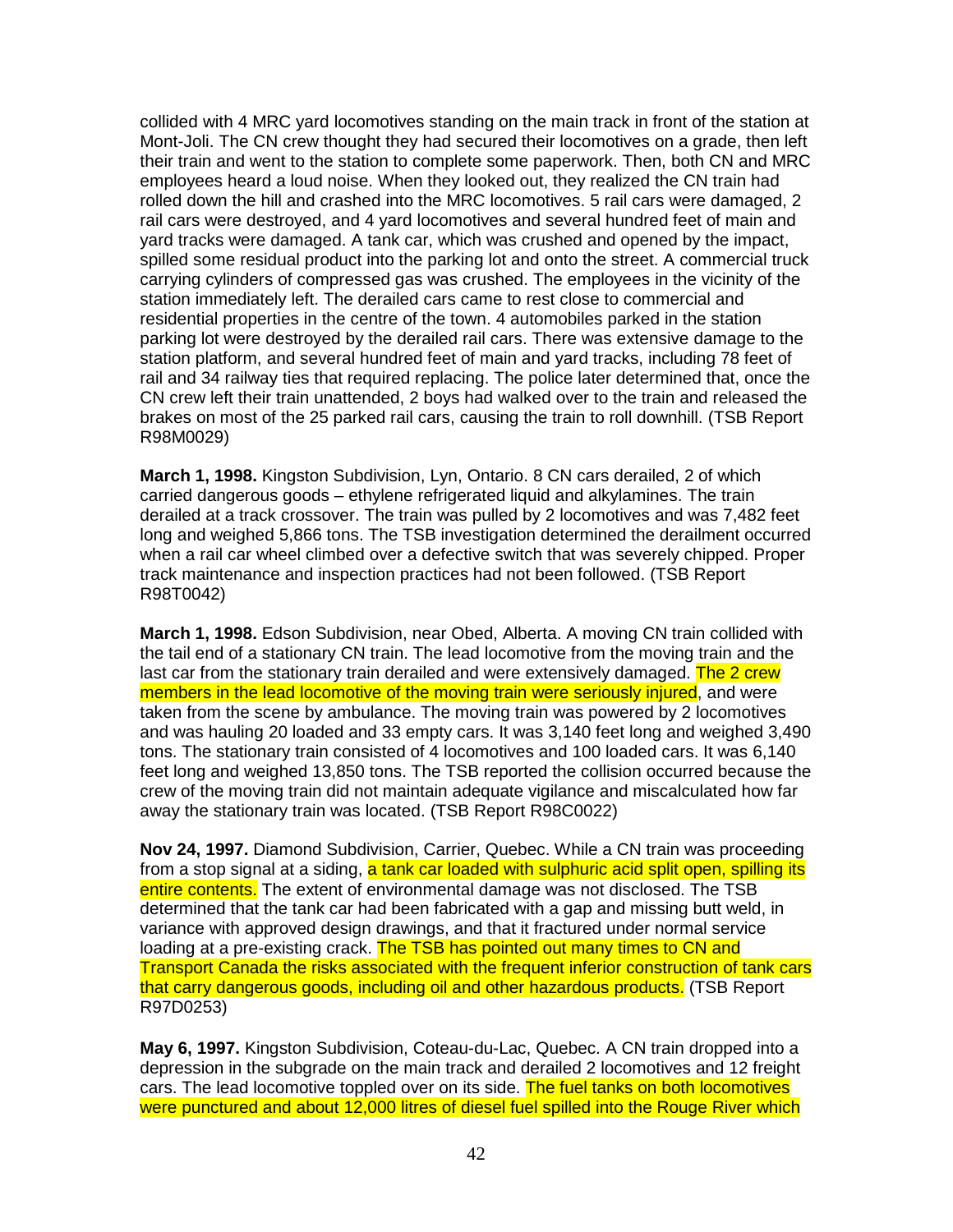was only 10m from the railway tracks. Although emergency personnel placed booms and absorption materials in the river, very little diesel fuel (1,000 litres) was recovered. The extent of environmental damage, especially to the river and the river shoreline, was not disclosed. 2 crew members were injured. The train consisted of 2 locomotives and 19 loaded cars. It was 1,060 feet long and weighed 1,000 tons. The 2 locomotives and 12 freight cars were damaged, and about 270 feet of track were destroyed. The TSB reported the derailment occurred because the subgrade collapsed under the moving train as a result of weak, water-saturated clays in and around the embankment. The Board was concerned that CN maintenance and inspection employees were not apparently sensitive to the hazards posed by unusual events in bodies of water adjacent to railway embankments. The TSB also reported that locomotive fuel tanks are particularly prone to puncture and spilling of diesel fuel at derailment. (TSB Report R97D0113)

**March 27, 1997.** Ashcroft Subdivision, Conrad, British Columbia. A CN train travelling from Boston Bar to Kamloops encountered a large railbed depression and derailed on the main track near Conrad. Both crew members were killed. 2 locomotives, 14 freight cars and about 1,200 feet of main track and siding were destroyed. Loaded open hopper sulphur cars stored on an adjacent siding were hit and also derailed, and some of these cars overturned and spilled their contents. Fuel spilled from the derailed locomotives and ignited. The resulting fire engulfed the derailed equipment and scattered container contents. The fire was finally extinguished March 28. Fire again erupted around the locomotives March 29 and took several hours to extinguish. The TSB ascertained that improper drainage of run-off from the adjacent Trans-Canada Highway contributed to destabilizing the railway subgrade which then collapsed, causing the derailment. (TSB Report R97V0063)

**Aug 12, 1996.** Edson Subdivision, east of Edson, Alberta. All 3 occupants in the lead locomotive of a CN freight train were fatally injured when their train, which was travelling about 54 mph on the main track, collided head-on with 20 runaway cars moving toward them at about 30 mph. The runaway cars had been left on a track in the Edson Yard with their hand brakes on, which eventually failed to hold them, causing them to move onto the main track uncontrolled. The TSB reported that, for the years 1991 to 1996, 190 runaways were reported to the TSB and in spite of repeated warnings and recommendations issued by the TSB, the problem persisted. This particular runaway situation, which ended in 3 deaths, triggered a TSB investigation with wider scope and depth. Consequently, the TSB raised serious questions about the effectiveness of standard railway operating rules, rail traffic control systems, rail safety regulatory overview, and CN's safety management programs. (TSB Report R96C0172)

**July 2, 1996.** Aberdeen Subdivision, North Battleford, Saskatchewan. A CN train was unintentionally diverted onto a spur track, and collided head-on with a stationary and uncrewed CN freight train. The locomotives of both trains were extensively damaged, and 10 freight cars derailed. The **locomotive engineer was injured** when he jumped from the train. The moving train consisted of 3 locomotives and 88 loaded cars. It weighed 10,000 tons and was 6,500 feet long. The TSB determined that the switch for the spur track was inadvertently left in the reverse position. The train was also travelling at an excessive speed, according to the TSB. (TSB Report R96W0171)

**April 24, 1996.** Hagersville Subdivision, Nanticoke, Ontario. A CN train crew was switching at the Esso oil refinery near Nanticoke, when 5 tank cars went out of control.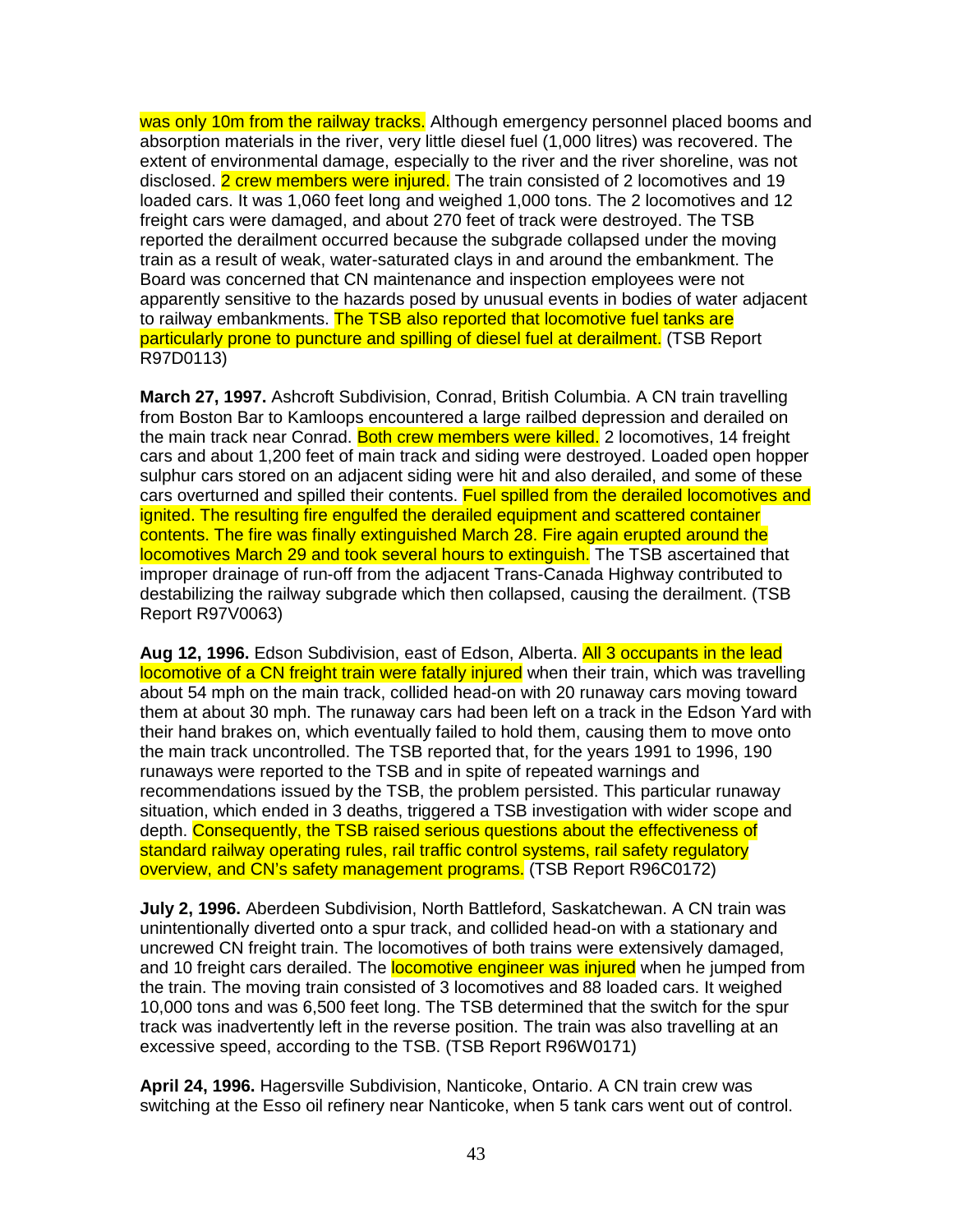The cars rolled southward about 2 miles, crossed over 2 public road crossings and through the Ontario Hydro thermal generating plant building. The cars continued another 600 feet to the end of the track where the 2 leading cars derailed. 1 derailed car contained sulphuric acid and the other derailed car that flipped over on its side contained sulphuric acid residue. Both derailed cars were damaged. There was substantial damage to private property, including a car mover which had been standing on the track in the Ontario Hydro building. It was pushed ahead of the runaway cars to the end of the track and was destroyed. The entrance gate to Ontario Hydro's property was also destroyed. There was damage to CN's track. The TSB determined the tank cars rolled away and derailed because they were not securely coupled during a switching operation. (TSB Report R96T0137)

**March 11, 1996.** Sussex Subdivision, River Glade, New Brunswick. A CN train derailed 22 freight cars on the main track. 16 of the derailed cars were tank cars loaded with various dangerous goods including gasoline, butane and fuel oil. About 455 litres of gasoline spilled from 1 tank car and butane was released into the atmosphere from 2 leaking pressure tank cars. As a precautionary measure, 8 residents in the area were evacuated. The extent of environmental damage was not disclosed. About 400 feet of track were destroyed and about 1,000 feet of track were extensively damaged. 18 derailed cars were destroyed, and the remaining 4 were damaged. The train was powered by 3 locomotives and was hauling 27 loaded cars, 17 empty cars and 9 residue cars. It was 3,200 feet long and weighed 3,500 tons. The TSB determined that a defective rail led to the derailment. (TSB Report R96M0011)

**March 10, 1996.** Saint-Maurice Subdivision, Dix, Quebec. A CN freight train derailed 27 cars. 4 of the derailed cars were residue cars, 2 contained gasoline residue and the other 2 contained diesel fuel residue. 4 of the derailed loaded gondola cars were dug into the subgrade and several other cars were piled on top of the gondola cars. The ore concentrate from the gondola cars spilled over the subgrade and covered the tracks. At least 1 of the derailed cars came to rest on a bridge deck. The bridge deck was destroyed and the girders were extensively damaged. The train consisted of 3 locomotives and 76 cars. It was 4,526 feet long and weighed 7,394 tons. The TSB was not able to determine the cause of the derailment because key rail car components and pieces of rail were missing. (TSB Report R96D0035)

**March 6, 1996.** Halton Subdivision, MacMillan Yard, Toronto, Ontario. A remote controlled CN train collided with a standing CN train in the yard, derailing 7 cars. 4 of the derailed cars rolled down a small embankment onto a paved yard roadway. A tank car loaded with ethylene oxide flipped upside down and came to rest on its top, and was extensively damaged. 2 tank cars containing petroleum product residue also derailed, 1 of them knocked over on its side. Because of the upside down tank car with flammable and toxic contents, emergency procedures were implemented. 2 yard locomotives and 7 cars were damaged, some of them extensively. About 250 feet of track and 1 crossover switch were damaged. The TSB determined that the derailment occurred because the crew running the train by remote control lost sight of the head of the train in an unsafe part of the yard. (TSB Report R96T0080)

**Feb 27, 1996.** Bécancour Subdivision, near St. Grégoire, Quebec. 59 cars from a CN train that had been left on the main track, standing unattended with no hand brakes applied, rolled away unnoticed for about 4,000 feet and struck another CN train on the Lama Warehouse Spur. The impact derailed 1 locomotive and 13 cars, 11 of which were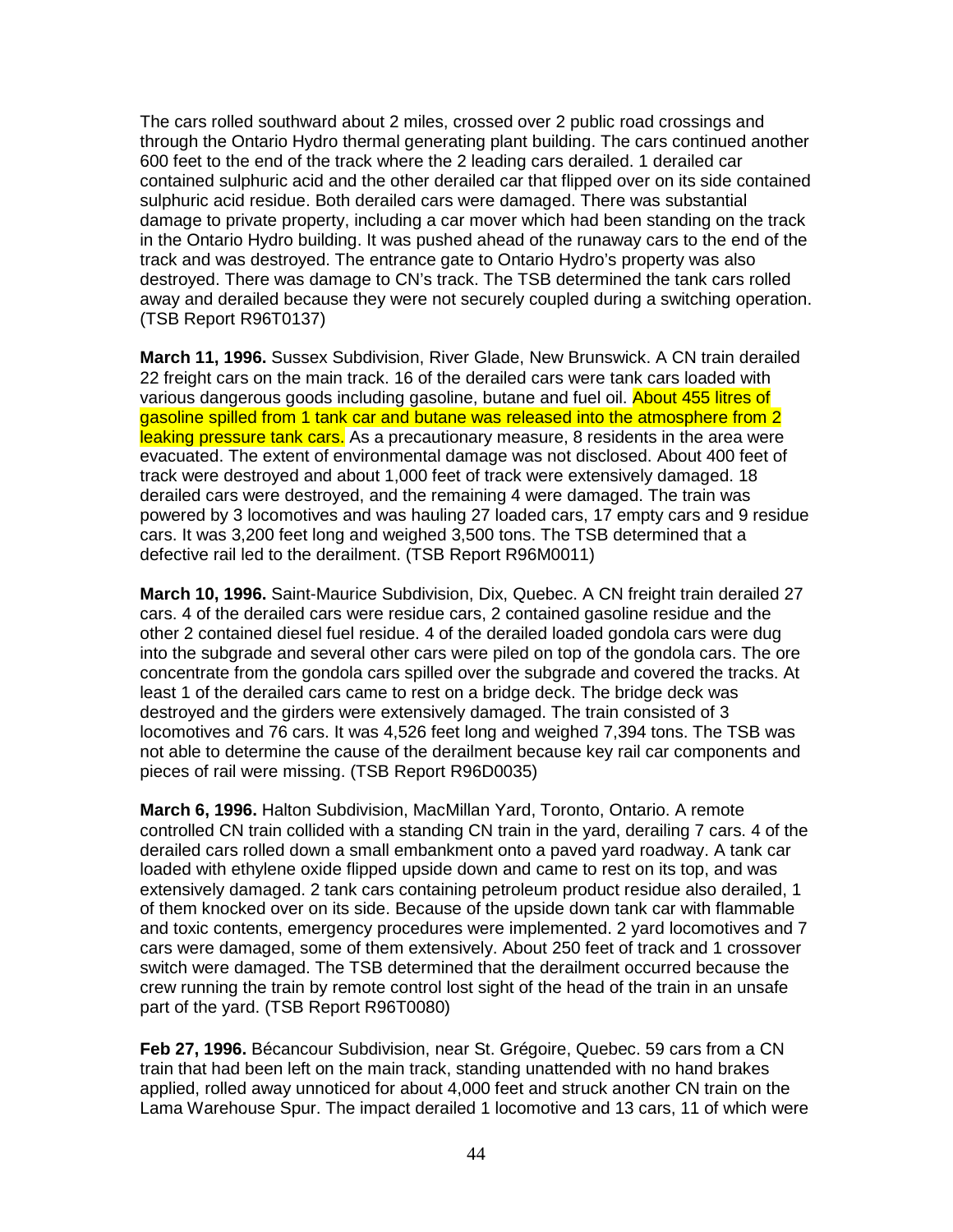tank cars containing dangerous goods residue. The locomotive and 2 tank cars containing caustic soda (corrosive substance) residue were knocked on their sides; and 7 other tank cars containing caustic soda residue, 2 containing chlorine (poisonous gas) residue and 2 box cars also derailed. A fuel tank on the overturned locomotive was punctured and spilled about 9,000 litres of diesel fuel. The extent of environmental damage was not disclosed. 1 box car was destroyed, 1 locomotive and 7 cars were extensively damaged, and 6 cars were damaged. About 200 feet of track were destroyed. 1 crew member was seriously injured. The runaway train weighed 3,600 tons and was 3,000 feet long. The TSB determined that the air brakes on the 59 runaway cars were accidentally released when the cars were uncoupled. Unfortunately, hand brakes had not been applied to any of the cars. (TSB Report R96D0029)

**Jan 31, 1996.** Joliette Subdivision, Charette, Quebec. 2 CN trains carrying dangerous goods residue cars collided. 2 box cars were destroyed, and 1 locomotive, 2 box cars and 1 flat car were extensively damaged. One of the trains comprised 2 locomotives, 60 loaded cars and 6 residue cars. The train was 3,980 feet long and weighed 6,770 tons. The other train consisted of 2 locomotives, 8 loaded cars, 28 empty cars and 3 residue cars. It was 2,200 feet long and weighed 1,830 tons. The TSB reported that the crew in the train that caused the collision and derailment should have used the automatic brake as well as the independent brake to stop their train. (TSB Report R96D0018)

**Jan 11, 1996.** Allanwater Subdivision, near Armstrong, Ontario. Opposing CN hi-rail vehicles collided in a curve. The driver of 1 of the vehicles sustained serious injuries in the collision. The driver of the other vehicle sustained minor injuries after jumping from the vehicle prior to impact. The TSB determined that the opposing hi-rails, travelling in an area of restricted sight-lines and frosty rail conditions, were operated at excessive speeds that did not permit them to stop before colliding. (TSB Report R96T0008)

**Dec 14, 1995.** Pelletier Subdivision, Edmundston, New Brunswick. A group of unattended freight cars recently uncoupled from locomotives in the Edmundston Yard rolled away uncontrolled for about 4,800 feet through a main track switch. They came to a stop with about 15 cars standing on the main track. A switch that the cars had rolled through onto the main track was damaged. The TSB reported the cars were not properly secured (hand brakes not applied) when the locomotives were uncoupled, which resulted in the cars running away downhill uncontrolled. (TSB Report R95M0072)

**Nov 5, 1995.** Sprague Subdivision, Symington Yard, Winnipeg, Manitoba. A remotely controlled CN train in the yard separated, which led to the derailment of 1 locomotive and 12 cars. The derailed cars fouled the adjacent track and were struck by another remote-controlled CN train, derailing 2 locomotives, 2 booster units and 6 cars from that train. 12 cars were destroyed, and 1 locomotive and 1 car were damaged from one of the remote controlled trains. 1 car was destroyed and 2 locomotives, 2 booster units, and 5 cars were damaged from the other remote controlled train. Some of the derailed cars toppled over on their sides and were piled on top of one another. About 600 feet of track were damaged. The TSB determined that, in both accidents, the remote control operating system did not provide the operators with safeguards and technology sufficient to ensure the safe operation of their respective trains. (TSB Report R95W0291)

**Aug 20, 1995.** Dundas Subdivision, Brantford Yard, Brantford, Ontario. A CN train derailed 3 tank cars loaded with dangerous goods (butane) in the yard. The residents of 9 nearby homes were evacuated as a safety precaution. The TSB reported the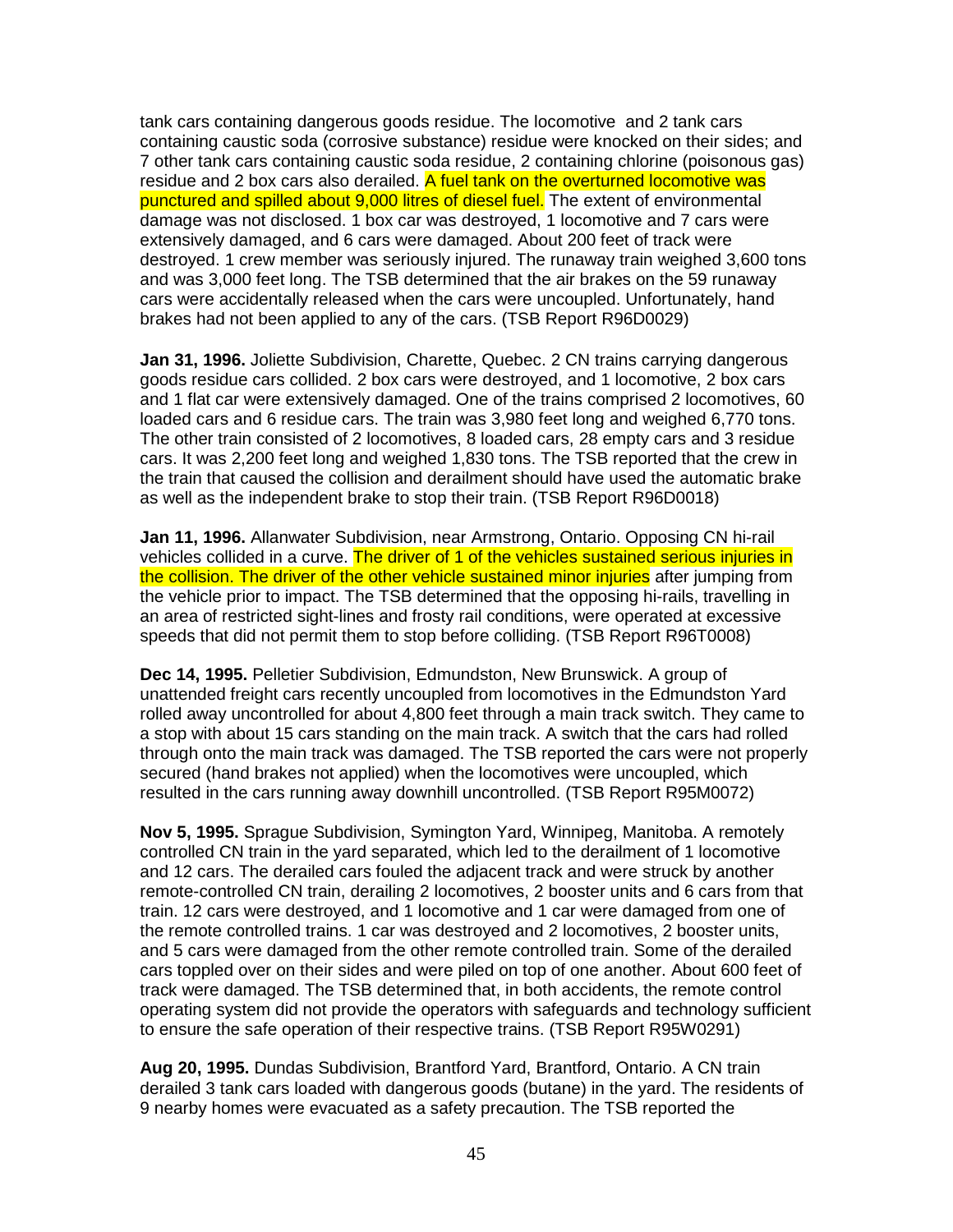derailment was a result of the conductor not being positioned properly to control the train being shoved into the yard tracks. He also miscalculated the number of cars that would fit on a particular yard track. (TSB Report R95T0262)

**June 23, 1995.** Saint-Laurent Subdivision, Taschereau Yard, Saint-Laurent, Quebec. A CN train collided with another CN train in the yard. **1 employee was injured.** The TSB determined the collision was caused by the crews from the 2 trains receiving simultaneous permission to use the same track in opposing directions (toward one another). They were both operating at speeds that did not allow them to stop as they approached one another. The TSB has repeatedly suggested that the Canadian Rail Operating Rules build in a speed safety margin to account for trains that are approaching one another. (TSB Report R95D0097)

**June 21, 1995.** Cran Subdivision, La Doré, Quebec. A CN freight train derailed 4 locomotives and 8 cars at a washout. About 31,800 litres of diesel fuel were spilled from the derailed locomotives. The extent of environmental damage was not disclosed. 3 cars were destroyed, and 4 locomotives and 5 cars were extensively damaged. About 700 feet of main track were destroyed. The train consisted of 4 locomotives, 3 loaded cars and 57 empty cars. It was 3,800 feet long and weighed 2,300 tons. The TSB determined the derailment was caused by a washout of subgrade and ballast resulting from a sudden surge of water from a breached beaver dam at Sarry Lake. The train was also traveling above the maximum permissible speed just before the derailment. (TSB Report R95D0093)

**June 6, 1995.** Saint-Laurent Subdivision, Langelier Spur, Saint-Léonard, Quebec. A locomotive was pushing a tank car toward a public crossing when the train hit a tractortrailer. The conductor and trainman were riding on the platform at the leading end of the tank car. Although some hand gestures were made by the trainman as the tractor-trailer approached the crossing, no one got off the train to flag and stop the truck, as required. The conductor got caught between the train and the tractor-trailer and was fatally injured. The TSB reported the collision resulted when the train crew elected not to stop and flag traffic from the ground. The absence of a flagman at the crossing permitted the tractor-trailer to approach the crossing without stopping. Ambiguous hand gestures from the trainman interpreted by the tractor-trailer driver as an indication to proceed rather than stop also contributed to the accident. (TSB Report R95D0081)

**April 6, 1995.** Napadogan Subdivision, Napadogan, New Brunswick. A CN train derailed 8 freight cars. 2 of the derailed cars were tank cars loaded with dangerous goods caustic soda. 3 of the derailed cars were damaged. About 400 feet of track and a switch were destroyed. Rail ties were severely damaged for about 150 feet. The train consisted of 3 locomotives, 51 loaded cars and 15 empty cars. It was 4,200 feet long and weighed 6,100 tons. The TSB reported the train came off the main track at an excessive speed. Track irregularities induced oscillations, and a wheel climb derailment of a covered hopper car destroyed the track and derailed 7 other cars. (TSB Report R95M0027)

**Feb 23, 1995.** Montmagny Subdivision, Saint-François, Quebec. The trailing sleeper car derailed from a Via Rail passenger train at a switch and side-swiped an empty box car. The derailed Via car sustained extensive damage and the box car sustained minor damage. About 5,460 feet of track were damaged, and 2 switches were extensively damaged. The 7 passengers occupying the derailed Via car continued their trip in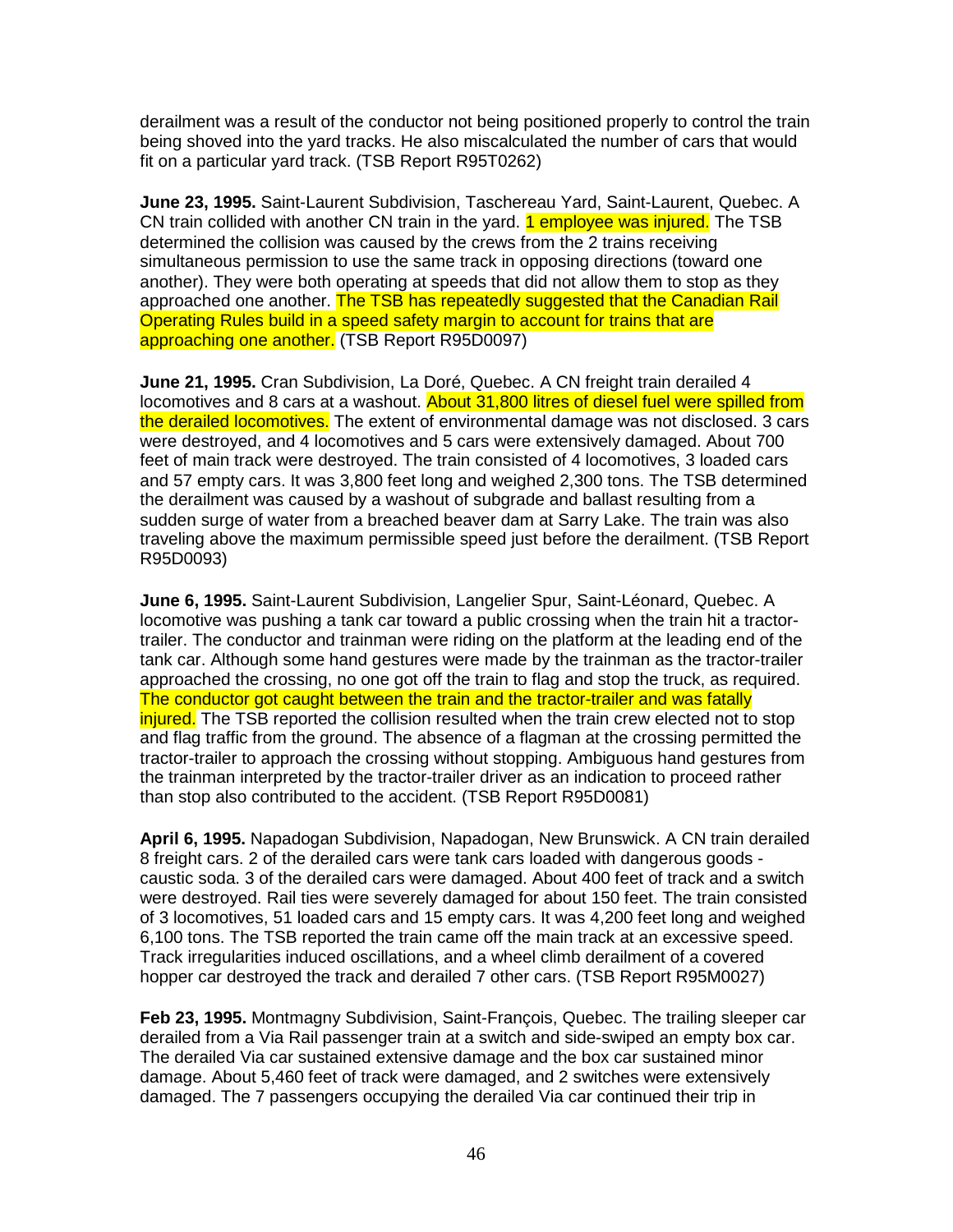forward coaches. The train consisted of 1 locomotive, 4 coaches, 5 sleeper cars, 1 diner car and 1 baggage car. There were 195 passengers and 13 service personnel on the train. The TSB reported that a switch broke, which resulted in the last Via car being diverted onto another track and derailing. Switch parts were worn. CN was responsible for maintaining the track and switches. (TSB Report R95Q0014)

**Feb 16, 1995.** Strathroy Subdivision, London, Ontario. A CN freight train collided with the rear of a stationary CN freight train. The force of the collision propelled the stationary train forward where it collided with another stationary CN freight train. The locomotive engineer and conductor in the train that caused the collisions sustained serious injuries. A total of 2 locomotives and at least 10 cars derailed. 2 cars were destroyed, 2 locomotives and 3 cars were extensively damaged, and 3 cars sustained minor damage. 400 feet of track were extensively damaged. **1 fuel tank was punctured, spilling about** 500 litres of diesel fuel. The extent of environmental damage was not disclosed. The TSB determined the locomotive engineer of the moving train probably fell asleep and not only missed a signal, but did not appear to do anything to try and stop his train from colliding with the first stationary train. The conductor was not attentive to train operation and did not provide the necessary backup to the locomotive engineer. (TSB Report R95S0021)

**Jan 29, 1995.** Stamford Subdivision, near Netherby, Ontario. A CN freight train collided with the rear end of another CN freight train. The derailed units included: the 3 locomotives from the train that rear-ended the other train, and 3 covered hopper cars and the caboose from the train that was hit. The caboose and 2 hopper cars were destroyed. 3 locomotives and 1 hopper car were damaged. The train that hit the other one consisted of 3 locomotives, 53 loaded cars and 6 empty cars; and was 3,473 feet long and weighed 6,189 tons. The train that got hit consisted of 2 locomotives, 19 loaded cars and an unoccupied caboose; and was 2,011 feet long and weighed 1,793 tons. The locomotive engineer and a conductor, located in the lead locomotive of the train that was hit, were injured. The TSB reported that the collision occurred because the train that hit the other train was travelling much faster than the maximum speed permitted. (TSB Report R95T0023)

**Jan 21, 1995.** La Tuque Subdivision, Gouin, Quebec. A CN train derailed 28 cars at a curve in the track. The cars were loaded with sulphuric acid, which spilled from 11 derailed tank cars into Petit lac Masketsi and the Tawachiche River. 3 cars fell into Petit lac Masketsi, 14 lay inverted near the lake shore and 11 were lying on their sides near the track. 2 tank cars lost their entire sulphuric acid loads, 6 lost about 50%, and 3 others lost about 20%. About 230,000 litres of toxic sulphuric acid spilled and settled on the bottom of Petit lac Masketsi in about 33m of water. Provincial authorities instructed local residents not to use lake water until the contamination was "neutralized". It took over 3 months to bring the pH level of the water in the lake back to its normal level. About 725 tonnes of limestone were used to neutralize the acid. Although the TSB reported that the spill caused environmental damage, the extent of damage was not disclosed. It can be expected that the environmental damage was significant, considering the volume of toxic sulphuric acid that was spilled. This would have been devastating to fish, other wildlife and other aquatic life. (The lake is a popular fishing lake.) 22 of the derailed cars were extensively damaged and 6 were scrapped. About 2,000 feet of track were destroyed and 500 feet of track were damaged. A railway bridge was extensively damaged. The TSB determined the derailment was caused by lateral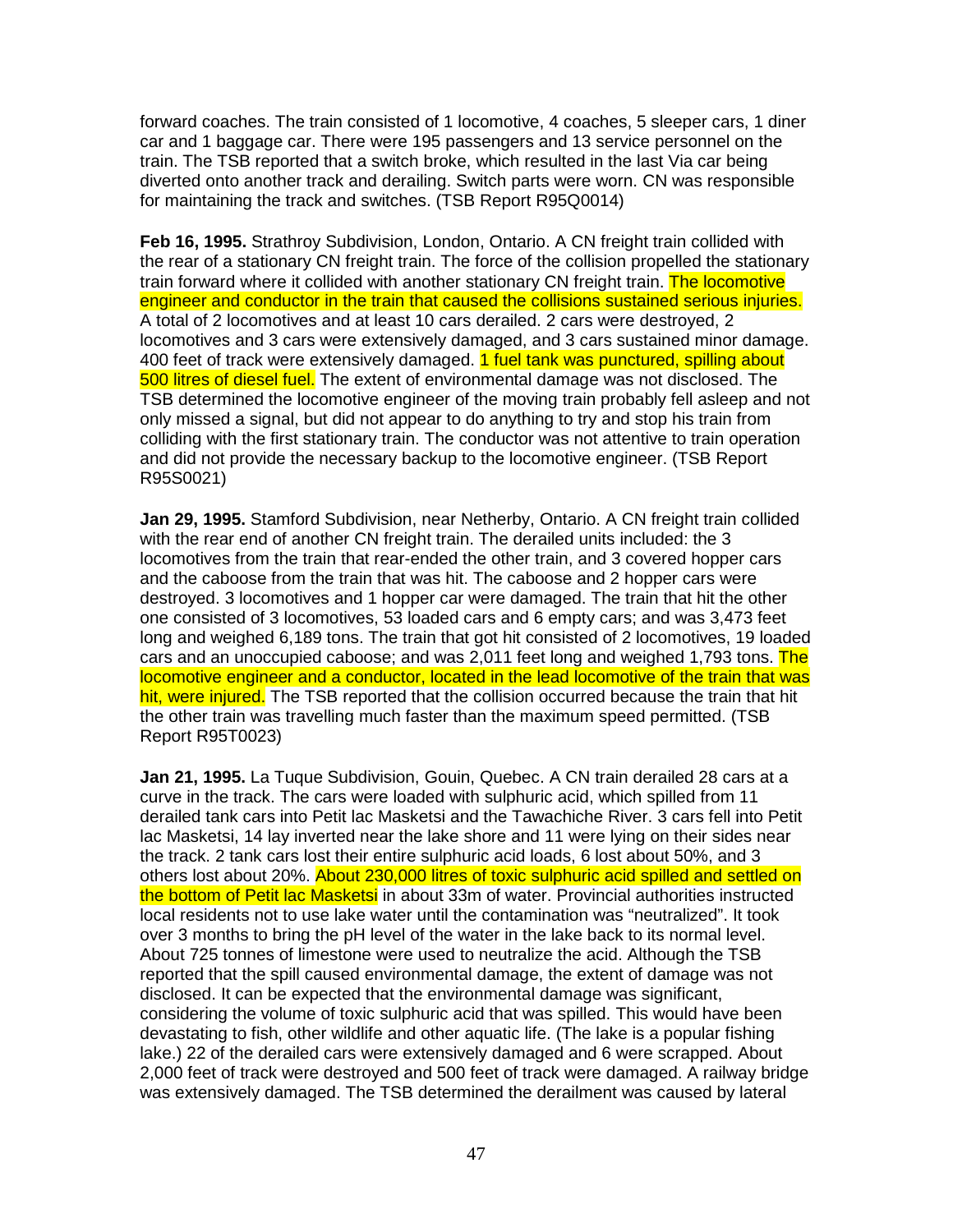track movement, likely attributable to rotting rail ties. The Board also reported that sulphuric acid tank cars are usually loaded to the maximum allowable weight, which causes severe weight stress over a relatively short length of track. (TSB Report R95D0016)

**Oct 28, 1994.** Halton Subdivision, Etobicoke, Ontario. A CN freight train collided with the rear of a stationary CN freight train on the main track. The lead locomotive of the moving train and 2 empty hopper cars in the stationary train derailed. The TSB determined the moving train was traveling much faster than the prescribed maximum limit, and the crew was fatigued. (TSB Report R94T0334)

**Oct 19, 1994.** Lac-Saint-Jean Subdivision, Lac Edouard, Quebec. A CN freight train derailed 12 cars at a curve in the track - 7 box cars and 5 gondola cars. 6 cars were extensively damaged and 6 sustained minor damage. The train consisted of 3 locomotives, 50 loaded cars and 1 empty car. It weighed 4,976 tons and was 3,482 feet long. The TSB determined that a misaligned track rolled over and caused the derailment. (TSB Report R94Q0054)

**March 6, 1994.** York Subdivision, Markham, Ontario. As a CN freight train passed through a curve, it derailed 21 cars. 18 rail cars sustained extensive damage and 3 were slightly damaged. The contents of 1 car loaded with clay were spilled throughout the derailment area. Other derailed cars carried paper products and 2 tank cars were loaded with caprolactam. About 1,700 feet of main track were destroyed and a railway bridge was damaged. The train consisted of 2 locomotives, 42 loaded cars and 50 empty cars. It was 5,320 feet long and weighed 6,600 tons. The TSB determined the derailment was a result of a rail that failed. The Board reported that the rail at the accident site was nearly worn to condemning limits, and was scheduled for replacement. (TSB Report R94T0072)

**Jan 30, 1994.** Ruel Subdivision, near Westree, Ontario. A CN freight train derailed 23 cars as the train passed through a curve. 3 tank cars containing dangerous goods spilled their product. 1 tank car full of vinyl acetate had been punctured and spilled its entire load. Another tank car loaded with vinyl acetate was damaged and was leaking. A total of about 79,000kg of vinyl acetate were spilled. A tank car loaded with methanol was damaged and spilled product. Most of the spilled vinyl acetate and methanol flowed into the adjacent bog area. No attempt was made to recover the spilled products. The extent of environmental damage was not disclosed. A tank car loaded with liquefied propane gas was extensively damaged. In total, 21 cars were destroyed and 2 cars were damaged. 500 feet of main track were destroyed and 600 feet of track sustained substantial damage. The train consisted of 2 locomotives, 65 loaded cars and 17 empty cars. Dangerous goods hauled included: liquefied petroleum gas, anhydrous ammonia, methanol and vinyl acetate. The train was 5,300 feet long and weighed 8,000 tons. The TSB reported that the derailment was a result of a failed rail. (TSB R94T0029)

**Feb 8, 1986.** East of Hinton, Alberta. One of the most lethal rail disasters in Canadian history occurred when a CN freight train ran a stop signal and collided head on with a Via passenger train. The accident killed 23 passengers and crew, and another 95 people were injured. A Commission of Inquiry indicated several human errors at the root of the accident, and investigations revealed serious flaws in CN's employee practices. (Wikipedia)